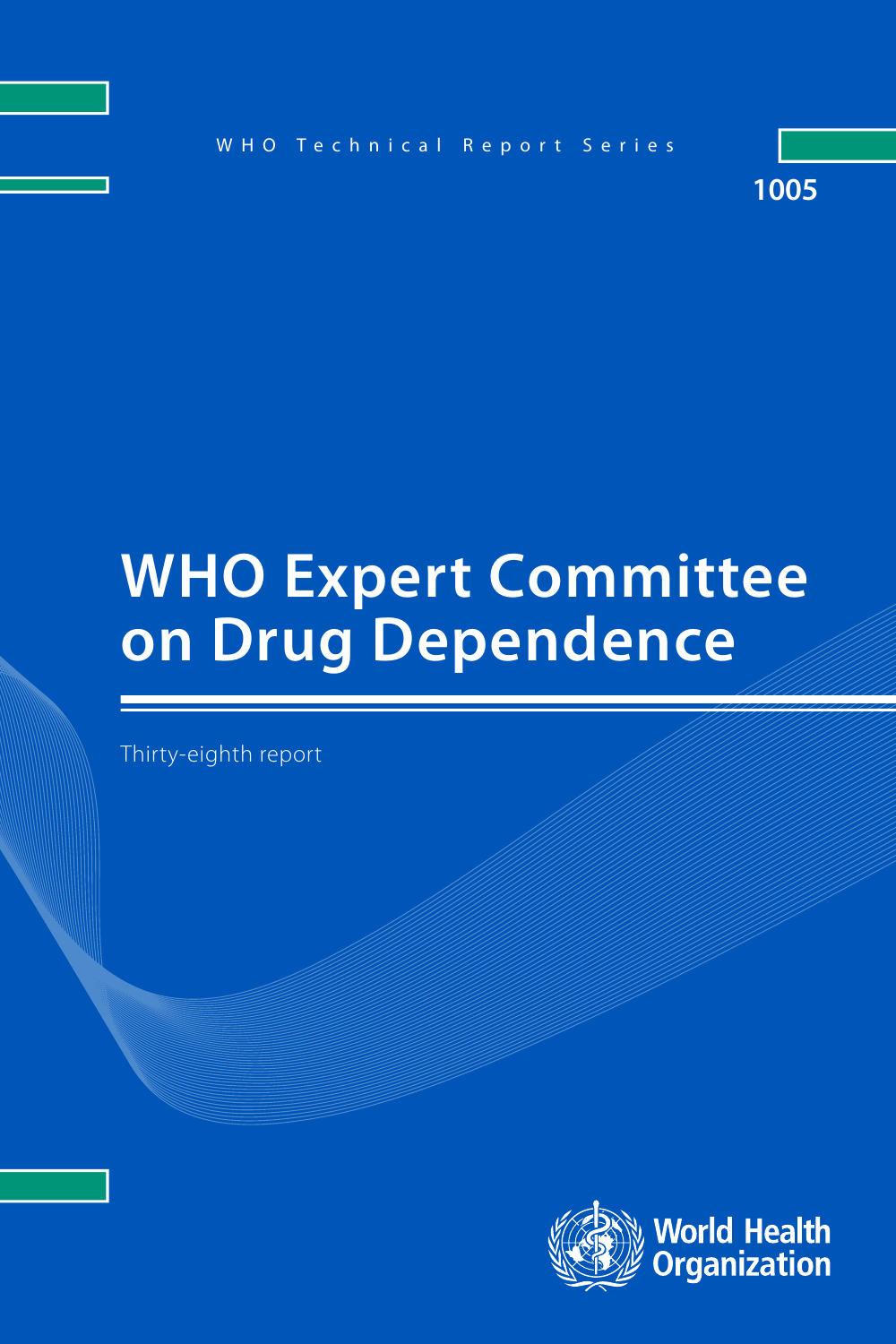The World Health Organization was established in 1948 as a specialized agency of the United Nations serving as the directing and coordinating authority for international health matters and public health. One of WHO's constitutional functions is to provide objective and reliable information and advice in the field of human health, a responsibility that it fulfils in part through its extensive programme of publications. The Organization seeks through its publications to support national health strategies and address the most pressing public health concerns of populations around the world. To respond to the needs of Member States at all levels of development, WHO publishes practical manuals, handbooks and training material for specific categories of health workers; internationally applicable guidelines and standards; reviews and analyses of health policies, programmes and research; and state-of-the-art consensus reports that offer technical advice and recommendations for decision-makers. These books are closely tied to the Organization's priority activities, encompassing disease prevention and control, the development of equitable health systems based on primary health care, and health promotion for individuals and communities. Progress towards better health for all also demands the global dissemination and exchange of information that draws on the knowledge and experience of all WHO's Member countries and the collaboration of world leaders in public health and the biomedical sciences. To ensure the widest possible availability of authoritative information and guidance on health matters, WHO secures the broad international distribution of its publications and encourages their translation and adaptation. By helping to promote and protect health and prevent and control disease throughout the world, WHO's books contribute to achieving the Organization's principal objective – the attainment by all people of the highest possible level of health.

The WHO Technical Report Series makes available the findings of various international groups of experts that provide WHO with the latest scientific and technical advice on a broad range of medical and public health subjects. Members of such expert groups serve without remuneration in their personal capacities rather than as representatives of governments or other bodies; their views do not necessarily reflect the decisions or the stated policy of WHO. An annual subscription to this series, comprising about four to six such reports, costs CHF 150.00/US\$ 80.00 (CHF 105.00/US\$ 126.00 in developing countries). For further information, please contact: WHO Press, World Health Organization, 20 avenue Appia, 1211 Geneva 27, Switzerland (tel. +41 22 791 3264; fax: +41 22 791 4857; email: bookorders@who.int; order online: http://www. who.int/bookorders).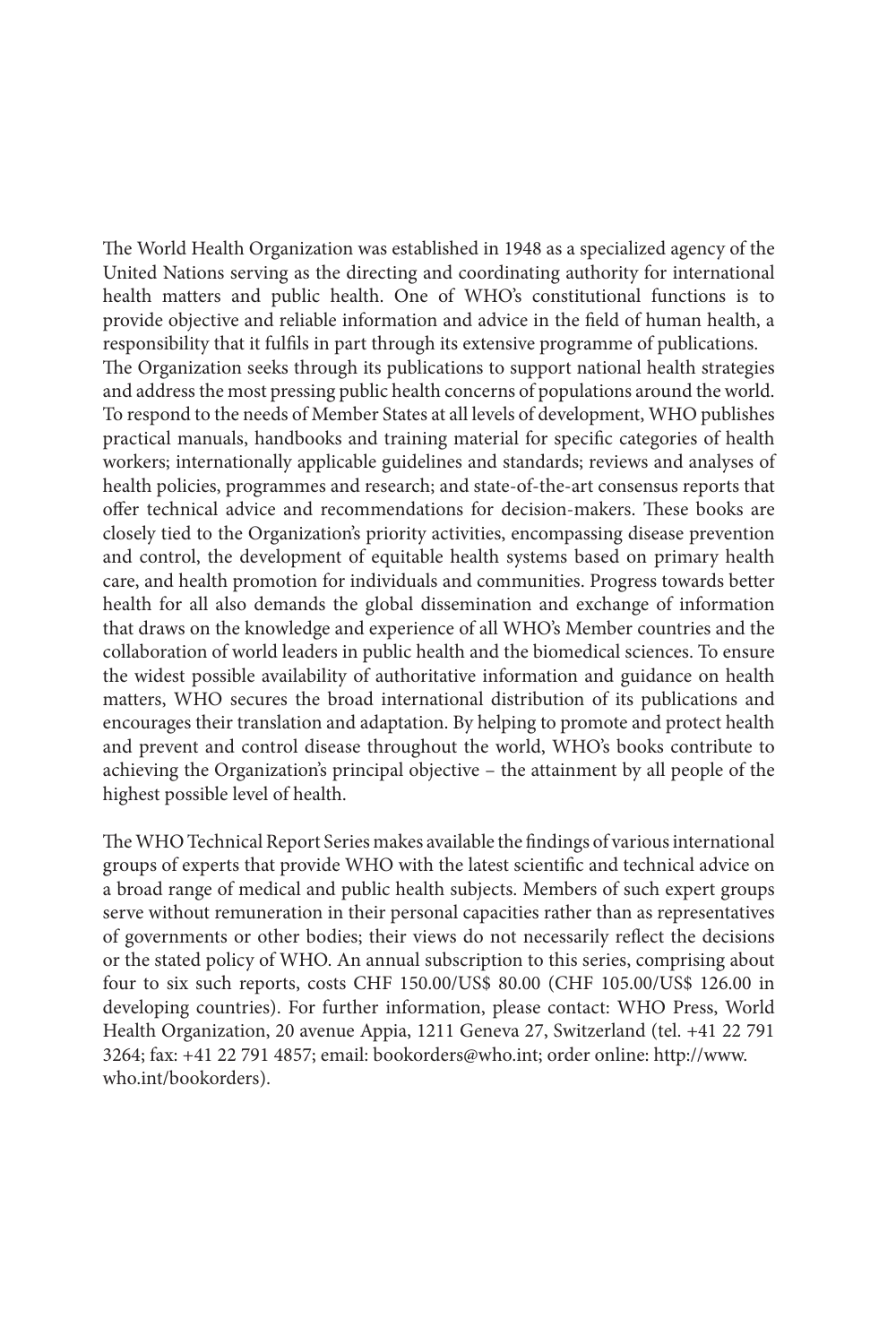WHO Technical Report Series 1005

# **WHO Expert Committee on Drug Dependence**

Thirty-eighth report

This report contains the views of an international group of experts, and does not necessarily represent the decisions or the stated policy of the World Health Organization

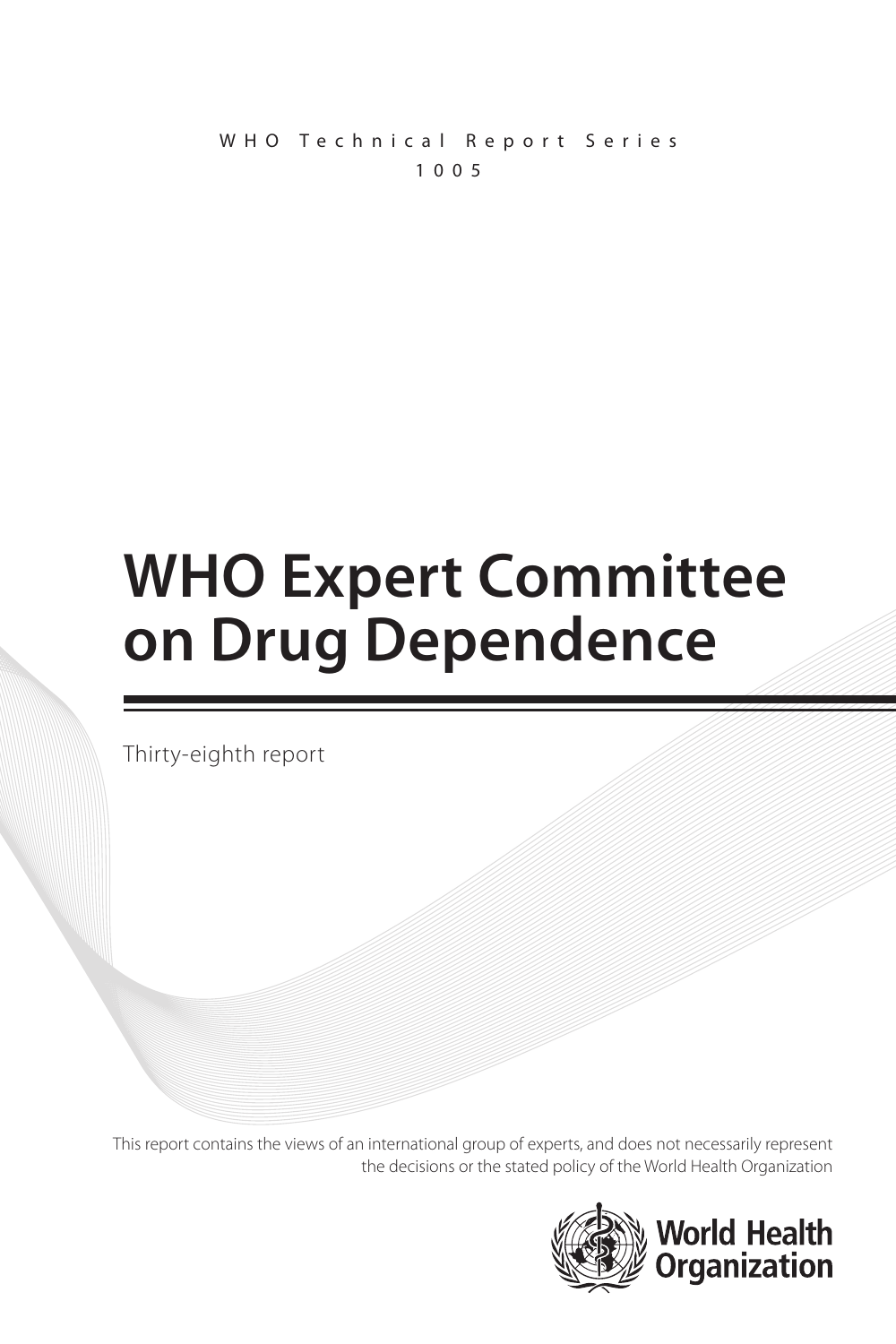WHO Expert Committee on Drug Dependence : thirty-eighth report (WHO technical report series ; no. 1005) ISBN 978-92-4-121014-0 ISBN 978-92-4-069644-0 (PDF) ISSN 0512-3054

#### **©World Health Organization 2017**

Some rights reserved. This work is available under the Creative Commons Attribution-NonCommercial-ShareAlike 3.0 IGO licence (CC BY-NC-SA 3.0 IGO; https://creativecommons.org/licenses/by-nc-sa/3.0/igo).

Under the terms of this licence, you may copy, redistribute and adapt the work for non-commercial purposes, provided the work is appropriately cited, as indicated below. In any use of this work, there should be no suggestion that WHO endorses any specific organization, products or services. The use of the WHO logo is not permitted. If you adapt the work, then you must license your work under the same or equivalent Creative Commons licence. If you create a translation of this work, you should add the following disclaimer along with the suggested citation: "This translation was not created by the World Health Organization (WHO). WHO is not responsible for the content or accuracy of this translation. The original English edition shall be the binding and authentic edition".

Any mediation relating to disputes arising under the licence shall be conducted in accordance with the mediation rules of the World Intellectual Property Organization.

Suggested citation. WHO Expert Committee on Drug Dependence : thirty-eighth report. Geneva: World Health Organization; 2017 (WHO technical report series ; no. 1005). Licence: CC BY-NC-SA 3.0 IGO.

Cataloguing-in-Publication (CIP) data. CIP data are available at http://apps.who.int/iris.

Sales, rights and licensing. To purchase WHO publications, see http://apps.who.int/bookorders. To submit requests for commercial use and queries on rights and licensing, see http://www.who.int/about/licensing.

Third-party materials. If you wish to reuse material from this work that is attributed to a third party, such as tables, figures or images, it is your responsibility to determine whether permission is needed for that reuse and to obtain permission from the copyright holder. The risk of claims resulting from infringement of any third-partyowned component in the work rests solely with the user.

General disclaimers. The designations employed and the presentation of the material in this publication do not imply the expression of any opinion whatsoever on the part of WHO concerning the legal status of any country, territory, city or area or of its authorities, or concerning the delimitation of its frontiers or boundaries. Dotted and dashed lines on maps represent approximate border lines for which there may not yet be full agreement.

The mention of specific companies or of certain manufacturers' products does not imply that they are endorsed or recommended by WHO in preference to others of a similar nature that are not mentioned. Errors and omissions excepted, the names of proprietary products are distinguished by initial capital letters.

All reasonable precautions have been taken by WHO to verify the information contained in this publication. However, the published material is being distributed without warranty of any kind, either expressed or implied. The responsibility for the interpretation and use of the material lies with the reader. In no event shall WHO be liable for damages arising from its use.

This publication contains the collective views of an international group of experts and does not necessarily represent the decisions or the policies of the World Health Organization.

Layout L'IV Com Sàrl, Villars-sous-Yens, Switzerland. Printed in France.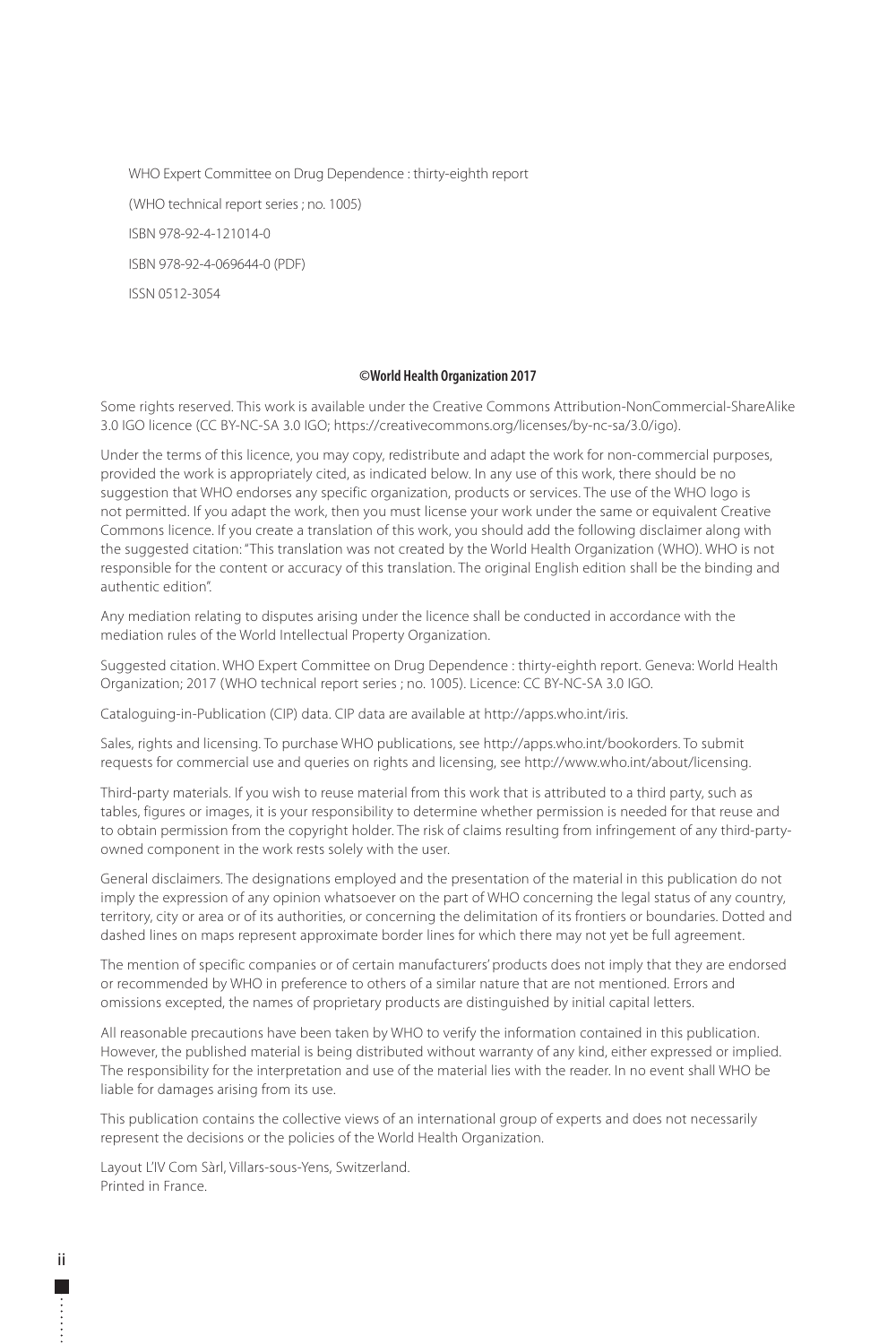# **Contents**

| <b>WHO Expert Committee on Drug Dependence</b><br><b>Abbreviations</b> |                                                                                                                       | $\mathbf v$<br>vii |
|------------------------------------------------------------------------|-----------------------------------------------------------------------------------------------------------------------|--------------------|
|                                                                        |                                                                                                                       |                    |
|                                                                        | 1. Briefings from international organizations on their work on the                                                    |                    |
|                                                                        | public health element of the world drug problem                                                                       | 3                  |
| 1.1                                                                    | Update from the International Narcotics Control Board                                                                 | 3                  |
| 1.2<br>1.3                                                             | Update from the United Nations Office on Drugs and Crime<br>Update from the WHO Department of Essential Medicines and | 4                  |
|                                                                        | <b>Health Products</b>                                                                                                | 6                  |
| 1.4                                                                    | Update from the WHO Department of Mental Health and Substance Abuse<br>1.5 Update from the WHO Department of HIV/AIDS | 7<br>8             |
|                                                                        | 2. Principles for prioritizing and assessing substances as part of                                                    |                    |
| <b>ECDD's work</b>                                                     |                                                                                                                       | 10                 |
|                                                                        | 3. Update from the first Informal Working Group of the ECDD                                                           | 11                 |
|                                                                        | 4. Follow-up on recommendations made by the ECDD at its                                                               |                    |
|                                                                        | thirty-seventh meeting                                                                                                | 12                 |
| 4.1                                                                    | Acetylfentanyl                                                                                                        | 12                 |
| 4.2                                                                    | MT-45                                                                                                                 | 12                 |
| 4.3                                                                    | para-Methoxymethylamphetamine (PMMA)                                                                                  | 12                 |
| 4.4                                                                    | α-Pyrrolidinovalerophenone (α-PVP)                                                                                    | 12                 |
| 4.5                                                                    | para-Methyl-4-methylaminorex (4,4'-DMAR)                                                                              | 13                 |
|                                                                        | 4.6 Methoxetamine (MXE)                                                                                               | 13                 |
|                                                                        | 4.7 Phenazepam                                                                                                        | 13                 |
|                                                                        | 5. Critical review of psychoactive substances                                                                         | 14                 |
| 5.1                                                                    | U-47700                                                                                                               | 14                 |
| 5.2                                                                    | Butyrfentanyl (butyrylfentanyl)                                                                                       | 16                 |
| 5.3                                                                    | 4-Methylethcathinone (4-MEC)                                                                                          | 17                 |
| 5.4                                                                    | 3-Methylmethcathinone (3-methyl-N-methylcathinone; 3-MMC)                                                             | 19                 |
| 5.5                                                                    | Ethylone (3,4-methylenedioxy-N-ethylcathinone; bk-MDEA; MEDEC)                                                        | 21                 |
| 5.6                                                                    | Pentedrone (a-methylaminovalerophenone)                                                                               | 22                 |
| 5.7                                                                    | Ethylphenidate (EPH)                                                                                                  | 24                 |
| 5.8                                                                    | Methiopropamine (MPA)                                                                                                 | 26                 |
|                                                                        | 5.9 MDMB-CHMICA                                                                                                       | 27                 |
|                                                                        | 5.10 5F-APINACA (5F-AKB-48)<br>5.11 JWH-073                                                                           | 29                 |
|                                                                        | 5.12 XLR-11                                                                                                           | 31<br>33           |
|                                                                        |                                                                                                                       |                    |

iii  $\overline{\phantom{a}}$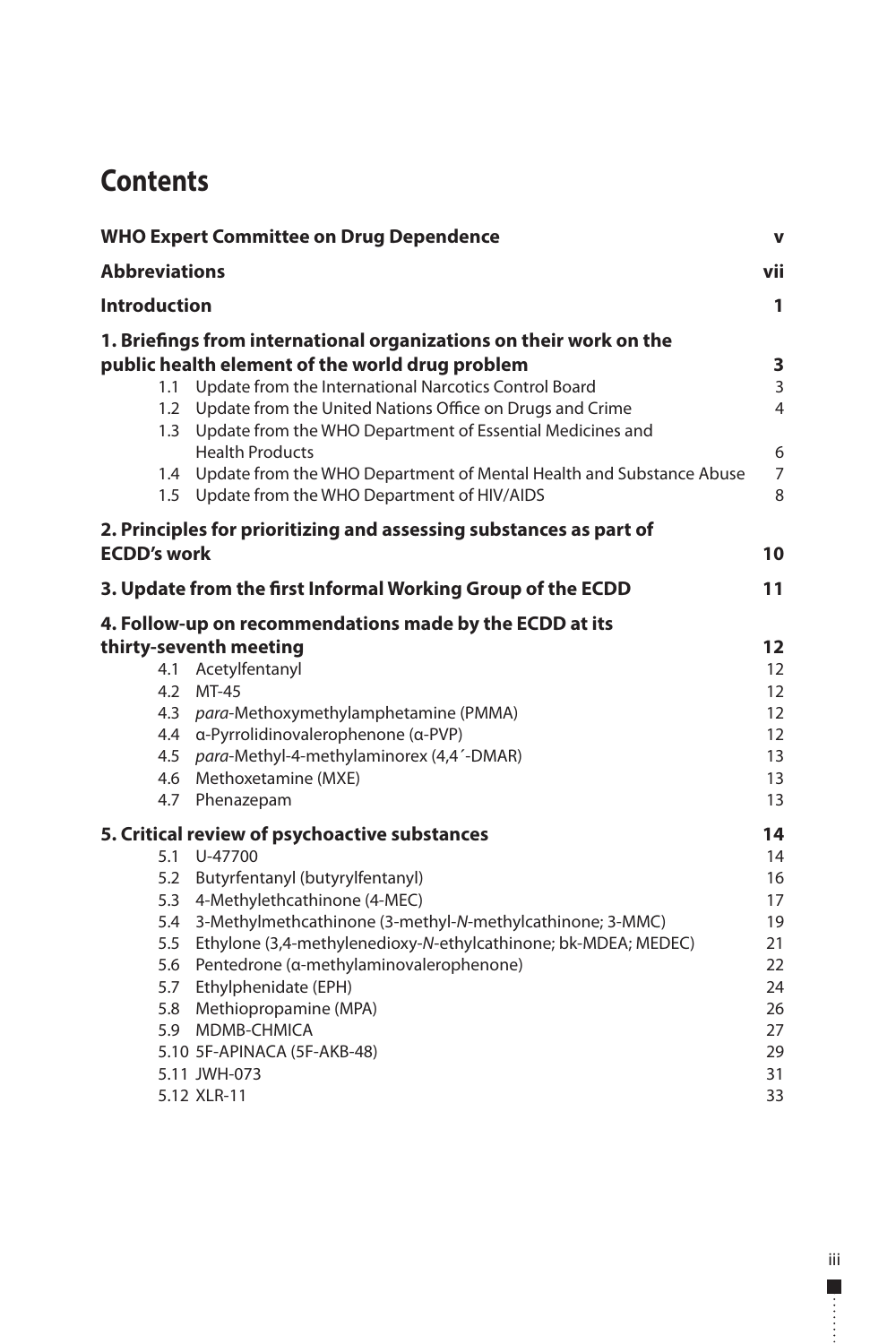| 6. Updates                                                              |                                                                         |  |
|-------------------------------------------------------------------------|-------------------------------------------------------------------------|--|
|                                                                         | 35                                                                      |  |
| 7. Follow-up on recommendations from international meetings and         |                                                                         |  |
| consultations                                                           |                                                                         |  |
| 7.1 Follow-up on implementation of recommendations of UNGASS and of the | 37                                                                      |  |
| 7.2 WHO and other agencies' surveillance mechanisms and lists           | 39                                                                      |  |
| 8. Future agenda items                                                  |                                                                         |  |
| <b>Acknowledgements</b>                                                 |                                                                         |  |
| <b>References</b>                                                       |                                                                         |  |
|                                                                         | 6.1 Cannabis and cannabis resin<br>UNODC-WHO Expert Consultation on NPS |  |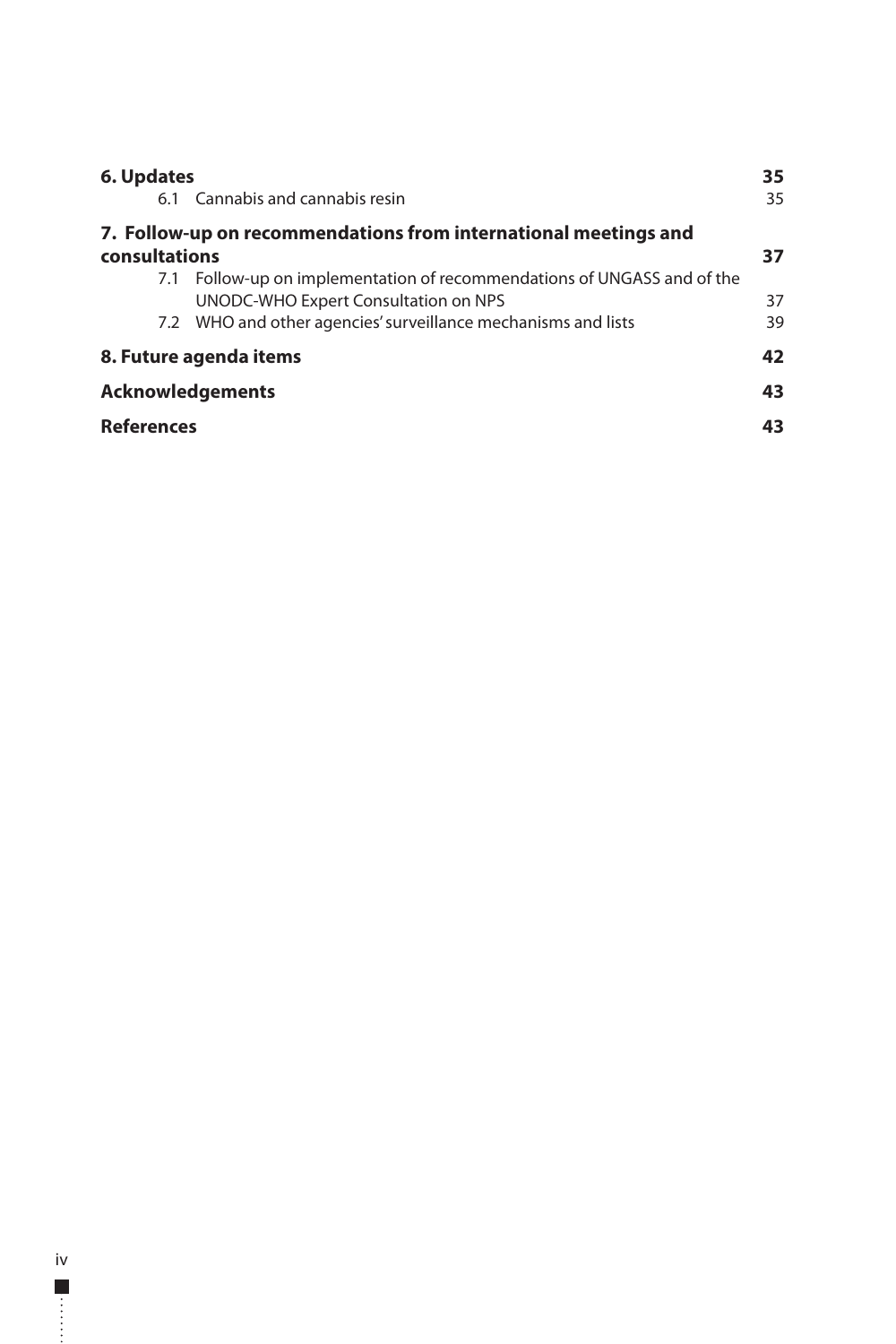# <span id="page-6-0"></span>**WHO Expert Committee on Drug Dependence**

# Geneva, Switzerland, 14–18 November 2016

# **Members**

- Mrs Jehan Al-Fannah, Clinical Pharmacy Consultant, Director of Pharmaceutical Care Department, Royal Hospital, Muscat, Sultanate of Oman
- Professor Patrick M. Beardsley, Professor of Pharmacology and Toxicology, Institute for Drug and Alcohol Studies, and Center for Biomarker Research and Personalized Medicine, Virginia Commonwealth University, Richmond, VA, United States of America (*Rapporteur*)
- Professor Bruna Brands, Senior Science Advisor, Office of Drug Science and Surveillance, Controlled Substances Directorate, Health Canada, Ottawa, Ontario, Canada (*Chair*)
- Professor Rosa Buitrago, Clinical Pharmacist and Dean, Professor of Pharmacology and Cancer Pain Management and Palliative Care, School of Pharmacy, University of Panama, Panama
- Dr Ifeoma Toyin Ekwere, Senior Consultant Anaesthesiologist, Department of Anaesthesiology, University of Benin Teaching Hospital, Benin City, Nigeria
- Dr Simon Elliott, Consultant Forensic Toxicologist and Managing Director of Alere Forensics, Worcestershire, England
- Professor Raka Jain, Professor of Chemistry, National Drug Dependence Treatment Centre, Department of Psychiatry, All India Institute of Medical Sciences, New Delhi, India
- Dr Pamela Kaduri, Addiction Psychiatrist, Department of Psychiatry and Mental Health, Muhimbili National Hospital, United Republic of Tanzania
- Dr Parulian Sandy Noveria, Head of Medical Department of Directorate Medical and Nursing, Drug Dependence Hospital, Jakarta, Indonesia
- Dr Edmundus J.M. Pennings, Forensic Toxicologist, The Maastricht Forensic Institute, The Netherlands
- Dr Afarin Rahimi-Movaghar, Professor of Psychiatry, Director of Iranian National Centre for Addiction Studies, Tehran University of Medical Sciences, Islamic Republic of Iran
- Professor Tsutomu Suzuki (Specially-Appointed and Emeritus), Drug Dependence Laboratory, School of Pharmacy and Pharmaceutical Sciences, Hoshi University, Tokyo, Japan
- Professor Jason White, Professor of Pharmacology and Head, School of Pharmacy and Medical Sciences, Division of Health Sciences, University of South Australia, Australia (*Co-Chair*)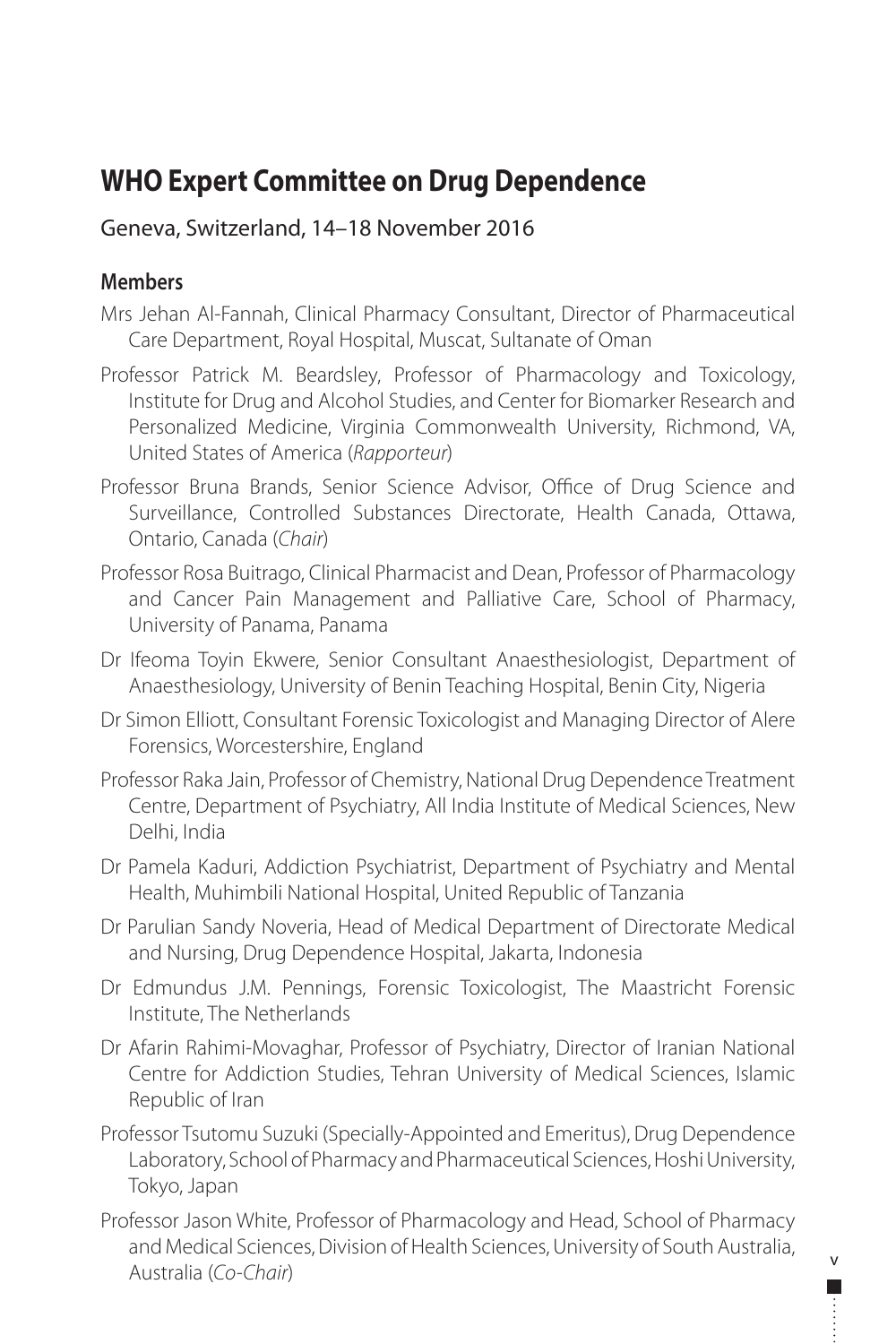## **Representatives from other organizations**

*International Narcotics Control Board (INCB)* 

- Ms Beate Hammond, Drug Control and Crime Prevention Officer, Secretariat of the INCB, United Nations Office on Drugs and Crime, Vienna, Austria
- Dr Viroj Sumyai, Member of the INCB, Chair of the INCB Standing Committee on Estimates, Vienna, Austria

#### *United Nations Office on Drugs and Crime (UNODC)*

Dr Justice Tettey, Chief, Laboratory and Scientific Section, Research and Trend Analysis Branch, Division for Policy Analysis and Public Affairs, UNODC, Vienna, Austria

## **Secretariat**

vi

- Dr Ahamefule O. Agomoh, Psychiatrist and Mental Health Expert, Prisoners Rehabilitation and Welfare Action, Enugu, Lagos and Abuja, Nigeria (*Temporary Adviser*)
- Dr Andrew Ball, Senior Adviser on Strategy, Policy and Equity, Department of HIV/AIDS, WHO, Geneva, Switzerland
- Dr Wim Best, Honorary Investigator, Freudenthal Institute, Utrecht University, Utrecht, The Netherlands (*Temporary Adviser*)
- Dr Simon D. Brandt, Reader in Bioactive Drug Chemistry, School of Pharmacy and Biomolecular Sciences, Liverpool John Moores University, England (*Temporary Adviser*)
- Dr Hye-Jin Cha, Scientific Officer, Pharmacology Research Division, National Institute of Food and Drug Safety Evaluation, Ministry of Food and Drug Safety, Chungcheongbuk-do, Republic of Korea (*Temporary Adviser*)
- Dr Gilles B. Forte, Coordinator, Policy, Governance and Knowledge Management, Department of Essential Medicines and Health Products, WHO, Geneva, Switzerland (*Secretary*)
- Dr Zurina Hassan, Lecturer, Centre for Drug Research, Universiti Sains Malaysia, Penang, Malaysia (*Temporary Adviser*)
- Dr Suzanne Hill, Director, Department of Essential Medicines and Health Products, WHO, Geneva, Switzerland
- Dr Eda Lopato, Technical Officer, Innovation, Access and Use, Department of Essential Medicines and Health Products, WHO, Geneva, Switzerland
- Dr Vladimir B. Poznyak, Coordinator, Management of Substance Abuse, Department of Mental Health and Substance Abuse, WHO, Geneva, Switzerland
- Mr Jakob Quirin, Associate Legal Officer, Office of the Legal Counsel, WHO, Geneva, Switzerland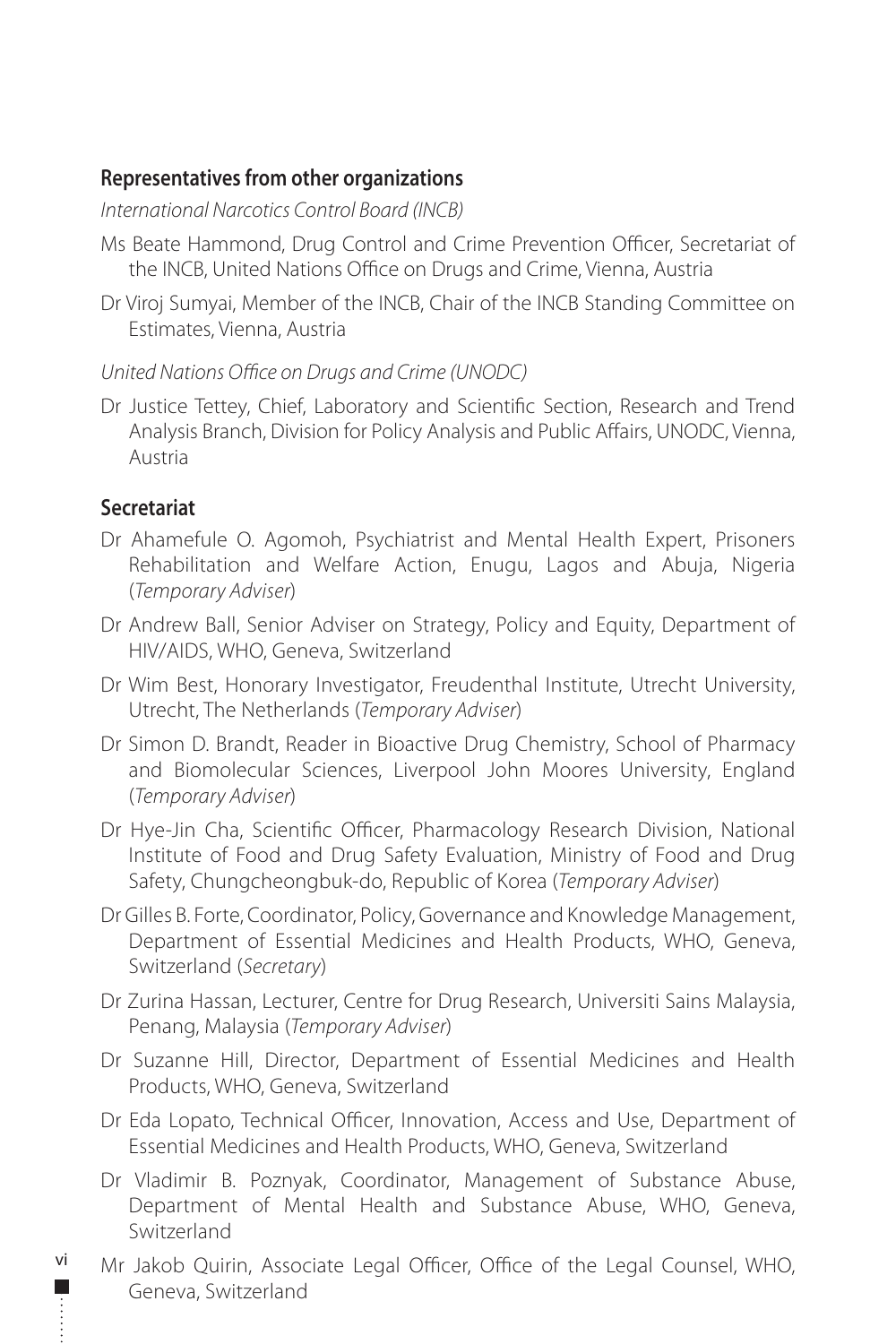# <span id="page-8-0"></span>**Abbreviations**

| <b>AIDS</b>        | acquired immunodeficiency syndrome                                              |
|--------------------|---------------------------------------------------------------------------------|
| <b>ANPP</b>        | 4-anilino-N-phenethylpiperidine                                                 |
| <b>ATS</b>         | amphetamine-type stimulants                                                     |
| butyrfentanyl      | N-phenyl-N-[1-(2-phenylethyl)-4-piperidinyl]<br>butanamide                      |
| CВ                 | cannabinoid                                                                     |
| <b>CND</b>         | Commission on Narcotic Drugs                                                    |
| $4,4'$ -DMAR       | para-methyl-4-methylaminorex                                                    |
| <b>DUID</b>        | driving under the influence of drugs                                            |
| <b>ECDD</b>        | <b>Expert Committee on Drug Dependence</b>                                      |
| <b>EMCDDA</b>      | European Monitoring Centre for Drugs and Drug<br>Addiction                      |
| <b>EML</b>         | WHO Model List of Essential Medicines                                           |
| <b>EMP</b>         | WHO Department of Essential Medicines and Health<br>Products                    |
| ethylone           | 1-(2H-1,3-benzodioxol-5-yl)-2-(ethylamino)propan-1-<br>one                      |
| ethylphenidate     | ethyl phenyl(piperidin-2-yl)acetate                                             |
| <b>EWA</b>         | Early Warning Advisory                                                          |
| <b>EWS</b>         | Early Warning System                                                            |
| 5F-APINACA         | N-(adamantan-1-yl)-1-(5-fluoropentyl)-1H-indazole-3-<br>carboxamide             |
| <b>HCV</b>         | hepatitis C virus                                                               |
| <b>HIV</b>         | human immunodeficiency virus                                                    |
| $ICD-11$           | <b>International Classification of Diseases</b>                                 |
| <b>INCB</b>        | International Narcotics Control Board                                           |
| <b>JWH-073</b>     | (1-butyl-1H-indol-3-yl)(1-naphthyl)methanone                                    |
| <b>MDMA</b>        | 3,4-methylenedioxymethamphetamine                                               |
| <b>MDMB-CHMICA</b> | methyl N-{[1-(cyclohexylmethyl)-1H-indol-3-yl]<br>carbonyl}-3-methyl-L-valinate |
| $4-MEC$            | 2-(ethylamino)-1-(4-methylphenyl)propan-1-one                                   |
| 3-MMC              | 2-(methylamino)-1-(3-methylphenyl)propan-1-one                                  |
| <b>MPA</b>         | N-methyl-1-(thiophen-2-yl)propan-2-amine                                        |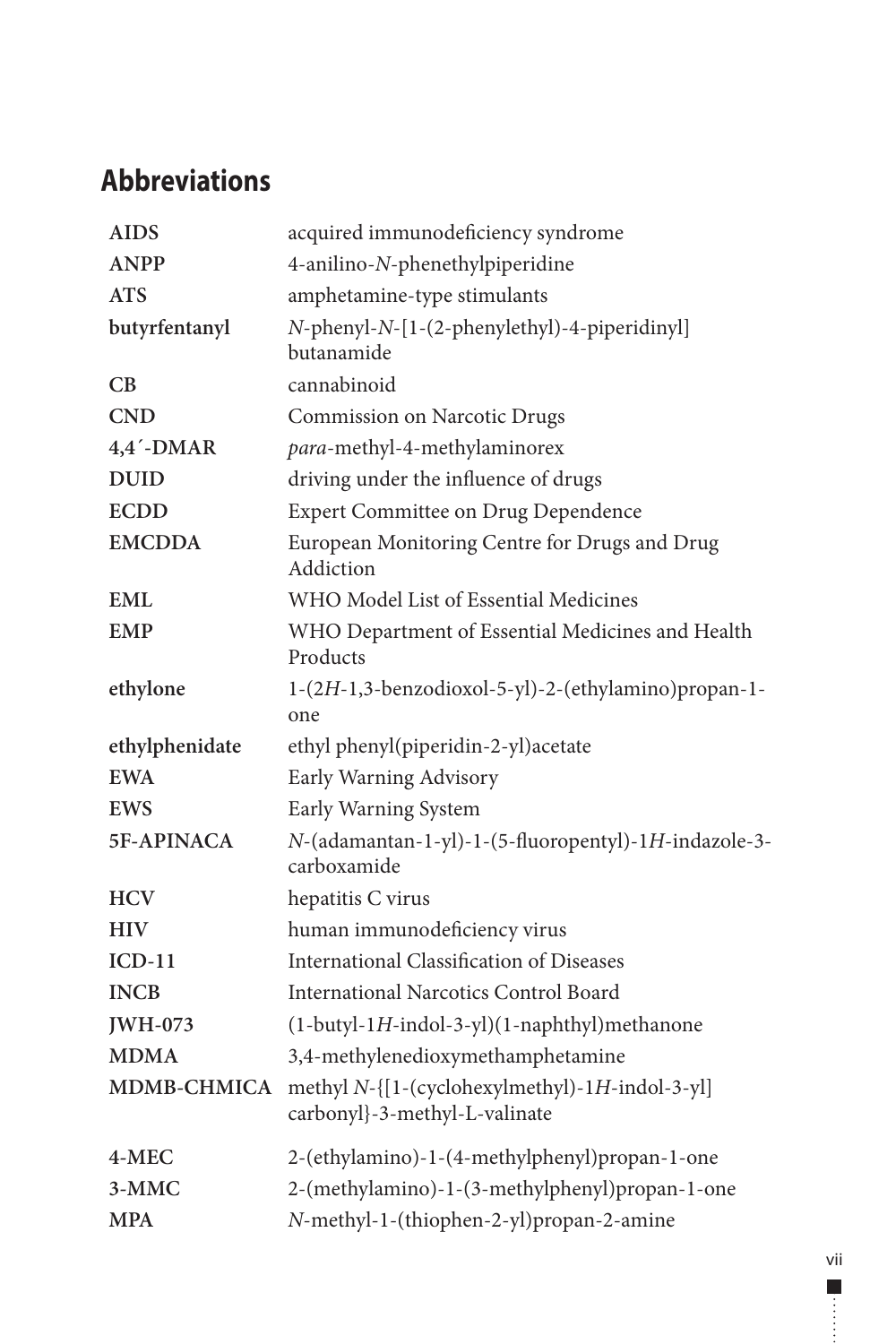| MSB/MSD       | WHO Management of Substance Abuse Unit at the<br>Department of Mental Health and Substance Abuse |
|---------------|--------------------------------------------------------------------------------------------------|
| $MT-45$       | 1-cyclohexyl-4-(1,2-diphenylethyl)piperazine                                                     |
| <b>NPP</b>    | N-phenethyl-4-piperidinone                                                                       |
| <b>NPS</b>    | new psychoactive substances                                                                      |
| <b>PCP</b>    | phencyclidine; 1-(1-phenylcyclohexyl)piperidine                                                  |
| pentedrone    | 2-(methylamino)-1-phenylpentan-1-one                                                             |
| <b>PMMA</b>   | para-methoxymethylamphetamine                                                                    |
| <b>SCRA</b>   | synthetic cannabinoid receptor agonist                                                           |
| SDG           | Sustainable Development Goals                                                                    |
| <b>SMART</b>  | Synthetics Monitoring: Analysis, Reporting and Trends                                            |
| <b>THC</b>    | tetrahydrocannabinol                                                                             |
| U-47700       | 3,4-dichloro-N-(2-dimethylamino-cyclohexyl)-N-<br>methyl-benzamide                               |
| <b>UMC</b>    | <b>Uppsala Monitoring Centre</b>                                                                 |
| <b>UNAIDS</b> | Joint United Nations Programme on HIV/AIDS                                                       |
| <b>UNGASS</b> | United Nations General Assembly Special Session                                                  |
| <b>UNODC</b>  | United Nations Office on Drugs and Crime                                                         |
| <b>TATTY</b>  | TAT 11 TT 1.1 A 11                                                                               |

**WHA** World Health Assembly **WHO** World Health Organization **XLR-11** [1-(5-fluoropentyl)-1*H*-indol-3-yl]

(2,2,3,3-tetramethylcyclopropyl)methanone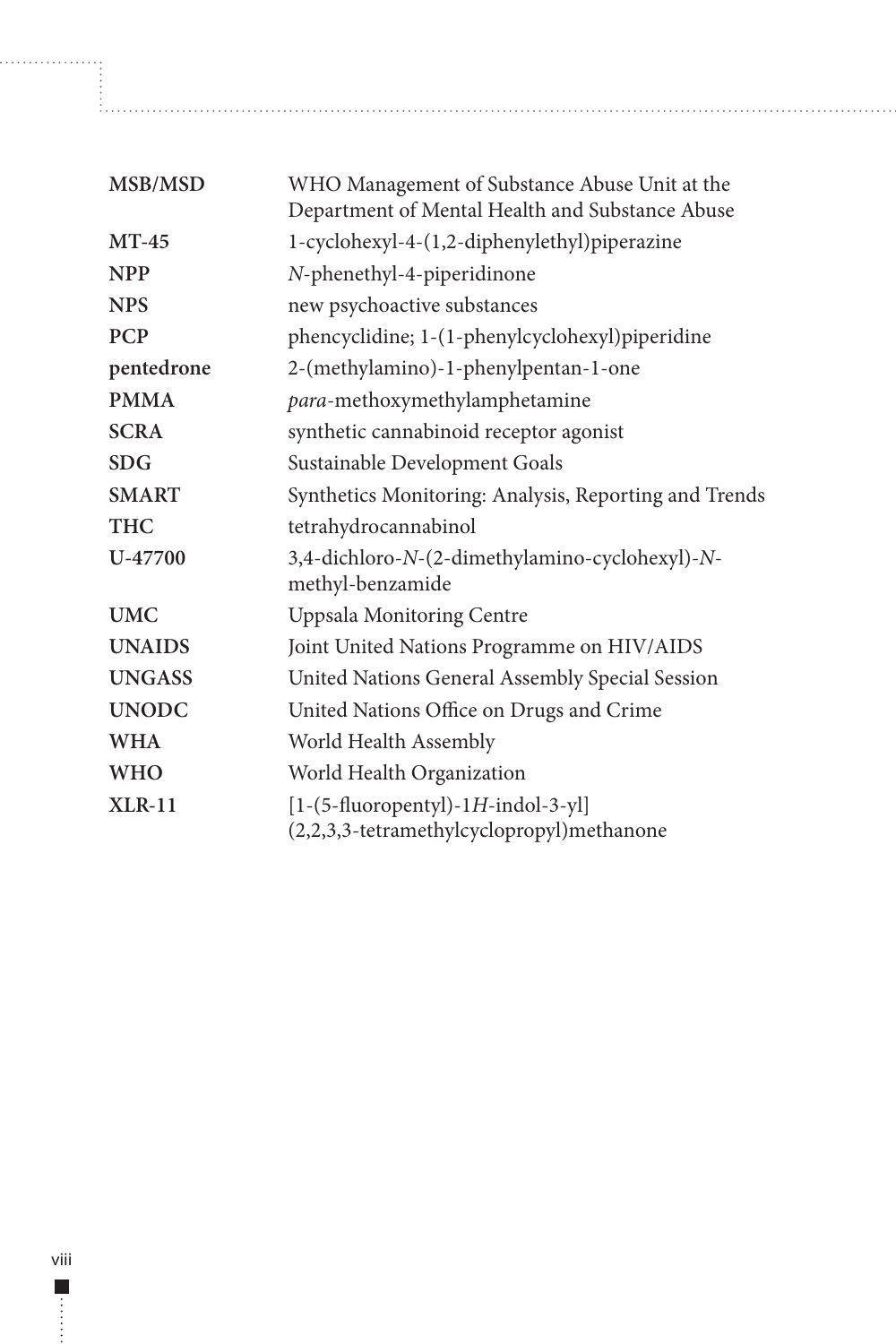1

П

# <span id="page-10-0"></span>**Introduction**

The thirty-eighth meeting of the World Health Organization (WHO) Expert Committee on Drug Dependence (ECDD) took place in Geneva, Switzerland from 14 to 18 November 2016. Dr Suzanne Hill, Director, WHO Department of Essential Medicines and Health Products (EMP), opened the meeting. She welcomed all participants on behalf of the WHO Director-General.

Dr Marie-Paule Kieny, Assistant Director-General, Health Systems and Innovation, of WHO, thanked the ECDD members for the time and effort they had dedicated to the thorough review of the substances on the agenda of this ECDD meeting. She outlined the central role of scientific evidence in the decision-making process of Expert Committees and in WHO's normative and standard-setting role.

Dr Kieny reiterated the importance of the international drug control conventions and of the recommendations of the Special Session of United Nations General Assembly (UNGASS) on the world drug problem, that guide WHO's work towards positioning health at the centre of responses to the world drug problem and achieving the health-related objectives of the Sustainable Development Goals (SDGs). She emphasized the need for WHO to work closely with the United Nations Office on Drugs and Crime (UNODC), the International Narcotics Control Board (INCB) and other global and regional entities, as well as Member States, to achieve efficient and successful implementation of the UNGASS operational recommendations and tackle the world drug problem.

Dr Kieny discussed that at its thirty-eighth meeting, the ECDD would assess 12 new psychoactive substances (NPS). WHO's objective is not to review the hundreds of NPS reported globally to date, but to focus on the ones that are the most prevalent, persistent and harmful. To this end, a systematic and evidence-based prioritization of NPS had been carried out in advance of the thirty-eighth meeting of the ECDD and a number of Member States had contributed by sharing published and unpublished data.

Dr Kieny noted that the Expert Committee would also discuss an update on cannabis and cannabis resin in light of the growing interest of Member States in its medical use and also in response to the 2009 Commission on Narcotic Drugs (CND) Resolution that requested WHO to provide regular updates on the cannabis plant and resin.

As recommended by the ECDD at its thirty-seventh meeting, the WHO Secretariat had collected new data and commissioned systematic reviews on medical use and on dependence and harm of cannabis and cannabis resin. The available scientific evidence and public health considerations would be the main criteria guiding the Committee's recommendations, in particular because of the sensitive nature of the issue.

In that regard, Dr Kieny reminded the Committee members that in the exercise of their function, they shall act as international experts serving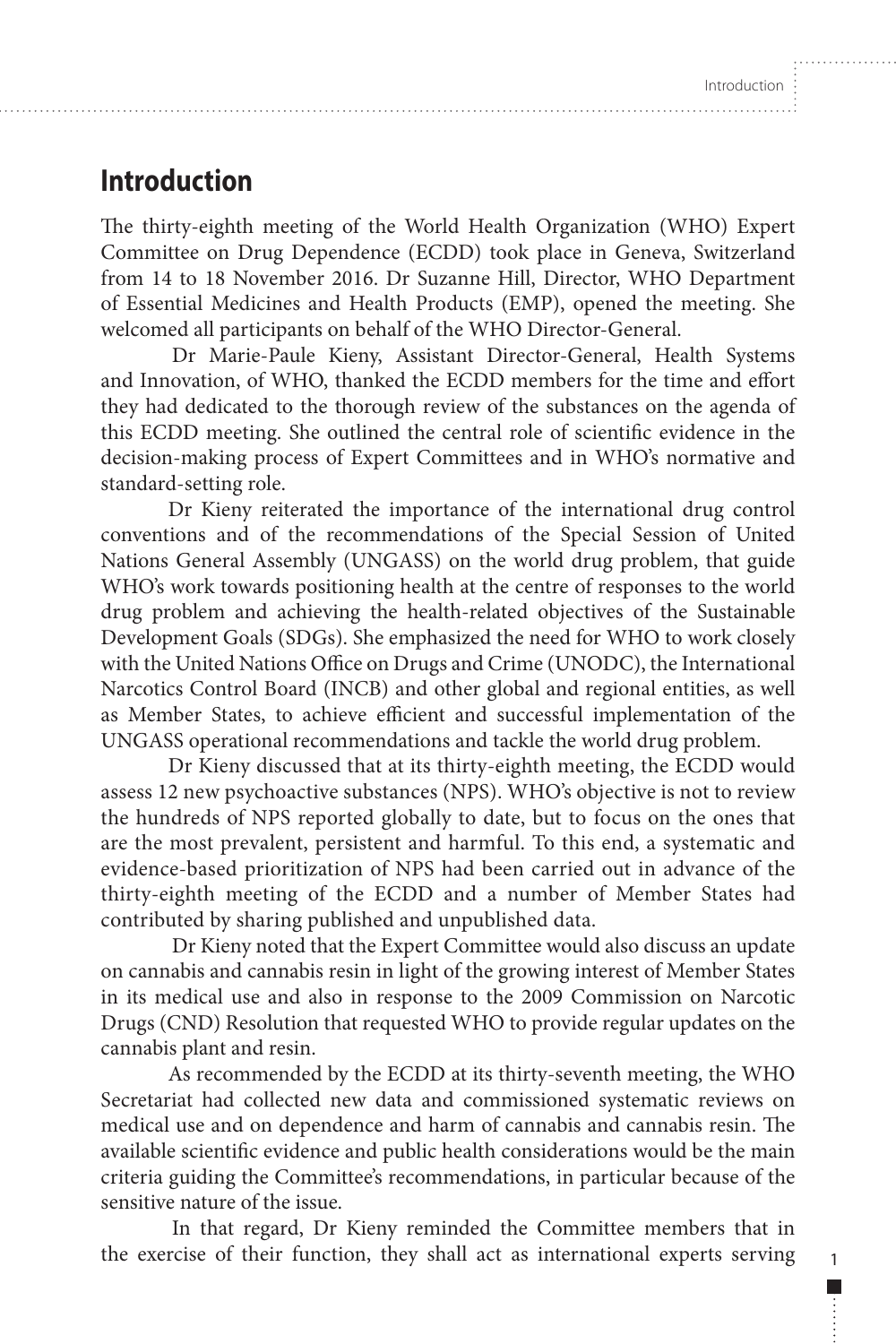the Organization exclusively; in that capacity they shall not request or receive instructions from any government or authority external to the Organization. Furthermore, they shall disclose all circumstances that could give rise to a potential conflict of interest and in accordance with the mechanisms established by the Director-General for that purpose.

Dr Gilles Forte, Coordinator, Policy, Governance and Knowledge Management, Department of EMP, provided the Committee with an overview of procedural matters. The international drug control conventions describe the mandate and roles of WHO. A key WHO role within this framework is to assess the therapeutic usefulness, the liability for abuse and dependence and the harm to health of any substance, pure chemical or plant material, and to advise the CND on whether or not substances should be placed under international control.

WHO also follows the relevant guidance of its governing bodies, in particular WHO's *Regulations for expert advisory panels and committees (1)* as well as the *Guidance on the WHO review of psychoactive substances for international control (2)*.

Before the opening of the meeting, and in accordance with WHO policy, all members of the Expert Committee and all temporary advisers attending the meeting were asked to disclose any circumstances that could represent a potential conflict of interest (i.e. any interest that may affect, or may reasonably be perceived to affect, an expert's objectivity and independence) in relation to the subject matter of the meeting.

Dr Simon D. Brandt declared that he was involved in the preparation of technical reports and presentations to the Scientific Committee of the European Monitoring Centre for Drugs and Drug Addiction (EMCDDA) on NPS and attended the EMCDDA risk assessment meeting on one of the substances – methyl *N*-{[1-(cyclohexylmethyl)-1*H*-indol-3-yl]carbonyl}-3-methyl-L-valinate (MDMB-CHMICA) – under consideration by the ECDD at its thirty-eighth meeting.

Dr Edmundus J.M. Pennings declared that he has been a member of the Committee for the Risk Assessment of NPS in the Netherlands since 1998. This committee carries out science-based risk assessments of NPS and advises the Dutch government on issues related to their misuse. Dr Pennings stated that the committee had never carried out a risk assessment for any of the substances that would be critically reviewed at the thirty-eighth meeting of the ECDD.

The disclosed interests were considered by the Secretariat of the thirtyeighth ECDD as not in conflict with any issues to be discussed at the meeting or with the recommendations to be issued by the Expert Committee. No other interests declared by members of the Expert Committee were deemed relevant to the work of the group.

The Expert Committee elected a Chair, Co-Chair and Rapporteur. The Chair welcomed all participants and the agenda as proposed by the Secretariat was approved.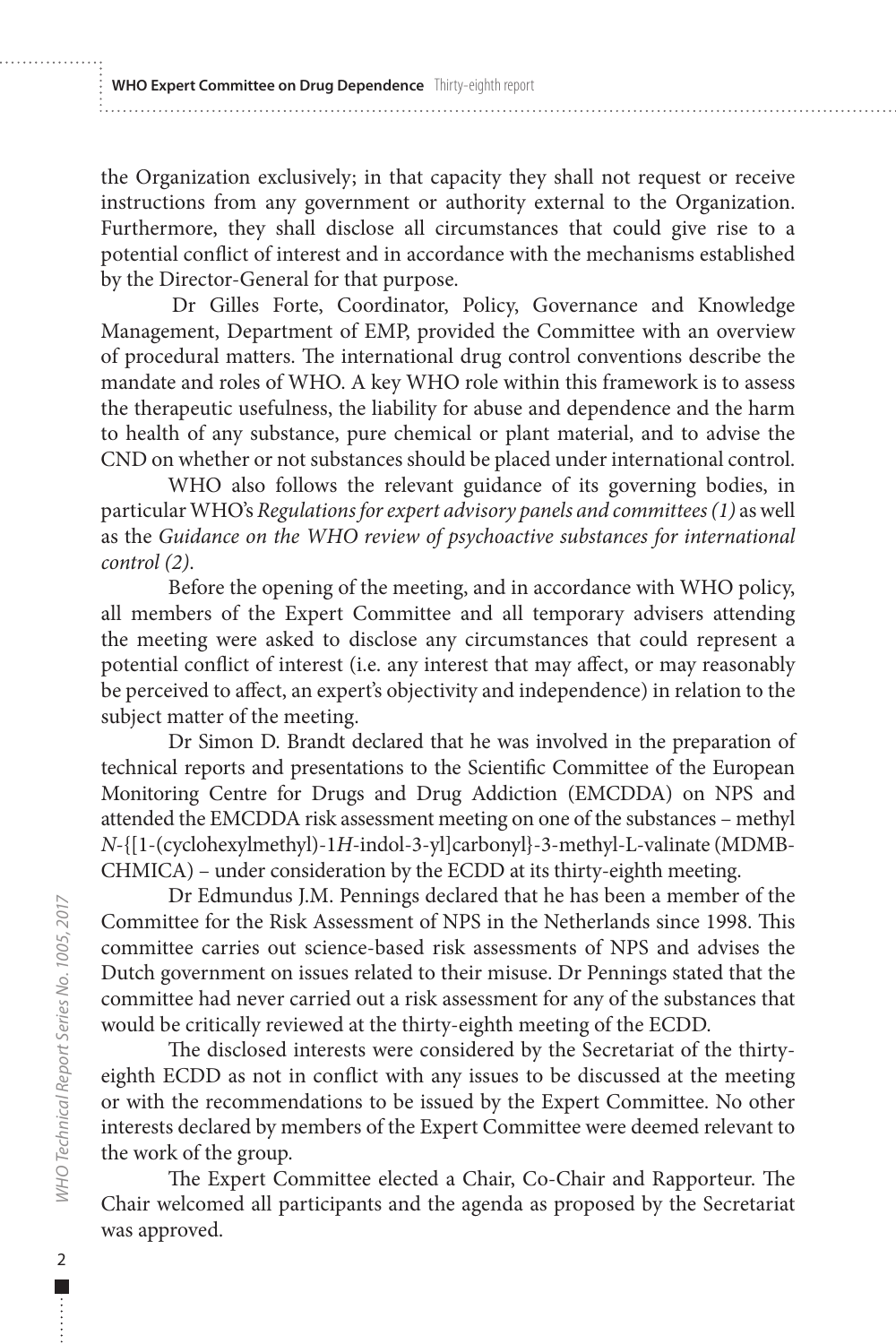# <span id="page-12-0"></span>**1. Briefings from international organizations on their work on the public health element of the world drug problem**

# **1.1 Update from the International Narcotics Control Board**

Dr Viroj Sumyai, Observer for the International Narcotics Control Board (INCB) and Chair of the INCB Standing Committee on Estimates, informed the Committee about the role and functions of the INCB. Established by the Single Convention on Narcotic Drugs, 1961 *(3)*, the INCB consists of 13 members who are elected by the Economic and Social Council and who serve in their personal capacity. Three members with medical, pharmacological or pharmaceutical experience are elected from a list of candidates nominated by WHO and 10 members are elected from a list of candidates nominated by governments.

In his update, Dr Viroj Sumyai referred to the recent annual report of the INCB and its thematic chapter on the challenges and opportunities of international drug control. This chapter stresses that concern for health and welfare should be at the core of drug policy and action at the national and international levels. In addition, the INCB calls for balance in implementing drug control policy and for the observance of human rights standards for treatment and rehabilitation of drug users.

Ms Beate Hammond briefed the ECDD on the INCB special report on ensuring adequate access to internationally controlled drugs. Noting that there were still large disparities in the consumption of drugs worldwide, the report highlights the main impediments to better availability. These include fear of addiction and lack of awareness on the proper use of internationally controlled drugs for medical purposes, as well as constraints on both human and financial resources.

The report makes recommendations to governments on how this situation can be improved. To bridge the knowledge gap, for example, it is necessary to develop and implement educational programmes and disseminate information to overcome cultural resistance, where necessary. Many countries continue to experience difficulties in properly estimating their needs for opioid analgesics and psychotropic substances and in monitoring their consumption. The report therefore calls on governments to make use of the INCB/WHO *Guide on estimating requirements for substances under international control (4)*. In addition, governments should review national legislation, regulatory and administrative mechanisms and procedures, including domestic distribution channels, with the aim of simplifying and streamlining the processes. This would involve removing unduly restrictive regulations and impediments to ensure accessibility while maintaining adequate control systems.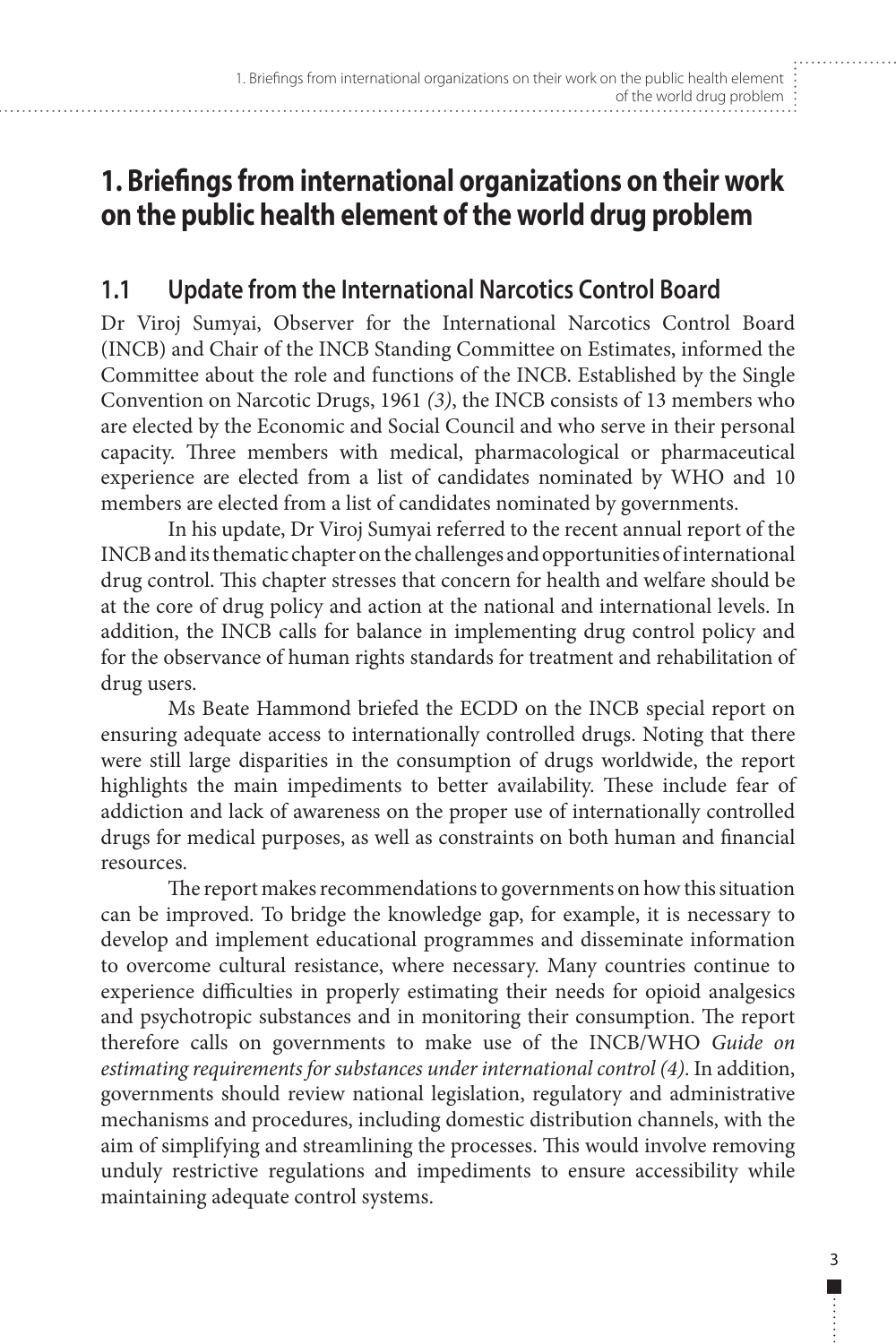# <span id="page-13-0"></span>**1.2 Update from the United Nations Office on Drugs and Crime**

Dr Justice Tettey, Observer for UNODC, informed the Committee that NPS continued to appear at a fast pace on drug markets worldwide and their use had been associated with adverse events, including fatalities. To date, 730 NPS have been reported, in 102 Member States and territories, to the UNODC Early Warning Advisory (EWA). The market continues to be characterized by heterogeneity in the nature and scope of the problem, the transient nature of some of the substances reported and a paucity of information on public health harm. A recent trend in the marketing of blends or mixtures of NPS, makes the interpretation of data on their associated harm particularly challenging. UNODC research and trend analysis contributes to improving the understanding of, and shaping the response to, the NPS issue through knowledge products and early warnings. These efforts will continue with the publication of an extended chapter on the latest trends and developments in NPS and amphetamine-type stimulants (ATS) markets in the 2017 *World Drug Report*.

Dr Tettey reported that under its global Synthetics Monitoring: Analysis, Reporting and Trends (SMART) programme, UNODC continues to monitor, analyse and share information on NPS at the global level. Its EWA on NPS is actively used by Member States and international organizations, such as WHO, in the context of the selection of substances for consideration by the ECDD and to inform the scheduling decisions of the CND.

He emphasized that reducing the supply of NPS through scheduling under the international conventions continues to be a viable measure. In 2015, the CND decided to place 10 NPS under international control. Pursuant to these scheduling decisions, UNODC supported their implementation by Member States through the development and dissemination of a series of recommended laboratory methods of analyses. It provided more than 1400 units of chemical reference materials for these substances to forensic institutions in 55 countries. In addition, selected substances were introduced in UNODC's international collaborative exercises, a biannual proficiency test scheme for national drug laboratories. This scheme currently supports more than 250 laboratories from 70 countries, to enhance their preparedness to identify these threats. To further aid in implementation of the scheduling decisions, UNODC revised its *Multilingual dictionary of narcotic drugs and psychotropic substances under international control (5)*, the *Multilingual dictionary of precursors and chemicals frequently used in the illicit manufacture of narcotic drugs and psychotropic substances under international control (6)* and the *Terminology and information on drugs (7)*.

Dr Tettey described a comprehensive programme of training to enhance law enforcement capacity in identifying NPS and substances under international control that was implemented across the Pacific island states, south-east Asia,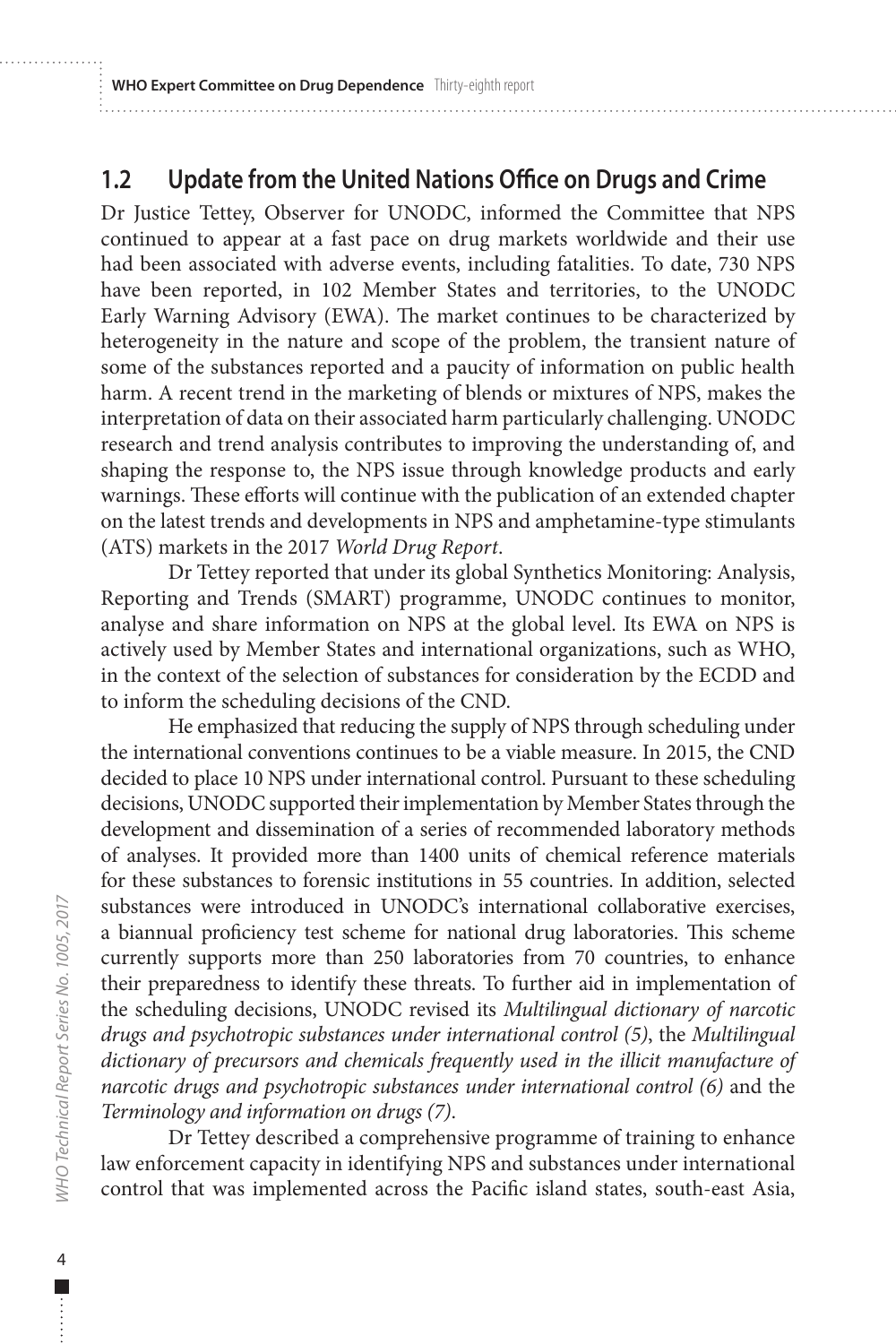south Asia and west Africa in 2015, and in central Asia and south Asia in 2016. These included the deployment of modern hand-held technologies, e.g. Raman and Fourier transform infrared spectrometers for training in field testing for drugs and precursors, to cope with the unprecedented numbers of reported NPS.

He emphasized that a health-based approach to the NPS problem is essential to support the tenet of the international drug control conventions – protecting the health and welfare of humankind. In September 2016, UNODC, in collaboration with WHO, convened a meeting of experts on substance disorders from around the world to explore new frontiers of health protection with regard to NPS. The participants discussed key aspects of NPS, in particular diagnostic approaches and treatment options, with the goal of developing a practical tool to be used by clinicians worldwide.

Dr Tettey went on to describe the continuing efforts to operationalize the recommendations on NPS outlined in the outcome document of the UNGASS 2016. Specifically, the third UNODC-WHO Expert Consultation in Geneva in May 2016 focused on practical approaches to identifying the most harmful, prevalent and persistent NPS for international action. Further to this, UNODC has enhanced its engagement with the global forensic toxicology community, as a first step towards addressing the paucity of data on the harm of NPS. Global trends in emergence of NPS continue to evolve rapidly. The past few years have seen the emergence of a number of synthetic opioids, including fentanyl analogues. While these only account for approximately 1% of all NPS reported to UNODC, the associated harm to public health has been immense. In this context, on 25 October 2016, the UN Secretary-General notified states parties of the communication sent by the United States of America, further to the provisions in the United Nations Convention against Illicit Traffic in Narcotic Drugs and Psychotropic Substances of 1988, to initiate steps to add *N*-phenethyl-4-piperidinone (NPP) and 4-anilino-*N*-phenethylpiperidine (ANPP), common precursors in the synthesis of fentanyl and a number of its analogues, to the tables of the 1988 Convention.

He noted that further to the CND Decision 58/2 (2015), UNODC continues to monitor the illicit trafficking and use of ketamine, and to share its findings with WHO.

The Committee was informed that, at its fifty-ninth regular session in March 2016, the CND decided to place seven NPS under international control under the relevant schedules of the Single Convention on Narcotic Drugs of 1961 as amended by the 1972 Protocol, and the Convention on Psychotropic Substances of 1971 *(3, 8)*. On 17 May 2016, the Secretary-General notified states parties of these scheduling decisions. The revised schedules under the 1961 and the 1971 Conventions came into effect on 18 May 2016 and 13 November 2016, respectively.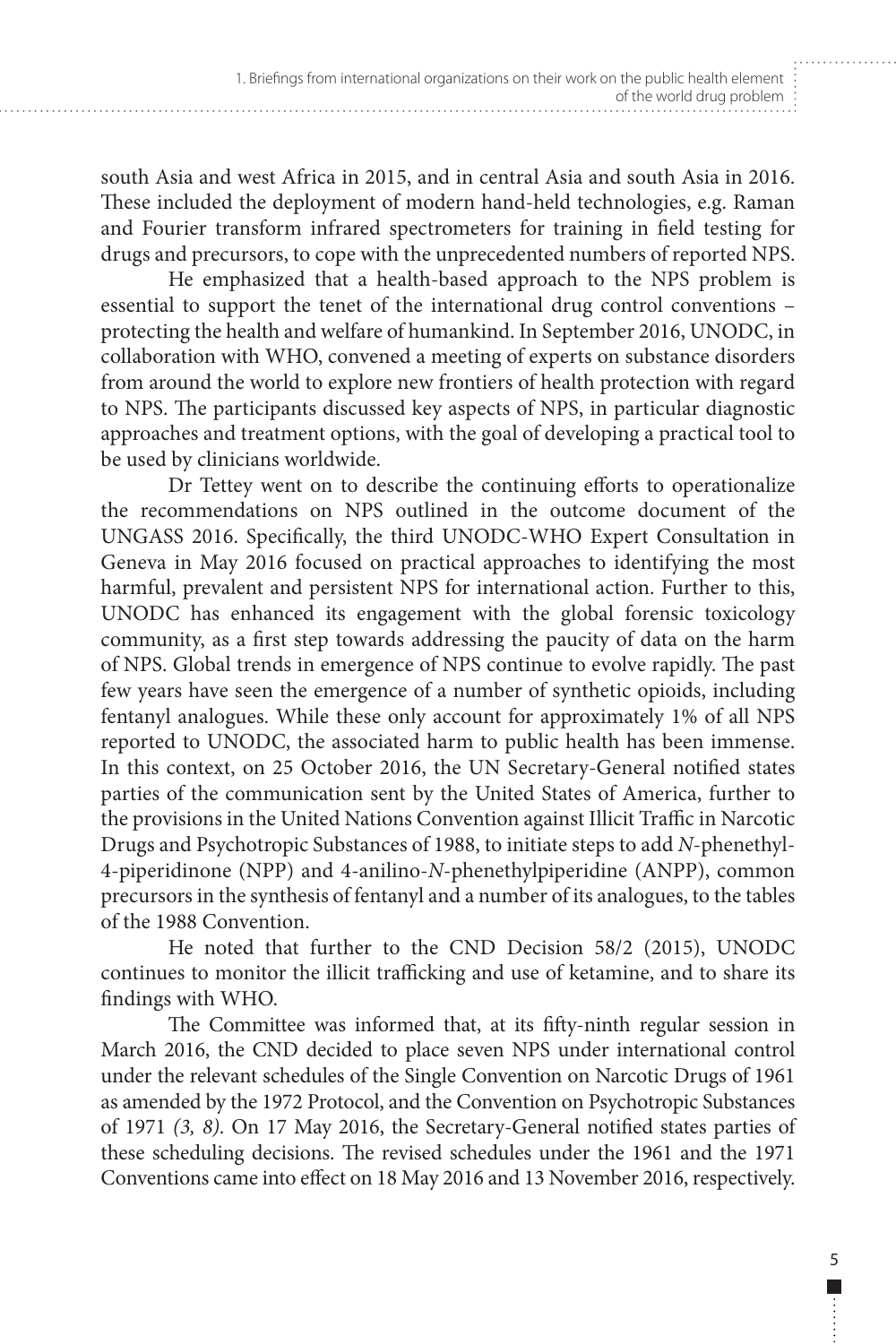<span id="page-15-0"></span>**WHO Expert Committee on Drug Dependence** Thirty-eighth report

Dr Tettey concluded that UNODC will continue to extend support to Member States through research and trend analysis to improve understanding of the NPS problem. It will also provide the relevant tools and services to support Member States' implementation of the new scheduling decisions.

# **1.3 Update from the WHO Department of Essential Medicines and Health Products**

Dr Gilles Forte, Coordinator, Policy, Governance and Knowledge Management, provided an update from the WHO EMP.

Dr Forte emphasized that WHO is committed to implementing the UNGASS recommendations related to health, and will work closely with UNODC, the INCB, civil society and other international and regional partners to fulfil this commitment.

The United Nations General Assembly Resolution S-30/1, adopted on 19 April 2016 *(9)*, underscores that the availability of internationally controlled drugs for medical and scientific purposes remains low to non-existent in many countries and emphasizes the need for international cooperation to promote measures to improve access to these medicines.

Controlled medicines are needed to alleviate pain and suffering, enable surgery, treat physical and mental health issues, support dignified and comfortable end-of-life care, help people to overcome addiction and to save lives. Health systems cannot work effectively without essential controlled medicines. However, despite their vital importance, access to controlled medicines remains inadequate around the world.

Dr Forte reiterated that the importance of access to controlled medicines for public health has been emphasized in several World Health Assembly (WHA) resolutions. These WHA resolutions reflect Member States' commitment to ensuring access to controlled medicines for palliative care (WHA67.19), for emergency and essential surgical care and anaesthesia (WHA68.15) and for epilepsy (WHA68.20). These resolutions also provide WHO with a strong mandate to support Member States' efforts to address barriers to access, while preventing risks for diversion and abuse. Barriers to access have been well addressed in the UNGASS outcome document. They relate to lack of knowledge on efficacy, safety and appropriate use of medicines; unduly restrictive regulations on supply and dispensing; and inefficiency of supply chains, which leads to poor availability and affordability of medicines.

As part of its standard-setting mandate, and based on rigorous scientific evidence, the WHO Secretariat undertakes regular reviews of the efficacy and safety of medicines, including controlled medicines. These reviews inform recommendations for the inclusion in or exclusion of medicines from the WHO Model List of Essential Medicines (EML). The WHO Secretariat had carried out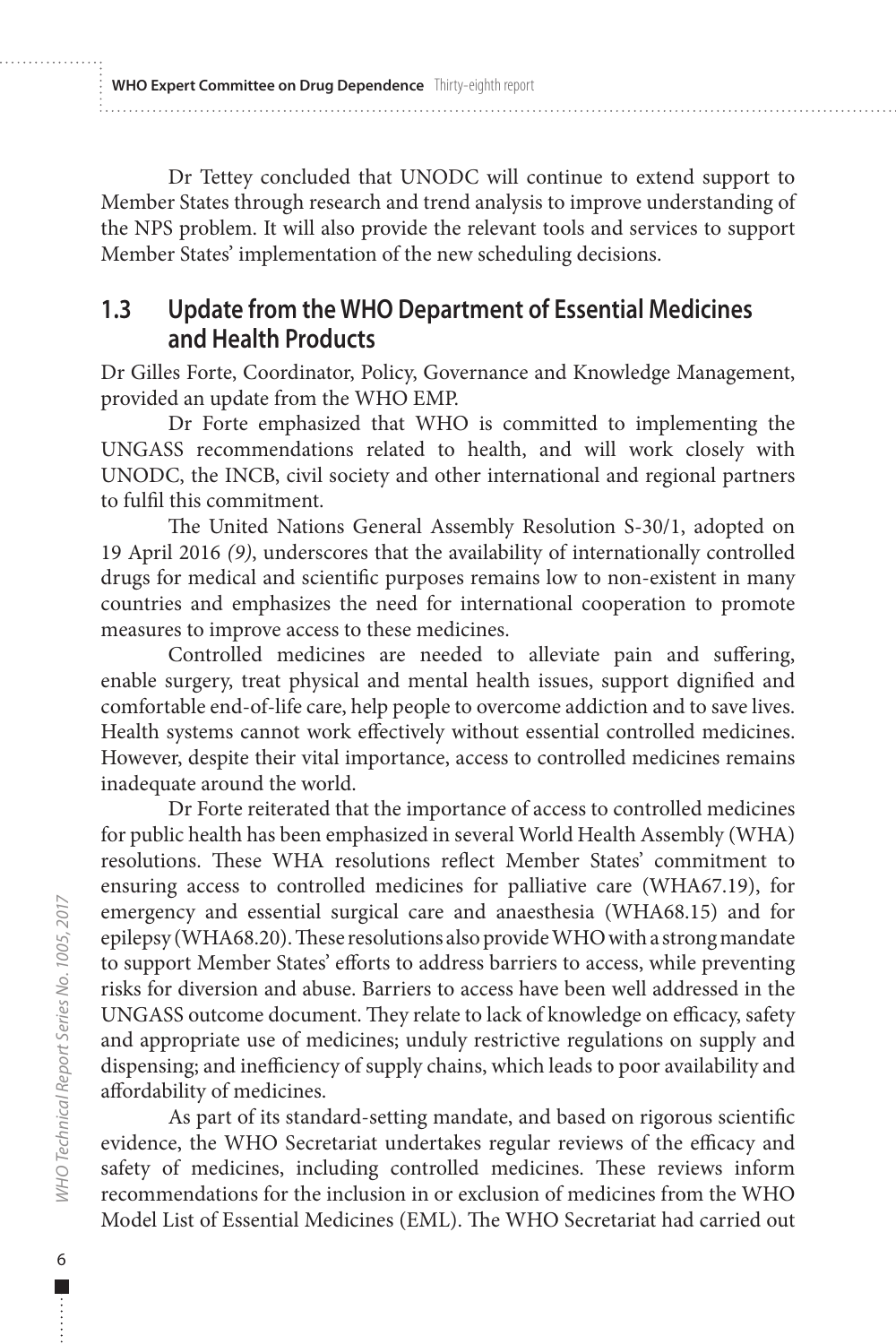<span id="page-16-0"></span>a review of medicines for pain that could be considered for addition to the WHO EML by the WHO Expert Committee on the Selection and Use of Essential Medicines at its meeting in March 2017. Also, the WHO Secretariat has developed guidelines for the management of persisting pain in children and is currently developing new guidelines for the management of cancer pain in adults.

In collaboration with UNODC and the Union for International Cancer Control, WHO is part of the Joint Global Programme on Access to Controlled Drugs for Medical Purposes while Preventing Diversion and Abuse, in particular for the management of pain. The programme is currently supported by Australia and Belgium and implemented in the Democratic Republic of the Congo, Ghana and Timor-Leste. It aims to support countries to identify potential barriers to access, through the assessment of policies, legislation, and the supply chain, and to identify strategies and interventions that will improve practices and enhance capacity-building.

Dr Forte indicated that work with countries will also focus on the use of tools and guidance to ensure more accurate quantification of requirements for controlled medicines; to explore measures to improve the efficiency and integrity of supply chains; and to support the development of balanced national policies on controlled substances that ensure availability and accessibility, while preventing misuse and abuse.

# **1.4 Update from the WHO Department of Mental Health and Substance Abuse**

Dr Vladimir Poznyak, Coordinator, Management of Substance Abuse unit of the Department of Mental Health and Substance Abuse (MSB/MSD), informed the Committee about the outcomes of the UNGASS on the world drug problem (April 2016). He also described WHO's work on three of the five public health pillars, and critical elements of the public health dimension of the world drug problem as described in the report by the Secretariat to the sixty-ninth World Health Assembly. These three pillars are: (1) prevention of drug use and reduction of vulnerability and risks; (2) treatment and care for people with drug use disorders and (3) monitoring and evaluation.

Dr Poznyak informed the Committee about recent MSB/MSD activities including the publication and dissemination of the report on the health and social consequences of non-medical use of cannabis, of a policy brief on drug use and road safety and of new estimates of drug-attributable disease burden. The epidemics of opioid overdose deaths in several countries and the misuse and abuse of psychoactive prescription medicines continue to present significant public health challenges. WHO's new estimates of drug-attributable disease burden indicate that more than 450 000 deaths globally are attributed to illicit drug use, including cannabis use. The main conditions contributing to drug-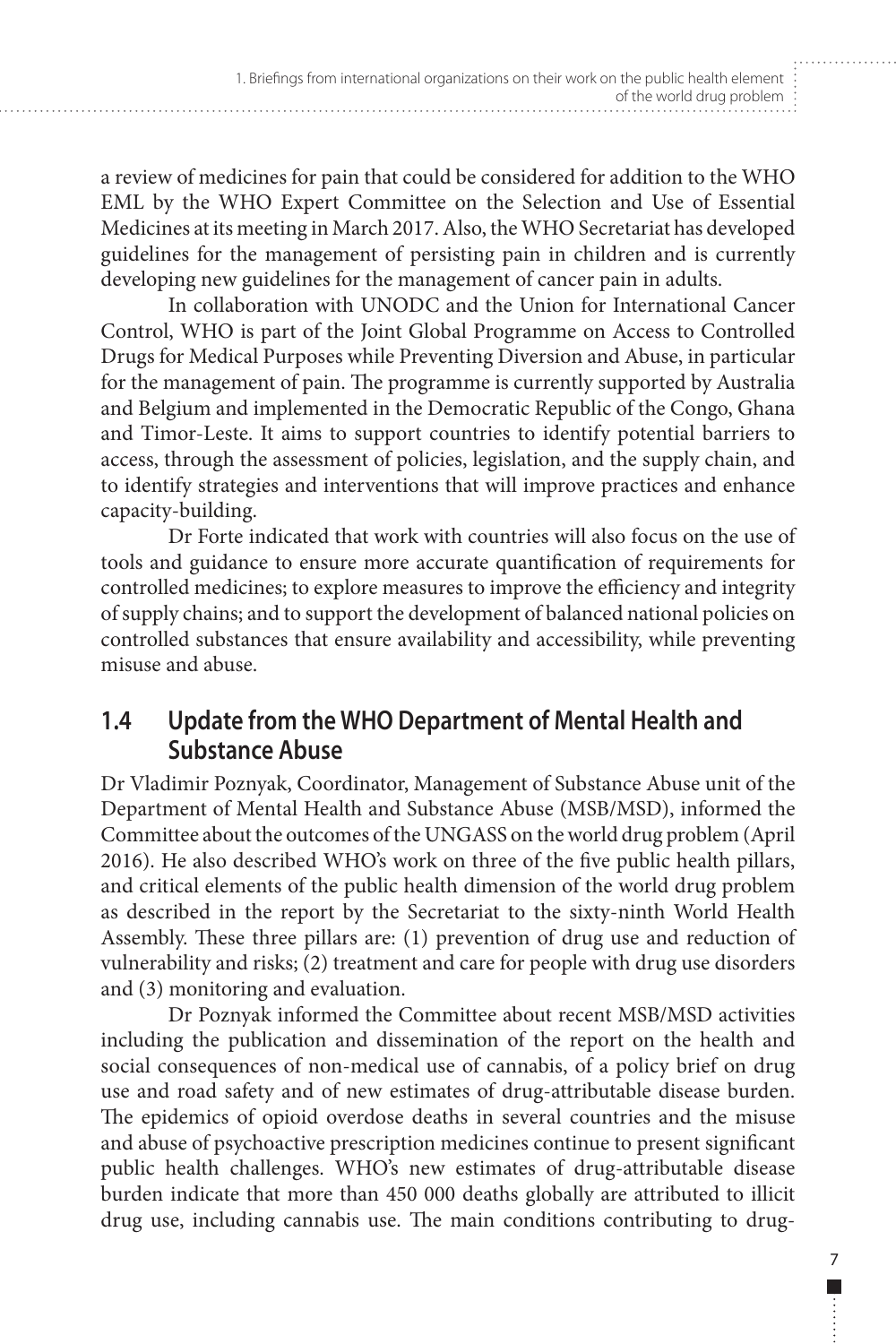<span id="page-17-0"></span>attributable deaths are drug use disorders, hepatitis C virus (HCV), human immunodeficiency virus (HIV), road traffic injuries and suicide. The impact of cannabis use on mental health and on the health of people other than regular cannabis users requires further research. The increasing availability of cannabis in many countries may have a negative impact on population health and needs to be monitored closely. It is still difficult to quantify the impact of NPS on health at a population level and specific strategies need to be developed to fill this gap. The draft version of the revised International Classification of Diseases (ICD-11) provides additional possibilities for coding and reporting health conditions resulting from the use of synthetic cannabinoids and cathinones, as well as the use of cocaine, 3,4-methylenedioxymethamphetamine (MDMA), phencyclidine; 1-(1-phenylcyclohexyl)piperidine (PCP) and related drugs.

# **1.5 Update from the WHO Department of HIV/AIDS**

Dr Andrew Ball, Senior Adviser on Strategy, Policy and Equity in the WHO Department of HIV and the Global Hepatitis Programme provided a brief overview of HIV and viral hepatitis as global public health issues for people who use drugs, particularly for those who inject drugs. People who inject drugs are up to 24 times more likely to acquire HIV than the general population and an estimated 10 million people who inject drugs have chronic HCV infection. WHO's HIV department has synthesized the evidence for a public health approach to injecting drug use, based on harm reduction principles, and has developed normative guidance on HIV and hepatitis prevention, diagnosis, treatment and care. A comprehensive package of evidence-based interventions to reduce the harm associated with (injecting) drug use has been outlined in a technical guide issued jointly by WHO, UNAIDS and UNODC in 2009 and revised in 2012 *(10)*.

Given the evidence of the utility of harm reduction approaches in addressing drug use and drug use disorders and in improving broader health outcomes, such interventions need to be a key component of a comprehensive response to substance use. There is also strong evidence that programmes that reduce the short- and long-term harm to substance users benefit the entire community through addressing HIV and hepatitis epidemics, and reducing crime and public disorder, in addition to the benefits that accrue from the inclusion into mainstream life of previously marginalized members of society.

In 2016, the Global Health Sector Strategies on HIV and viral hepatitis were adopted by the World Health Assembly. Both strategies include harm reduction as an essential set of interventions that should be delivered through national health programmes and supported by national health budgets. WHO therefore continues to advocate for a public health approach to the drug problem at major global events such as the UN General Assembly High-Level Meeting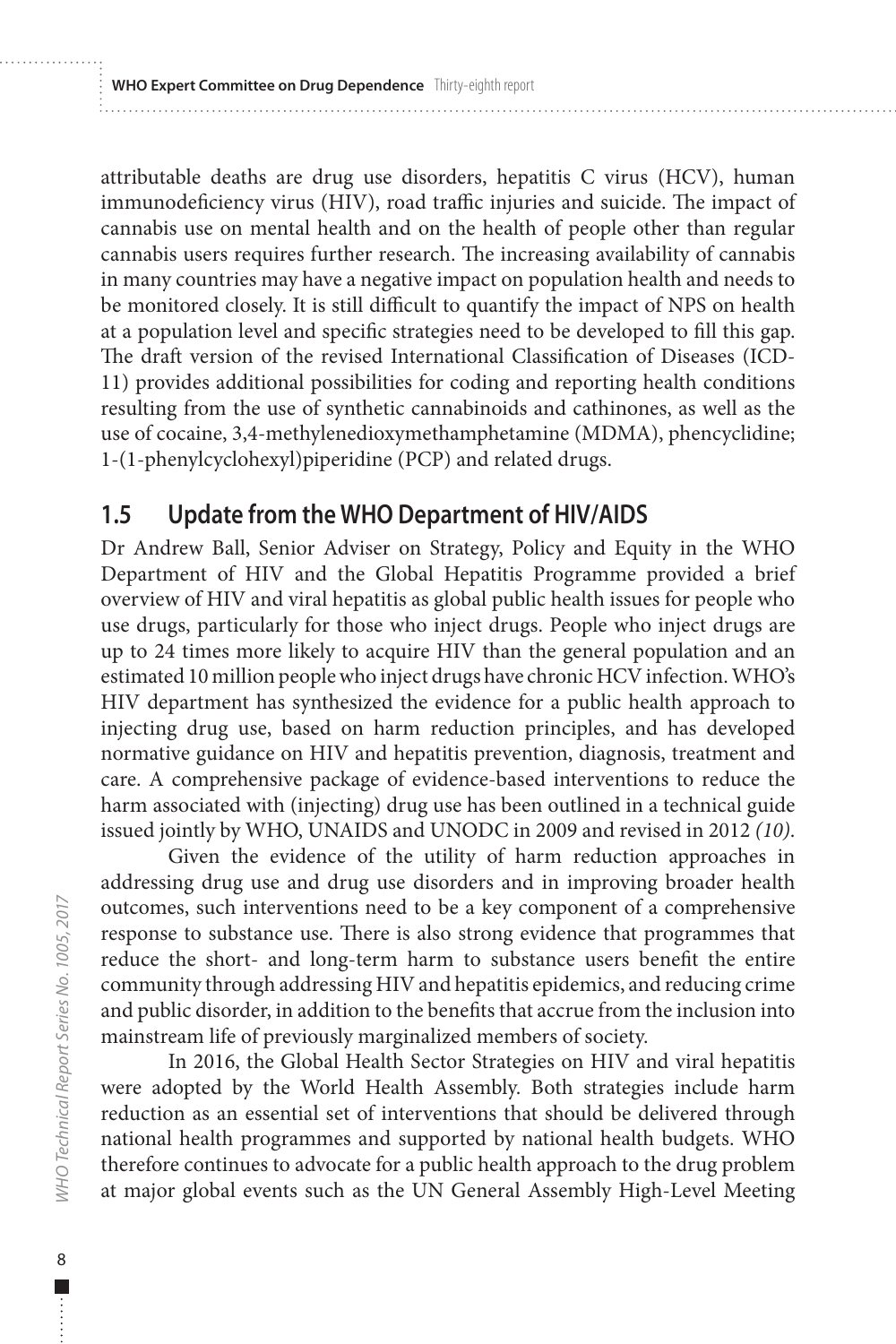on Ending AIDS and the UNGASS on the world drug problem, as well as the International AIDS Conference and the Global Hepatitis Summit. Furthermore, the SDGs' targets will not be met if harm reduction is not brought to scale and if people who use drugs are not accessing HIV prevention, testing, treatment and care services.

After having developed comprehensive normative guidance, WHO is now focusing on providing technical support to countries implementing a public health sector response. Countries are also being supported to improve their strategic information systems and in the use of standardized indicators to monitor progress and measure services access and coverage of people who inject drugs along the HIV and hepatitis prevention, testing and treatment cascades.

The Department of HIV/AIDS also manages a special web page on access to controlled medicines such as methadone, buprenorphine and oral morphine as part of the AIDS Medicines and Diagnostics Services database.

Finally, the Dr Ball described the work of the Department of HIV/AIDS on outlining the structural barriers that impede implementation and scale-up of services for people whose behaviour tends to be criminalized, including for people who use and inject drugs. Measures to address these barriers include the revision of laws and legislation to promote a public health approach as an alternative to criminalization of drug using behaviours, stigma and discrimination in the health sector, as well as appropriate funding for harm reduction.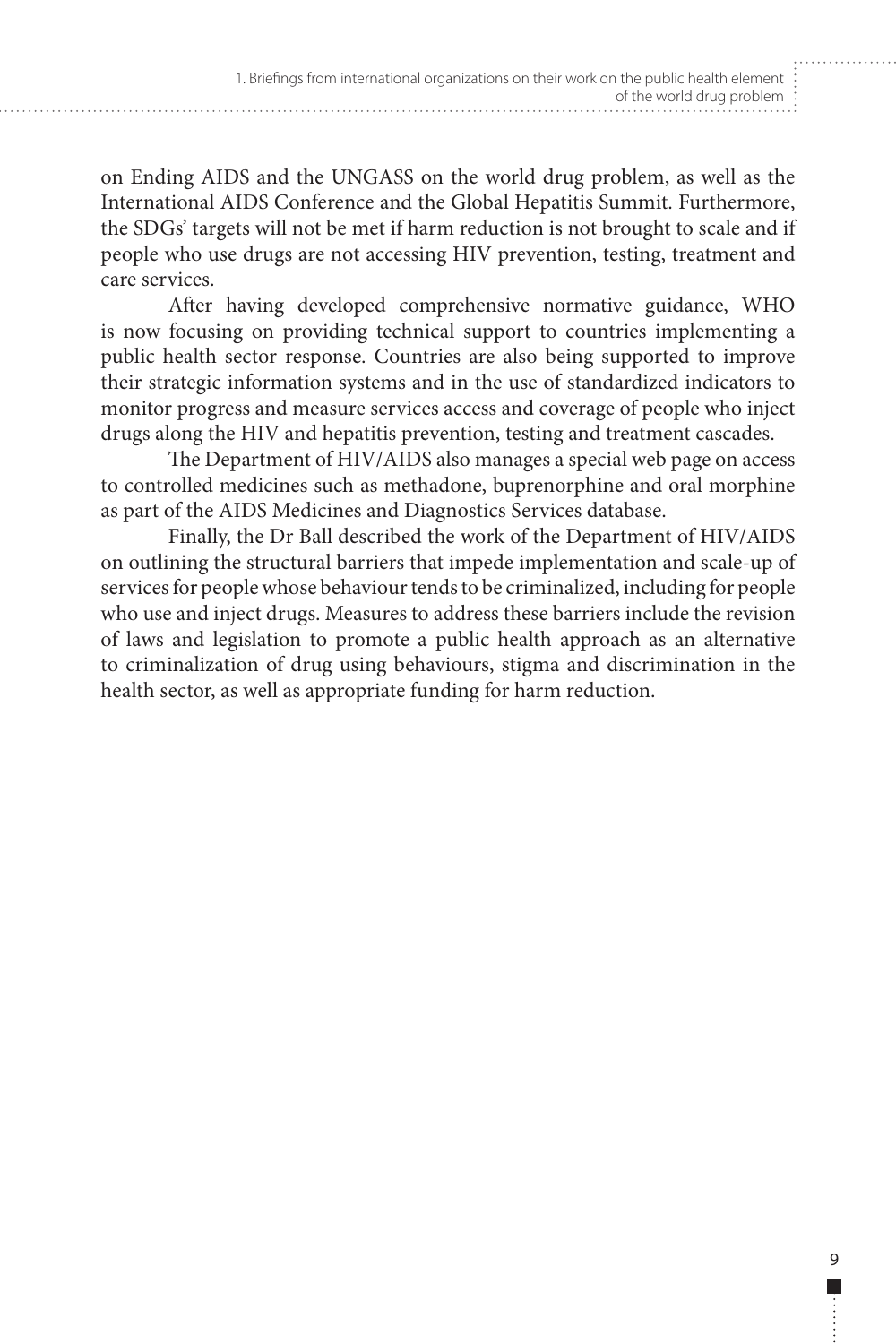# <span id="page-19-0"></span>**2. Principles for prioritizing and assessing substances as part of ECDD's work**

Dr Eda Lopato, Technical Officer, Innovation, Access and Use, EMP, briefed the Committee and the observers on the process of prioritization of psychoactive substances to be reviewed by the ECDD.

Dr Lopato discussed the recent CND resolution 59/8 (2016) entitled "Promotion of measures to target new psychoactive substances and amphetaminetype stimulants" *(11)*, which recognized the added value of WHO in the international response to NPS and noted WHO's efforts to monitor and carry out regular annual reviews of NPS. The resolution invited,

*WHO, with the support of the UNODC, relevant regional organizations and Member States, to continue conducting regular, efficient, transparent and timely reviews of the most harmful, prevalent and persistent new psychoactive substances and to use the potential impact of toxicity at both the population and individual levels as the primary factor in prioritizing substances for review.*

Dr Lopato described the challenges faced when prioritizing substances to be reviewed by the ECDD. These challenges include the transient nature of psychoactive substances and the changing patterns of supply as well as countries' lack of capacity and expertise for the identification of substances (e.g. fentanyls), which leads to underreporting of use, adverse events and drug seizures. The situation is further complicated by polydrug use that makes the evaluation of harm related to each substance difficult, and the marketing of mixtures of different substances hampers the interpretation of toxicological data. In addition, published data on harm to health, adverse effects, abuse and dependence potential for NPS are scarce.

When prioritizing substances for review by the Committee, the WHO ECDD Secretariat should proactively search for and analyse data on harm to health (e.g. non-fatal or fatal intoxications), on abuse and dependence potential, and on prevalence (e.g. Is it found in more than one country or region?). To facilitate access to information that would assist in prioritization of substances for discussion at the thirty-eighth meeting of the ECDD, the Secretariat had collaborated with UNODC, the INCB, the EMCDDA, Uppsala Monitoring Centre (UMC) and with Member States. A thorough analysis of the data obtained had led to the selection of a final list of 12 substances to be reviewed.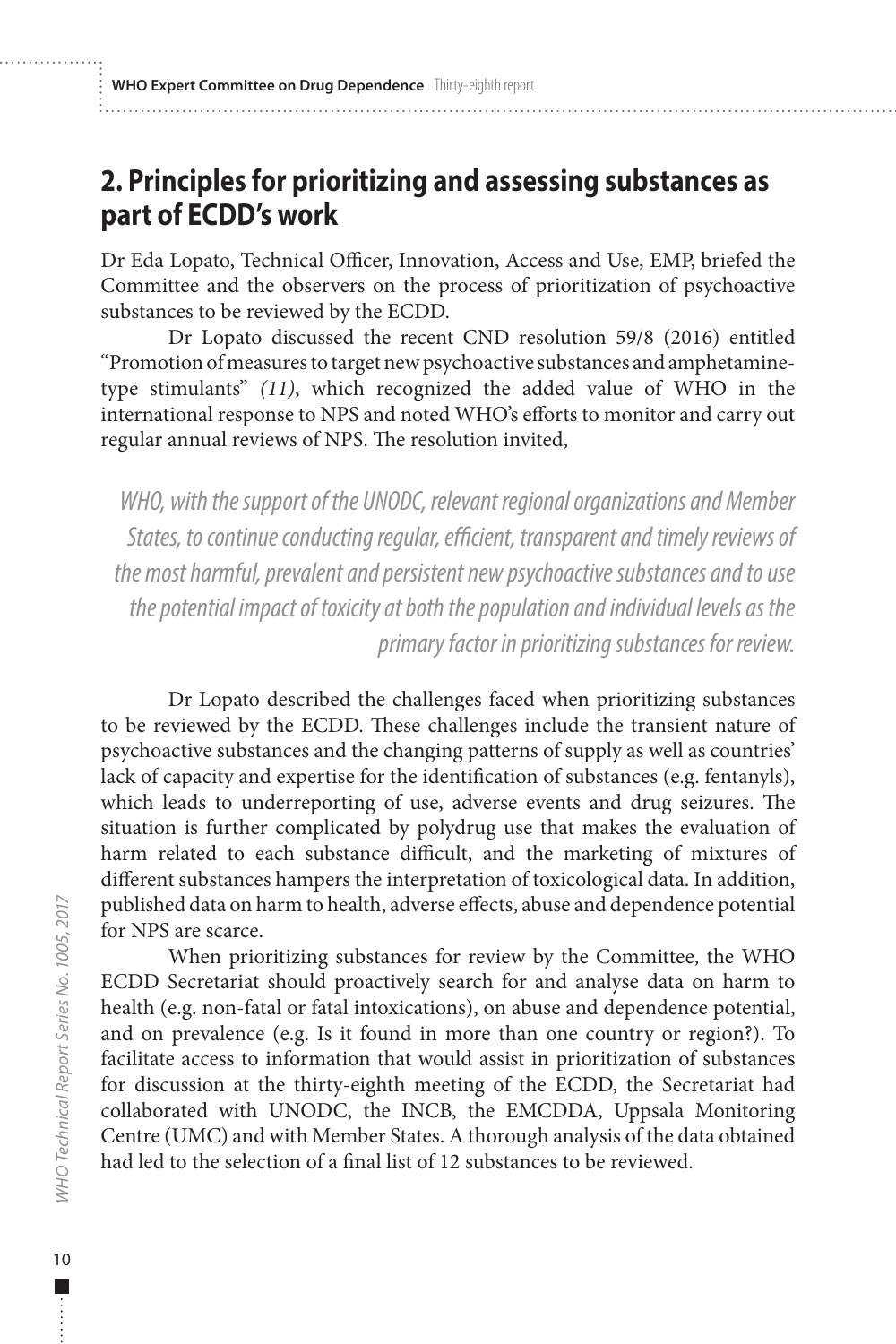# <span id="page-20-0"></span>**3. Update from the first Informal Working Group of the ECDD**

Professor Bruna Brands (Chair of the ECDD) provided an overview of the activities of the first Informal Working Group of the ECDD, which met in Geneva, Switzerland, on 5 and 6 May 2016.

Professor Brands explained that the working group was composed of six members of the thirty-seventh ECDD and that its aim was to propose improved methods related to the review of substances as addressed in the *Guidance on the WHO review of psychoactive substances for international control (2)*.

Aspects such as the prioritization process for NPS and the development of training materials for new members of the ECDD and for temporary advisers were addressed. A session on terminologies and on proposed classes of psychoactive substances was organized in the context of the ongoing revisions of ICD-11.

The working group also discussed the revision of the template for the critical review reports that had been used for the first time for the thirty-eighth meeting of the ECDD. ECDD members who carried out critical reviews of substances generally agreed that the new template was an improvement compared to the ones from previous ECDDs in terms of the greater clarity of the content for each section and the harmonization of information provided in the reviews.

Professor Brands also informed the Committee that the working group's revised template for the WHO questionnaire for psychoactive substances, which is used for collection of data from Member States, was used for the first time for the thirty-eighth meeting. The wording of this questionnaire had been simplified and clarified.

At the close of Professor Brands' presentation, a suggestion was put forward that the Secretariat collect subsequent questions by Committee members regarding terminology or the review template in general and put them to the working group. Professor Brands stated that comments and questions from members and temporary advisers would be welcomed and encouraged. The working group would then try to address them during its next meeting.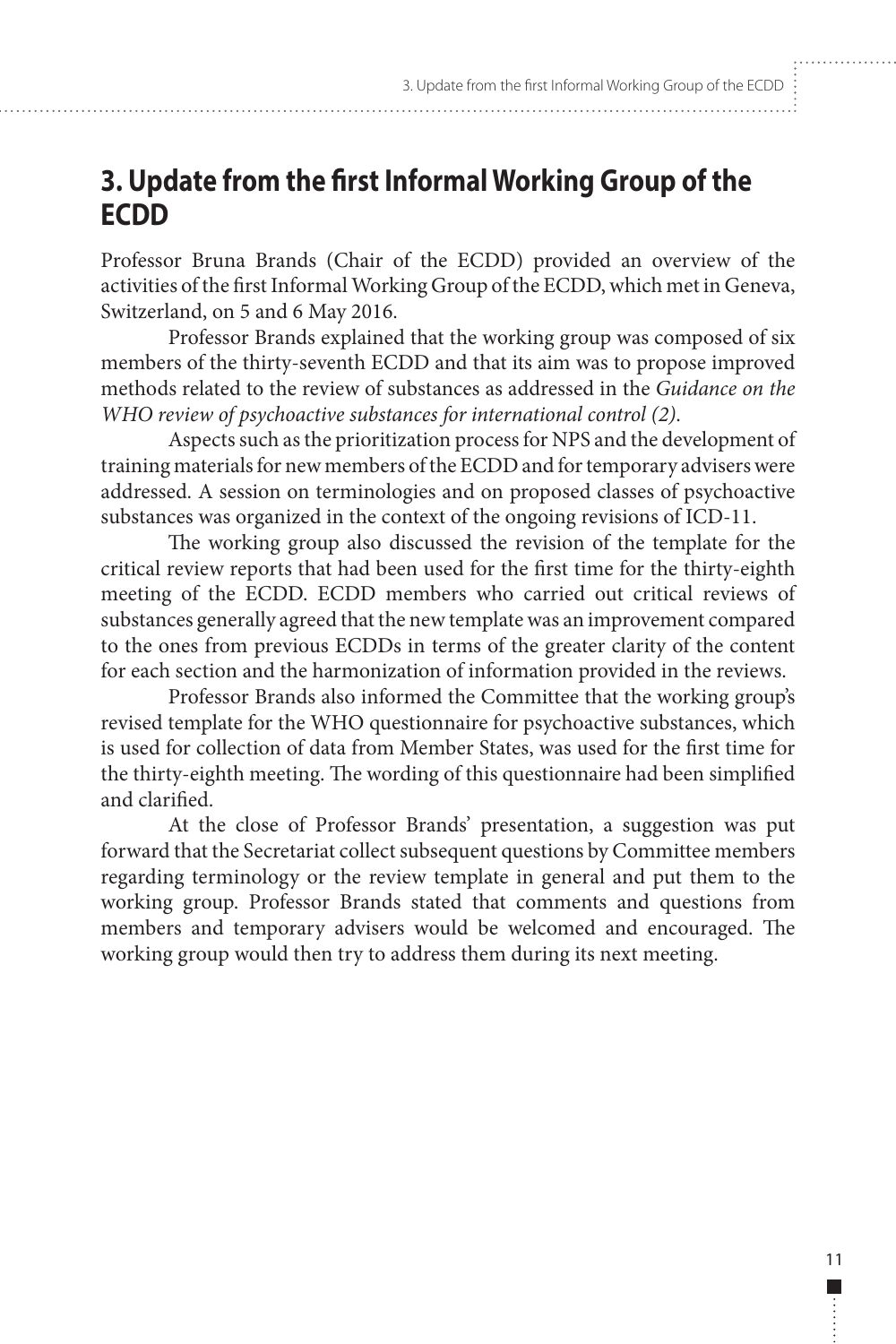# <span id="page-21-0"></span>**4. Follow-up on recommendations made by the ECDD at its thirty-seventh meeting**

Dr Eda Lopato gave an overview of the follow-up on the recommendations made at the thirty-seventh meeting of the ECDD and informed the Committee about the decisions of the CND (2016).

The thirty-seventh meeting of the WHO ECDD had taken place in Geneva, Switzerland from 16 to 20 November 2015 and the Committee had recommended that seven of the eight substances it had critically reviewed be placed under international control and that one substance be kept under surveillance. The recommendations on the following substances to be placed under international control were conveyed to the Secretary-General of the United Nations and discussed at the fifty-ninth session of the CND in March 2016.

# **4.1 Acetylfentanyl**

As recommended by the ECDD at its thirty-seventh meeting, on 18 March 2016 the CND decided to include acetylfentanyl in Schedules I and IV of the Single Convention on Narcotic Drugs of 1961 as amended by the 1972 Protocol (Decision 59/1).

# **4.2 MT-45**

As recommended by the ECDD at its thirty-seventh meeting, on 18 March 2016 the CND decided to include MT-45 in Schedule I of the Single Convention on Narcotic Drugs of 1961 as amended by the 1972 Protocol (Decision 59/2).

# **4.3** *para***-Methoxymethylamphetamine (PMMA)**

As recommended by the ECDD at its thirty-seventh meeting, on 18 March 2016 the CND decided to include *para*-methoxymethylamphetamine (PMMA) in Schedule I of the Convention on Psychotropic Substances of 1971 (Decision 59/3).

# **4.4 α-Pyrrolidinovalerophenone (α-PVP)**

As recommended by the ECDD at its thirty-seventh meeting, on 18 March 2016 the CND decided to include α-pyrrolidinovalerophenone (α-PVP) in Schedule II of the Convention on Psychotropic Substances of 1971 (Decision 59/4).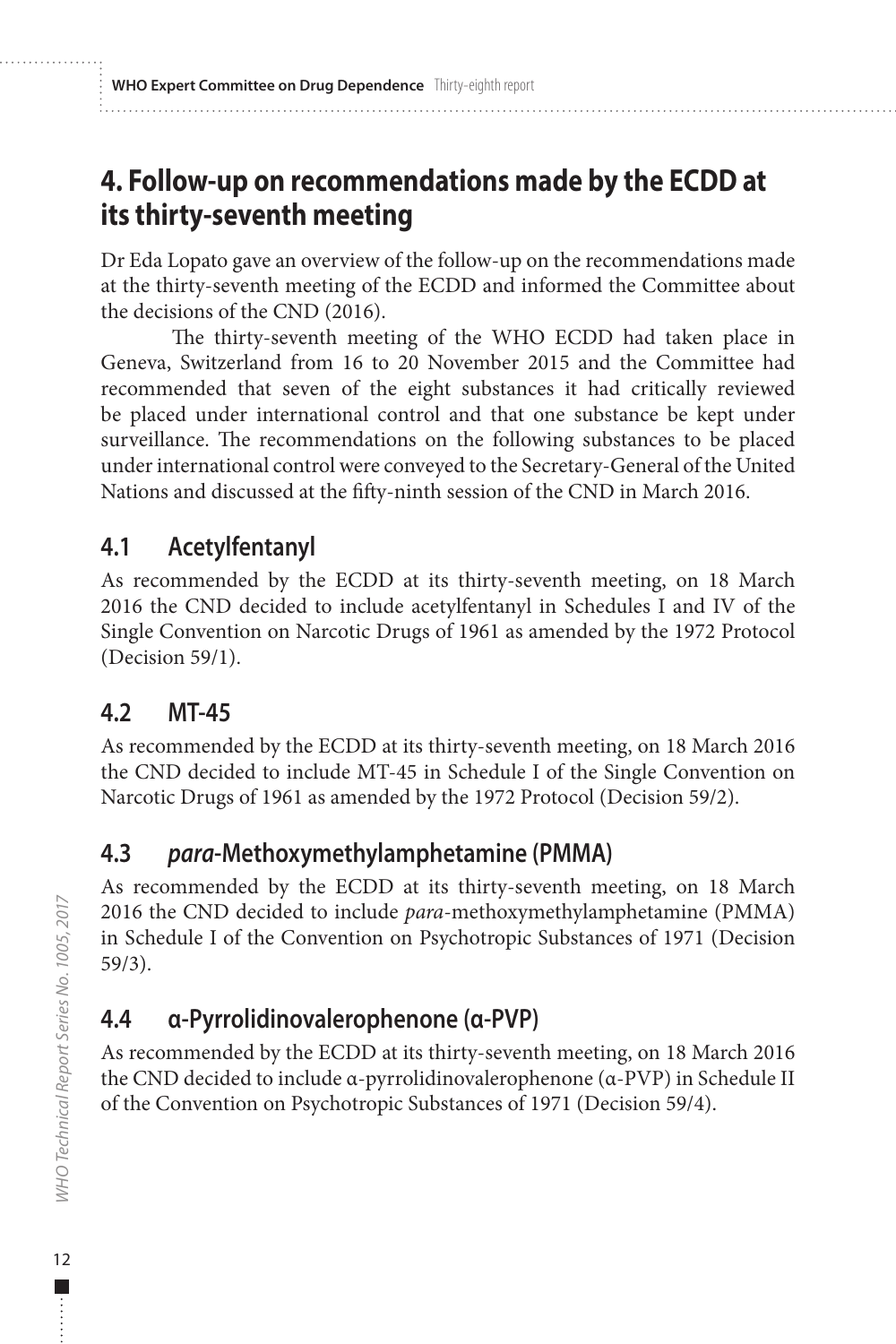# <span id="page-22-0"></span>**4.5** *para***-Methyl-4-methylaminorex (4,4´-DMAR)**

As recommended by the ECDD at its thirty-seventh meeting, on 18 March 2016 the CND decided to include *para*-methyl-4-methylaminorex (4,4**´**-DMAR) in Schedule II of the Convention on Psychotropic Substances of 1971 (Decision 59/5).

# **4.6 Methoxetamine (MXE)**

As recommended by the ECDD at its thirty-seventh meeting, on 18 March 2016 the CND decided to include methoxetamine (MXE) in Schedule II of the Convention on Psychotropic Substances of 1971 (Decision 59/6).

# **4.7 Phenazepam**

As recommended by the ECDD at its thirty-seventh meeting, on 18 March 2016 the CND decided to include phenazepam in Schedule IV of the Convention on Psychotropic Substances of 1971 (Decision 59/7).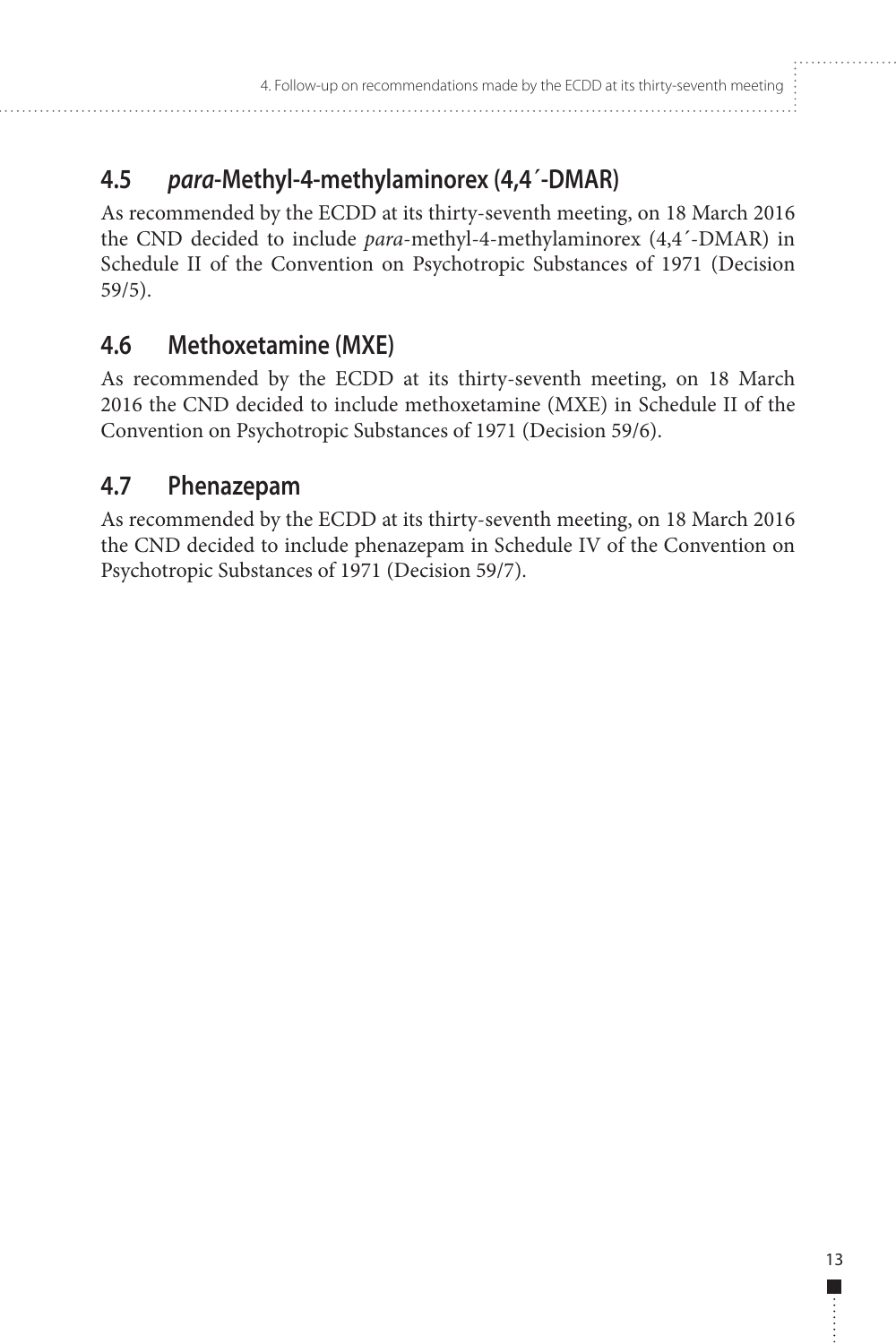# <span id="page-23-0"></span>**5. Critical review of psychoactive substances**

The review of psychoactive substances by WHO is carried out in two steps. The first step is referred to as pre-review; this is a preliminary review carried out by the Committee to determine whether or not a fully documented review (critical review) of the substance is required. If a preceding meeting of the Committee found that a critical review of a substance is warranted, the Secretariat will prepare such a review for the next meeting of the Committee. However, a pre-review is not always needed and in certain cases a critical review can be undertaken directly.

According to the *Guidance on the WHO review of psychoactive substances for international control (2)* "a critical review is initiated by the Expert Committee in any of the following cases:

- (1) there has been notification from a Party to the 1961 Single Convention on Narcotic Drugs and the 1971 Convention on Psychotropic Substances concerning the scheduling of a substance;
- (2) there has been an explicit request from CND to review a substance;
- (3) a pre-review of a substance has resulted in an Expert Committee recommendation for critical review; or
- (4) information is brought to WHO's attention that a substance is clandestinely manufactured, of especially serious risk to public health and society, and of no recognized therapeutic use by any Party.

In respect of case *(4)*, if therapeutic use of the substance is confirmed subsequently by any Party, the substance shall be subjected to a pre-review."

# **5.1 U-47700**

#### **Substance identification**

Chemically, U-47700 is 3,4-dichloro-*N*-(2-dimethylamino-cyclohexyl)-*N*methyl-benzamide. U-47700 has two chiral centres resulting in four isomers; *cis*and *trans*-conformations, each of which has two enantiomers (*cis*, 1*R*,2*R*, and 1S,2*S*; *trans*, 1*R*,2*S* and 1*S*,2*R*).

#### **Previous review**

U-47700 has not previously been pre-reviewed or critically reviewed by the Committee. A direct critical review was proposed based on information brought to the attention of WHO that U 47700 is clandestinely manufactured, poses a risk to public health and society, and has no recognized therapeutic use by any Party.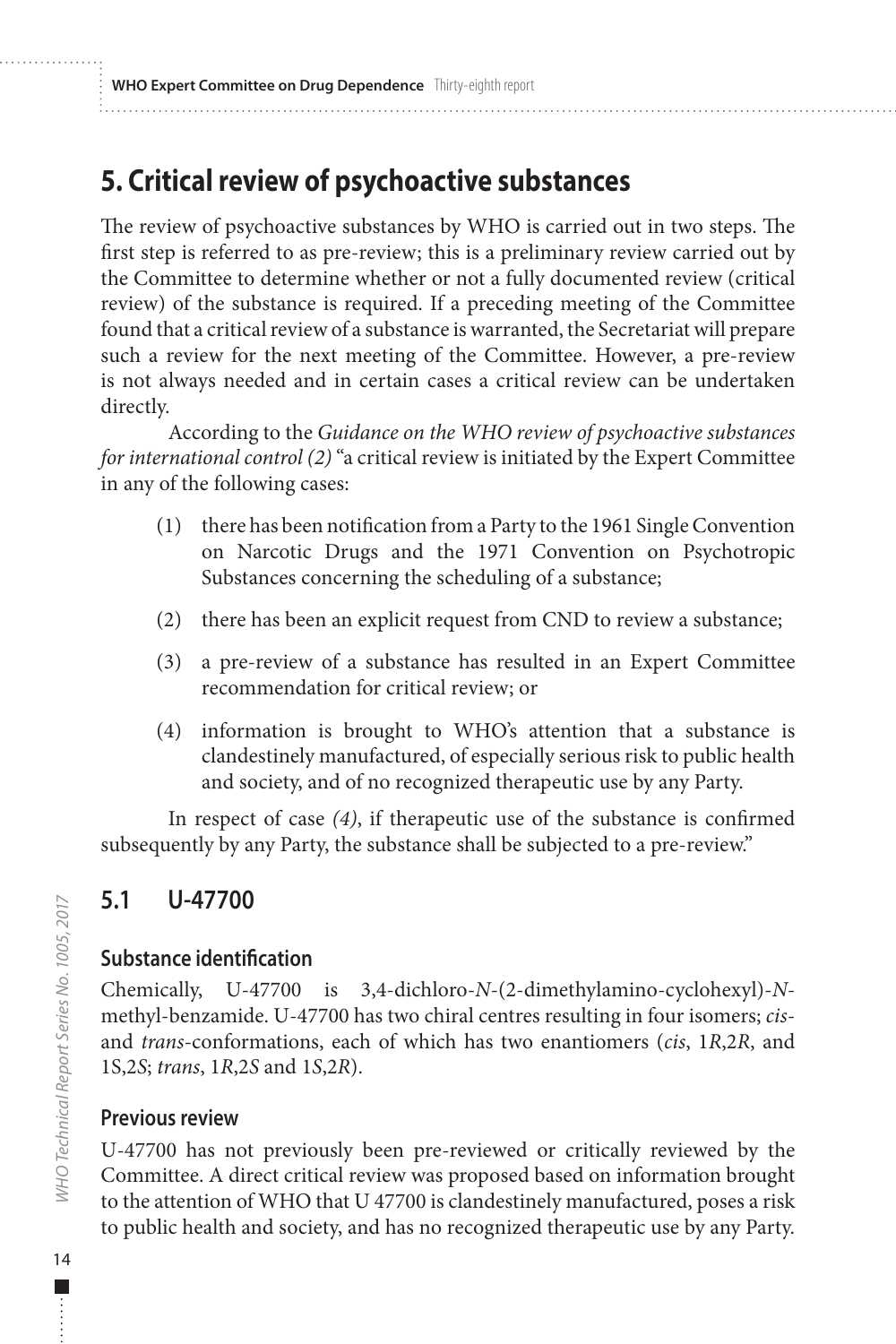## **Similarity to known substances and effects on the central nervous system**

The closest controlled substance that is structurally related to U-47700 is AH-7921, and they are structural isomers of one another. AH-7921 is controlled as a Schedule I drug under the Single Convention on Narcotic Drugs, 1961, as amended by the 1972 Protocol, in 2015. U-47700 binds and has functional activity at the mu opioid receptor and at the delta opioid receptor. It has antinociceptive activity in mice, with about 7.5 times the potency of morphine. Similar to morphine, case reports indicate that it produces pinpoint pupils, respiratory depression, cyanosis and depressed consciousness that is clinically reversible with naloxone. Confirmed fatalities (>15) associated with the use of U-47700 have occurred in Europe and in the United States.

## **Dependence potential**

No controlled laboratory studies in animals or humans have been reported regarding the dependence effects of U-47700. Users, however, report the induction of tolerance and the emergence of withdrawal signs and symptoms upon discontinuing use of U-47700, suggestive of physical dependence.

## **Actual abuse and/or evidence of likelihood of abuse**

No controlled laboratory studies in animals or humans have been reported regarding the abuse potential of U-47700. U-47700, however, is aggressively marketed on the Internet, often as a heroin or an oxycodone substitute, as itself, or in combination with other drugs. There have also been many seizures in Europe and in North America, some single seizures involving hundreds of pills. Users report administering U-47700 via the oral, insufflation, intravenous and rectal routes, and via an inhaler using a liquid solution. Some countries have placed U-47700 under national control, and recently (14 November 2016) the United States placed U-47700 under its Controlled Substances Act stating that this was necessary to avoid an imminent hazard to public safety.

#### **Therapeutic usefulness**

Although investigated preclinically as an analgesic, U-47700 has no history as a marketed medical product, nor are there any known current marketing authorizations for it as a medicinal product.

#### **Recommendation**

U-47700 (3,4-dichloro-*N*-(2-dimethylamino-cyclohexyl)-*N*-methyl-benzamide) is a compound liable to similar abuse and with similar ill effects to controlled opioids such as morphine and AH-7921 that are included in Schedule I of the Single Convention on Narcotic Drugs of 1961. It has no recorded therapeutic use,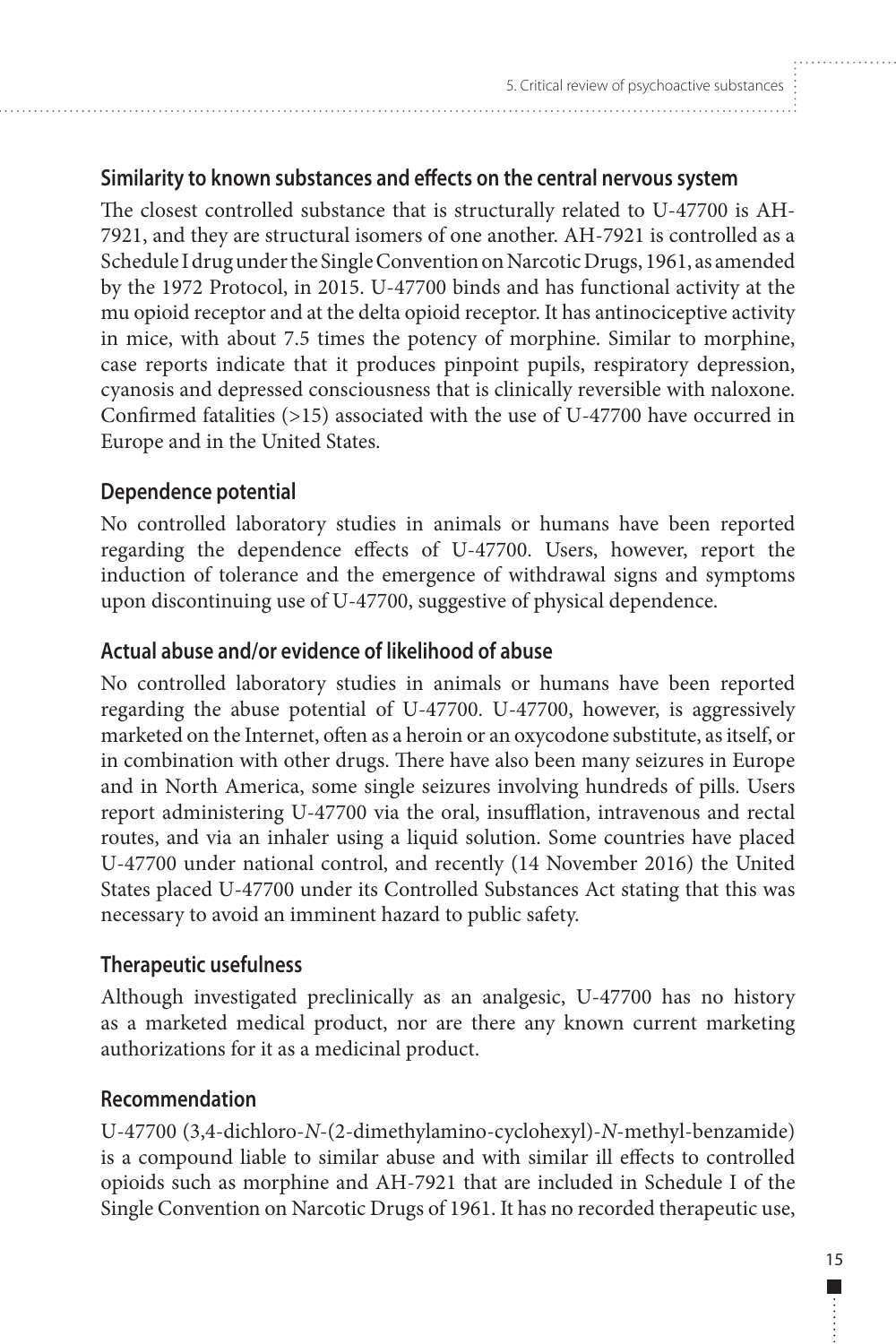<span id="page-25-0"></span>and its use has resulted in fatalities. There is sufficient evidence that it is being or is likely to be abused so as to constitute a public health and social problem warranting the placing of the substance under international control. Thus, because it meets the required condition of similarity, it is recommended that U-47700 be placed in Schedule I of the Single Convention on Narcotic Drugs, 1961, as consistent with Article 3, paragraph 3 (iii) of that Convention in that the substance is liable to similar abuse and productive of similar ill effects to drugs in Schedule I.

# **5.2 Butyrfentanyl (butyrylfentanyl)**

#### **Substance identification**

Chemically, butyrfentanyl is *N*-phenyl-*N*-[1-(2-phenylethyl)-4-piperidinyl] butanamide.

#### **Previous review**

Butyrfentanyl has not been previously pre-reviewed or critically reviewed by the Committee. A direct critical review was proposed based on information brought to the attention of WHO that butyrfentanyl is clandestinely manufactured, poses a risk to public health and society, and has no recognized therapeutic use by any Party.

#### **Similarity to known substances and effects on the central nervous system**

Butyrfentanyl contains a carboxamide group that can be easily hydrolysed in strong acid or strong base when heated and subsequently converted by condensation into another carboxamide such as fentanyl and to other fentanyls. Fentanyl is a Schedule I drug under the UN Single Convention on Narcotic Drugs, 1961. Similar to morphine, butyrfentanyl binds and has functional activity at the mu opioid receptor and produces antinociceptive activity in chemical and thermal assays in mice, with a potency about 1.5 times that of morphine and 30 times less than that of fentanyl. Case studies report clinical features that include typical opioid symptoms such as respiratory depression, apnoea and loss of consciousness, and one report indicated responsiveness to naloxone.

#### **Dependence potential**

Butyrfentanyl demonstrates cross-dependency in the morphine-dependent rhesus monkey. There are no reports of controlled studies of physical dependence or cross-dependency in human subjects.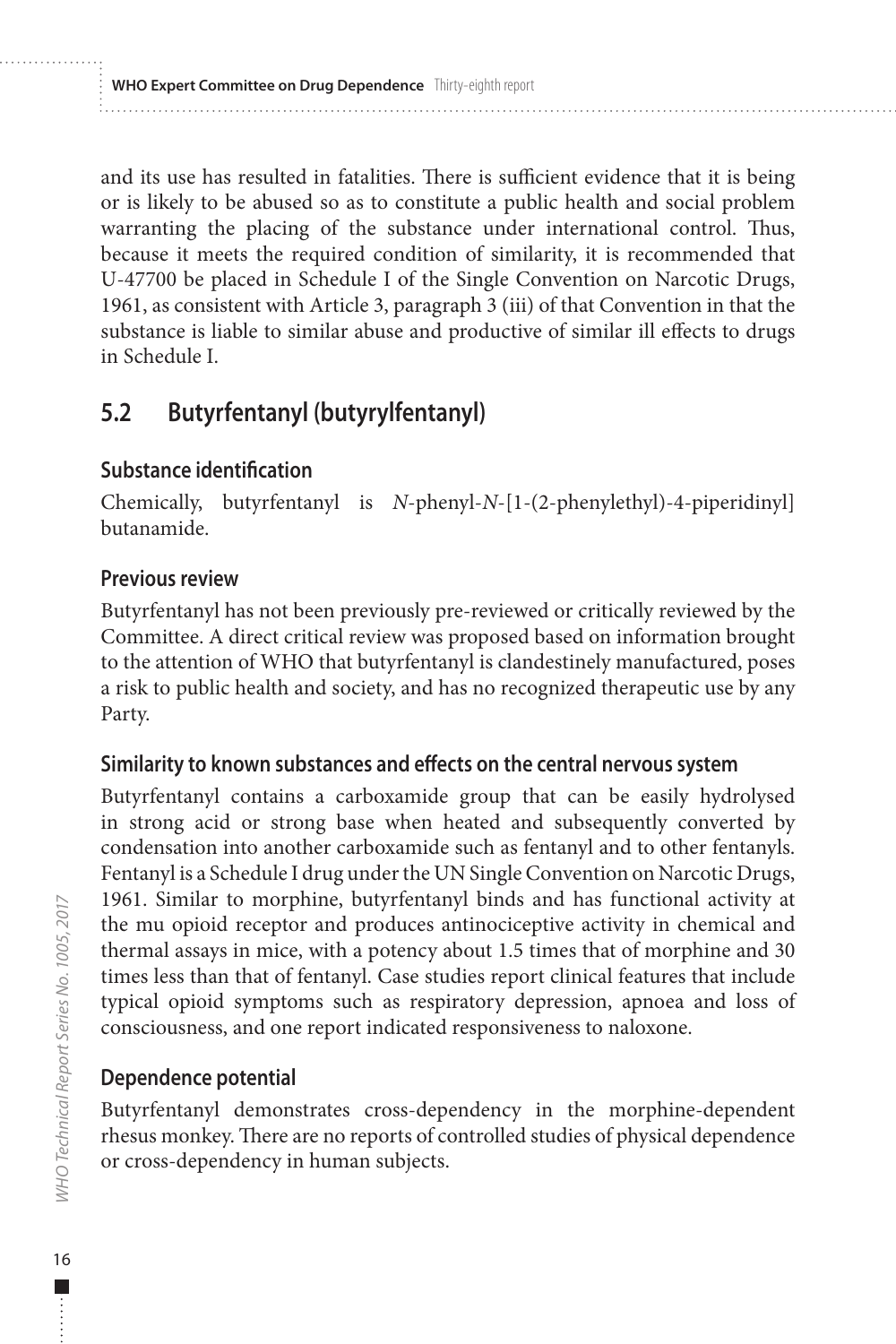## <span id="page-26-0"></span>**Actual abuse and/or evidence of likelihood of abuse**

There are no known reports of controlled studies of abuse potential in humans or laboratory animals. Butyrfentanyl, however, is actively sold through Internet websites. It has been associated with several drug seizures, and with fatal and non-fatal intoxications both in Europe and the United States. Current estimates of use are likely to be underestimates because butyrfentanyl is not included in most drug screens. Routes of administration include insufflation, rectal, intravenous and sublingual use. Re-dosing is apparently common.

## **Therapeutic usefulness**

There are no known approved therapeutic applications for butyrfentanyl.

## **Recommendation**

Butyrfentanyl (*N*-phenyl-*N*-[1-(2-phenylethyl)-4-piperidinyl]butanamide) is a compound liable to similar abuse and with similar ill effects to controlled opioids such as morphine and fentanyl that are included in Schedule I of the Single Convention on Narcotic Drugs, 1961. It can also be converted into fentanyl. It has no recorded therapeutic use and its use has resulted in fatalities. There is sufficient evidence that it is being or is likely to be abused so as to constitute a public health and social problem warranting the placing of the substance under international control. Thus, because it meets either of the required conditions of similarity or convertibility, it is recommended that butyrfentanyl be placed in Schedule I of the Single Convention on Narcotic Drugs, 1961, as consistent with Article 3, paragraph 3 (iii) of that Convention, in that the substance is liable to similar abuse and productive of similar ill effects to drugs in Schedule I.

# **5.3 4-Methylethcathinone (4-MEC)**

## **Substance identification**

Chemically, 4-methylethcathinone (4-MEC) is 2-(ethylamino)-1-(4 methylphenyl)propan-1-one. 4-MEC has a chiral centre giving rise to an enantiomeric pair of (*S*)-4-MEC and (*R*)-4-MEC isomers.

## **Previous review**

A critical review report on 4-MEC was discussed in June 2014 at the thirtysixth meeting of the WHO ECDD. The Committee recommended that 4-MEC not be placed under international control at that time due to insufficiency of data regarding dependence, abuse and risks to public health, but be kept under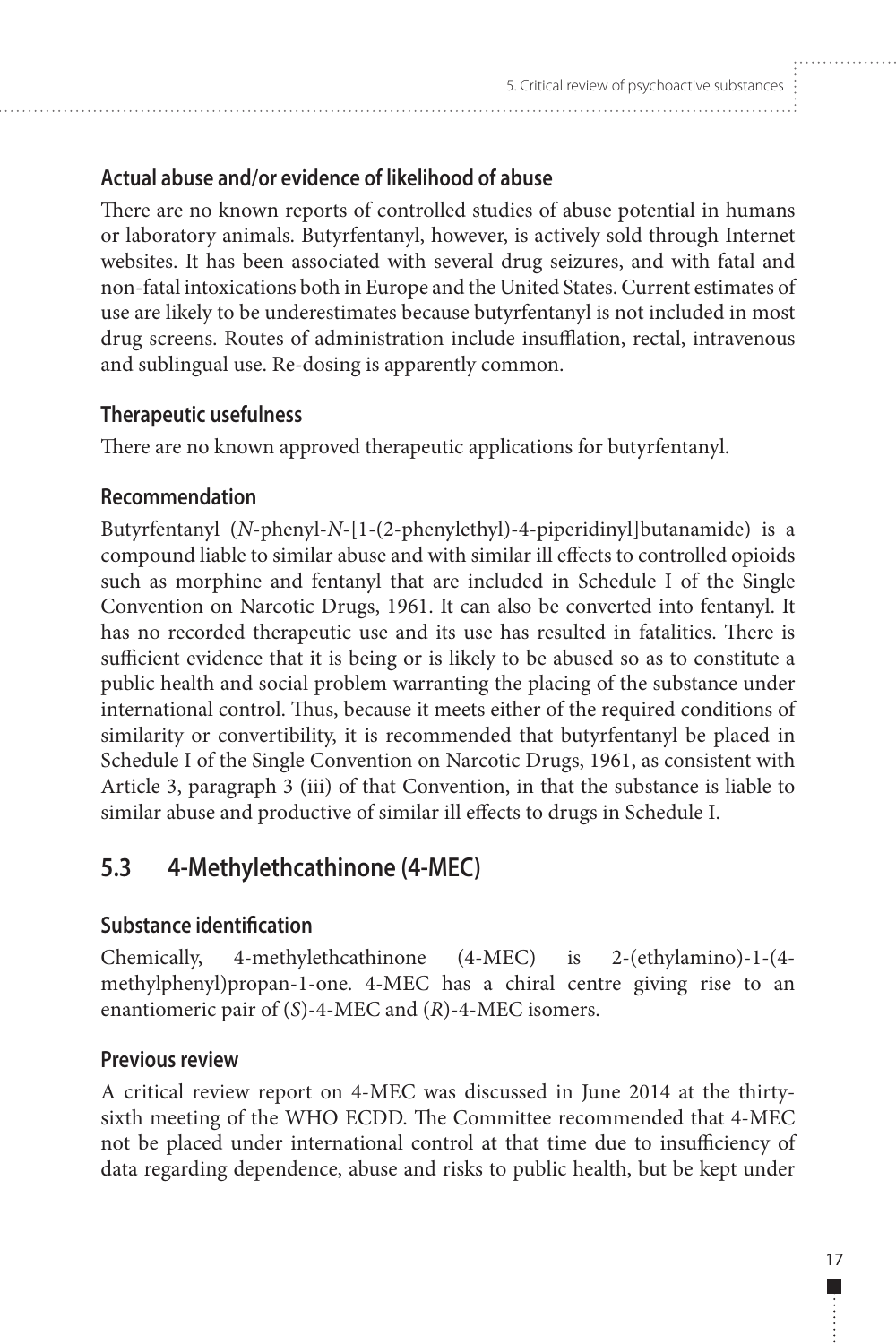**WHO Expert Committee on Drug Dependence** Thirty-eighth report

surveillance. 4-MEC continues to appear as a psychostimulant with monoamine transporter activity with indications of abuse liability. New data that had emerged from *in vitro* and *in vivo* studies since the thirty-sixth ECDD meeting prompted the current critical review.

#### **Similarity to known substances and effects on the central nervous system**

4-MEC has a homologue, mephedrone (4-methylmethcathinone), which is listed as a Schedule II substance under the 1971 United Nations Convention on Psychotropic Substances. Similar to controlled psychostimulants, 4-MEC elevates extracellular neurotransmitter levels, most notably, dopamine, norepinephrine (noradrenaline) and serotonin. Also, in rodents, 4-MEC increases locomotor activity and produces sensitization, fully substitutes for the discriminative stimulus effects of cocaine and (in one of two reports) also of methamphetamine, establishes conditioned place preference, and reduces thresholds of intracranial self-stimulation. User reports of negative effects associated with 4-MEC mention excessive sweating, nausea, vomiting, jaw clenching, heart palpitations, loss of sight and migraine. The number of case reports that demonstrate a causal relationship between 4-MEC consumption and fatal intoxication is limited. This profile is consistent with amphetamine-like effects and it is likely that 4-MEC would produce adverse effects consistent with those associated with amphetamine.

## **Dependence potential**

No controlled laboratory studies of the dependence potential of 4-MEC in animal or human subjects have been reported. Urge to re-dose when using 4-MEC was considered weak and short-lived with low incidence of negative after-effects (compared to mephedrone), although users with a history of synthetic cathinone use and less potent experiences with 4-MEC reported higher and more frequent dosing.

## **Actual abuse and/or evidence of likelihood of abuse**

The ability of 4-MEC to occasion the discriminative stimulus effects of cocaine, and at least in one study, methamphetamine, suggests the ability to produce their subjective effects and associated abuse potential. 4-MEC's ability to induce conditioned place preference and reduce intracranial self-stimulation thresholds, and to increase locomotor activity and produce sensitization to it, is consistent with this prediction. Controlled studies on the abuse potential of 4-MEC have not been conducted in humans. 4-MEC has been detected worldwide and is marketed as a "research chemical"; it has also been detected as a constituent in branded products available for purchase via the Internet and from brick-andmortar shops. Responses to the UNODC questionnaire on NPS (up to 2012) revealed that 4-MEC was ranked fourth with regard to numbers of reports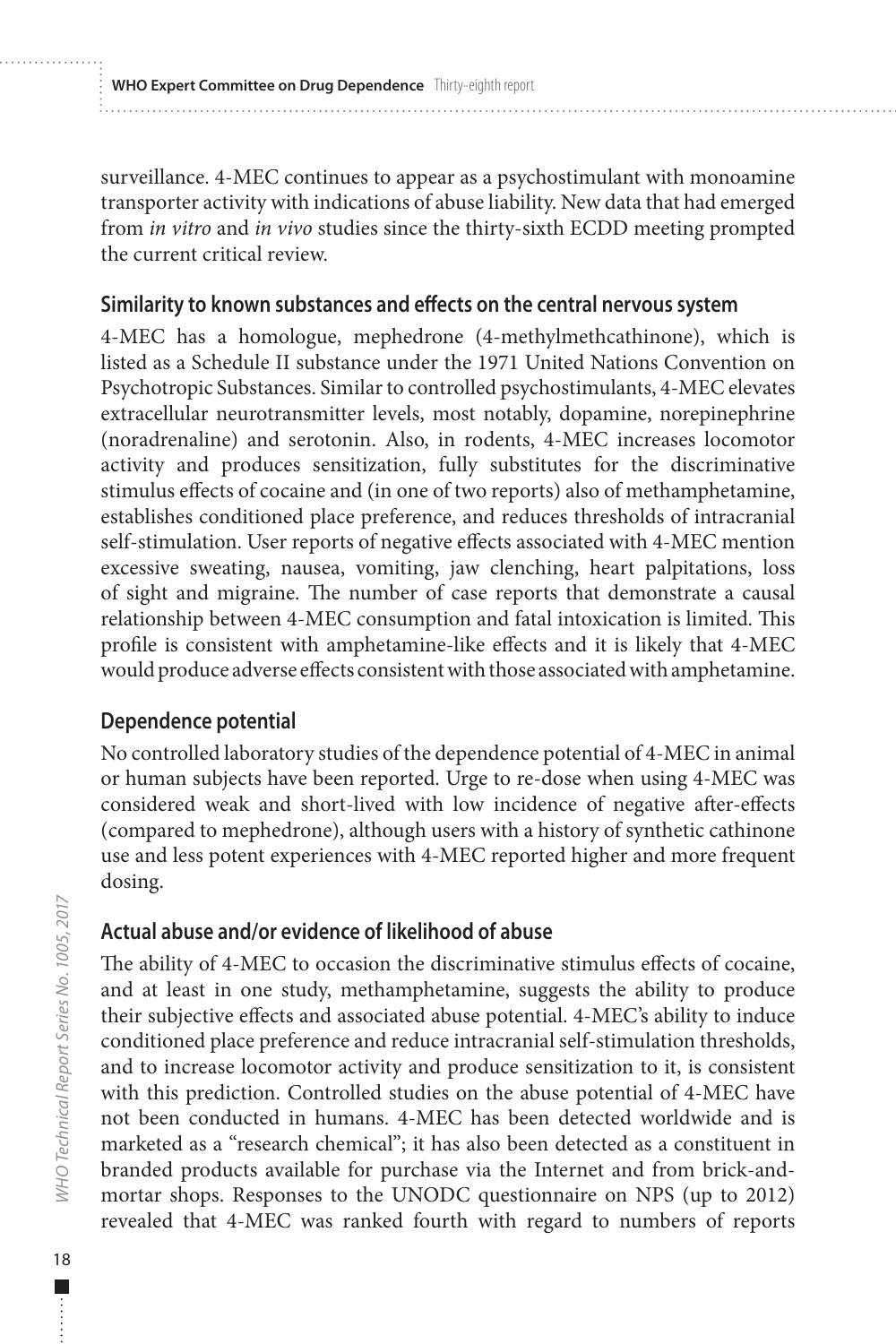<span id="page-28-0"></span>received. User reports suggest that 4 MEC produces euphoria, a sense of wellbeing and psychostimulant effects. A survey of a group of injecting drug users of NPS reported that 4-MEC was injected more often per day compared to what might be expected from heroin use. A number of countries in various regions have placed 4-MEC under national control.

## **Therapeutic usefulness**

There are no known approved therapeutic applications for 4-MEC.

## **Recommendation**

The Committee considered that the degree of risk to public health and society associated with the abuse of 4-MEC (2-(ethylamino)-1-(4-methylphenyl)propan-1-one) is substantial. Therapeutic usefulness has not been recorded. It recognized that 4-MEC has similar abuse and similar ill-effects to substances in Schedule II of the UN Convention on Psychotropic Substances of 1971. The Committee considered that there is sufficient evidence that 4-MEC is being or is likely to be abused so as to constitute a public health and social problem warranting the placing of the substance under international control. As per the *Guidance on the WHO review of psychoactive substances for international control (2)*, higher regard was accorded to the substantial public health risk than to the lack of therapeutic usefulness. The Committee recommended that 4-MEC be placed in Schedule II of the UN Convention on Psychotropic Substances of 1971.

# **5.4 3-Methylmethcathinone (3-methyl-N-methylcathinone; 3-MMC)**

## **Substance identification**

Chemically, 3-MMC is 2-(methylamino)-1-(3-methylphenyl)propan-1-one. 3-MMC contains a chiral centre at the C-2 carbon of the propane side chain, so two enantiomers exist: (*R*)-3-MMC and (*S*)-3-MMC.

## **Previous review**

3-MMC has not previously been pre-reviewed or critically reviewed. A direct critical review was proposed based on information brought to the attention of WHO that 3-MMC is clandestinely manufactured, poses a serious risk to public health and society, and has no recognized therapeutic use by any Party.

## **Similarity to known substances and effects on the central nervous system**

3-MMC is a positional isomer of 4-methylmethcathinone (4-MMC, mephedrone), which is a Schedule II substance under the Convention on Psychotropic Substances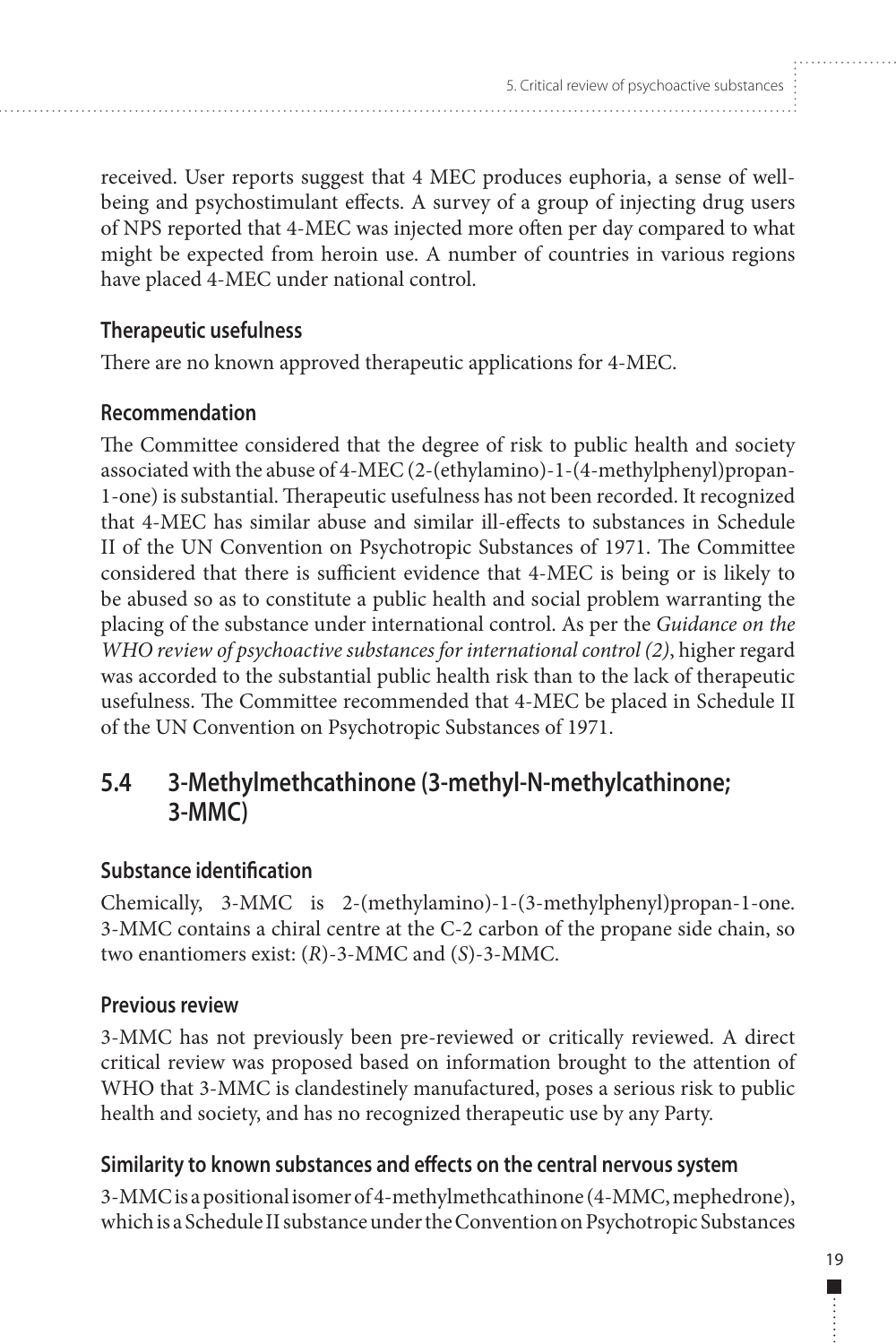**WHO Expert Committee on Drug Dependence** Thirty-eighth report

of 1971. 3-MMC, however, is not readily converted into 4-MMC. There has been one controlled animal pharmacological study of 3-MMC. Data from case reports (including clinically described intoxications) and user reports indicate that 3-MMC displays similar properties to mephedrone and amphetamines. Adverse effects following its use have included tachycardia, agitation, reduced level of consciousness, dilated pupils, hallucinations, diaphoresis, seizures and hyperthermia. Users have also reported insomnia, difficulties in concentrating, and tingling in the arms and legs. Hospitalizations have been reported, with a few being due to 3-MMC use alone. Fatalities involving polydrug abuse in which 3-MMC was detected have been reported, but its toxicological significance was low or unclear.

## **Dependence potential**

No controlled studies on dependence potential of 3-MMC have been conducted in humans or laboratory animals.

## **Actual abuse and/or evidence of likelihood of abuse**

No controlled laboratory studies of abuse liability have been conducted in animals or humans. In response to the WHO questionnaire for review of psychoactive substances, several countries reported abuse of 3-MMC, as a recreational drug, for its psychoactive properties. Most reports noted that the negative impact on health originating from consumption was substantial. In one country that administered a self-reporting questionnaire, 67.9% of respondents indicated they had tried 3-MMC, and 26.8% indicated that they had been using it for more than one year. In a study in another country, 66 instances of driving under the influence of drugs (DUID) involved 3-MMC; in 19 of these cases, 3-MMC was determined to be the only substance present. 3-MMC is generally administrated by insufflation, inhalation, orally or by injection. User-reported effects include production of euphoria, excitement, feelings of empathy, stimulation and enhanced awareness. Some users have reported repeated use over long periods (more than 40 lifetime occasions of use). 3-MMC is a controlled substance in several countries in various regions.

## **Therapeutic usefulness**

3-MMC has no known medical applications.

## **Recommendation**

The Committee deliberated at length regarding the information pertinent to the degree of risk to public health and society associated with the abuse of 3-MMC (2-(methylamino)-1-(3-methylphenyl)propan-1-one). The Committee decided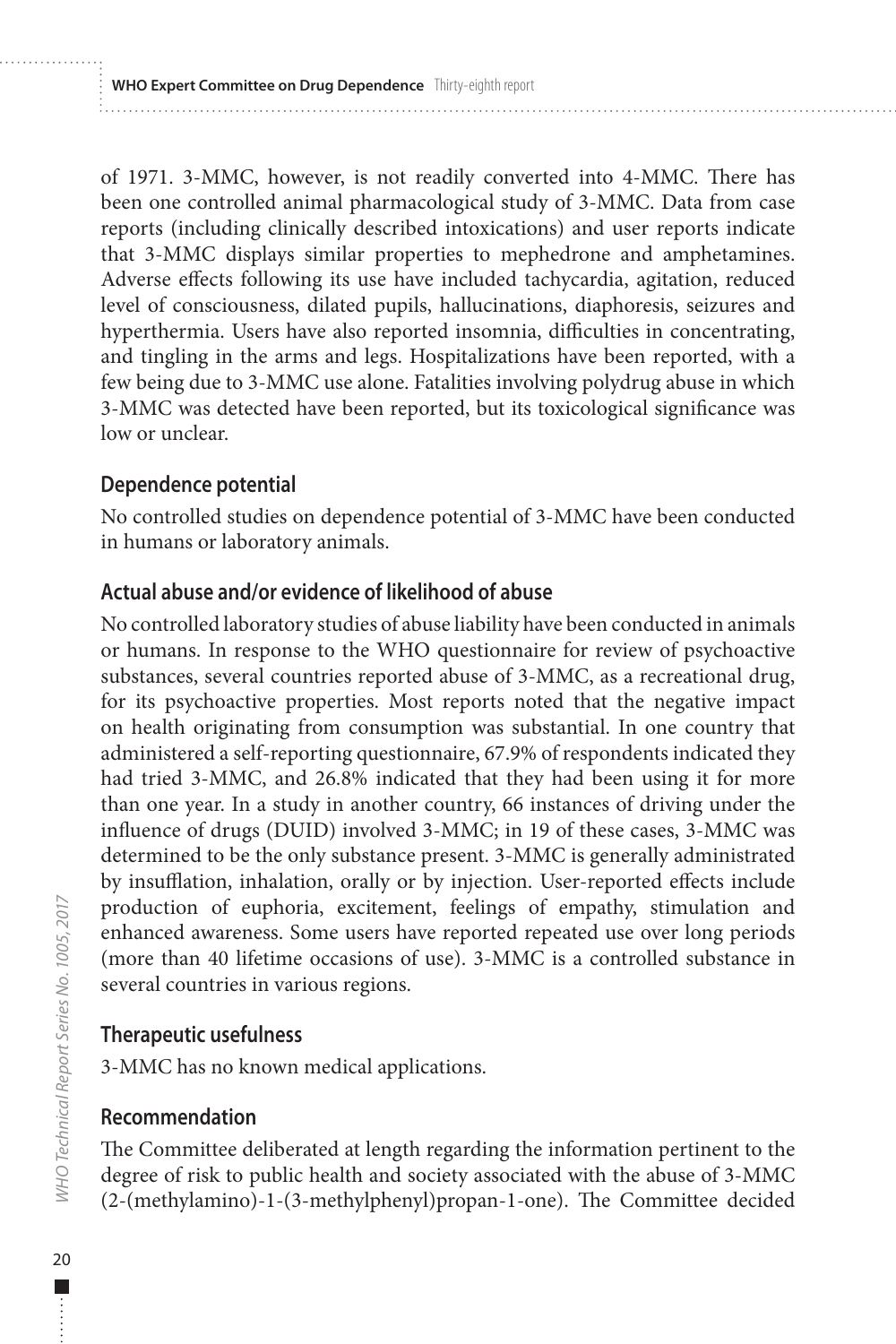<span id="page-30-0"></span>that the information available, and the ensuing discussions, were inadequate to enable a consensus and a confident recommendation regarding the scheduling of 3-MMC. As per paragraph 59 of the *Guidance on the WHO review of psychoactive substances for international control(2)*, and as supported by its procedural reference to the thirty-fourth report of the WHO Expert Committee on Drug Dependence *(11)*, "in cases where additional information concerning the substance under review is required, the Committee may decide that it will reach a final opinion at a subsequent meeting. ... then it should request another critical review in order to refer the matter to a subsequent Expert Committee." In accordance with these guidelines, the Committee requested that the Secretariat arrange another critical review of 3-MMC at a subsequent meeting of the Expert Committee.

# **5.5 Ethylone (3,4-methylenedioxy-N-ethylcathinone; bk-MDEA; MEDEC)**

## **Substance identification**

Chemically, ethylone is 1-(2*H*-1,3-benzodioxol-5-yl)-2-(ethylamino)propan-1 one. It is a chiral compound with isomers, and its hydrochloride salt can exist in two conformations (polymorphs) at the C–C bond linking the side chain to the aromatic ring.

#### **Previous review**

Ethylone has not previously been pre-reviewed or critically reviewed. A direct critical review was proposed based on information brought to the attention of WHO that ethylone is clandestinely manufactured, poses a serious risk to public health and society, and has no recognized therapeutic use by any Party.

#### **Similarity to known substances and effects on the central nervous system**

Ethylone can be considered a slight chemical modification of methylone (3,4-methylenedioxymethcathinone), which is included in Schedule II of the Convention on Psychotropic Substances of 1971. However, it would be likely to be inefficient to intentionally synthesize ethylone to convert it to methylone. Similar to cocaine-like drugs, ethylone has relatively nonselective monoamine uptake inhibition at dopamine, serotonin and norepinephrine transporters. It substitutes completely for the methamphetamine and cocaine discriminative stimuli in rats suggesting that it would be likely to produce their subjective effects. Reported clinical effects (often observed when accompanied by other drugs) include impaired driving, slurred speech, bloodshot watery eyes, dilated pupils, involuntary muscle movements and elevated pulse and blood pressure.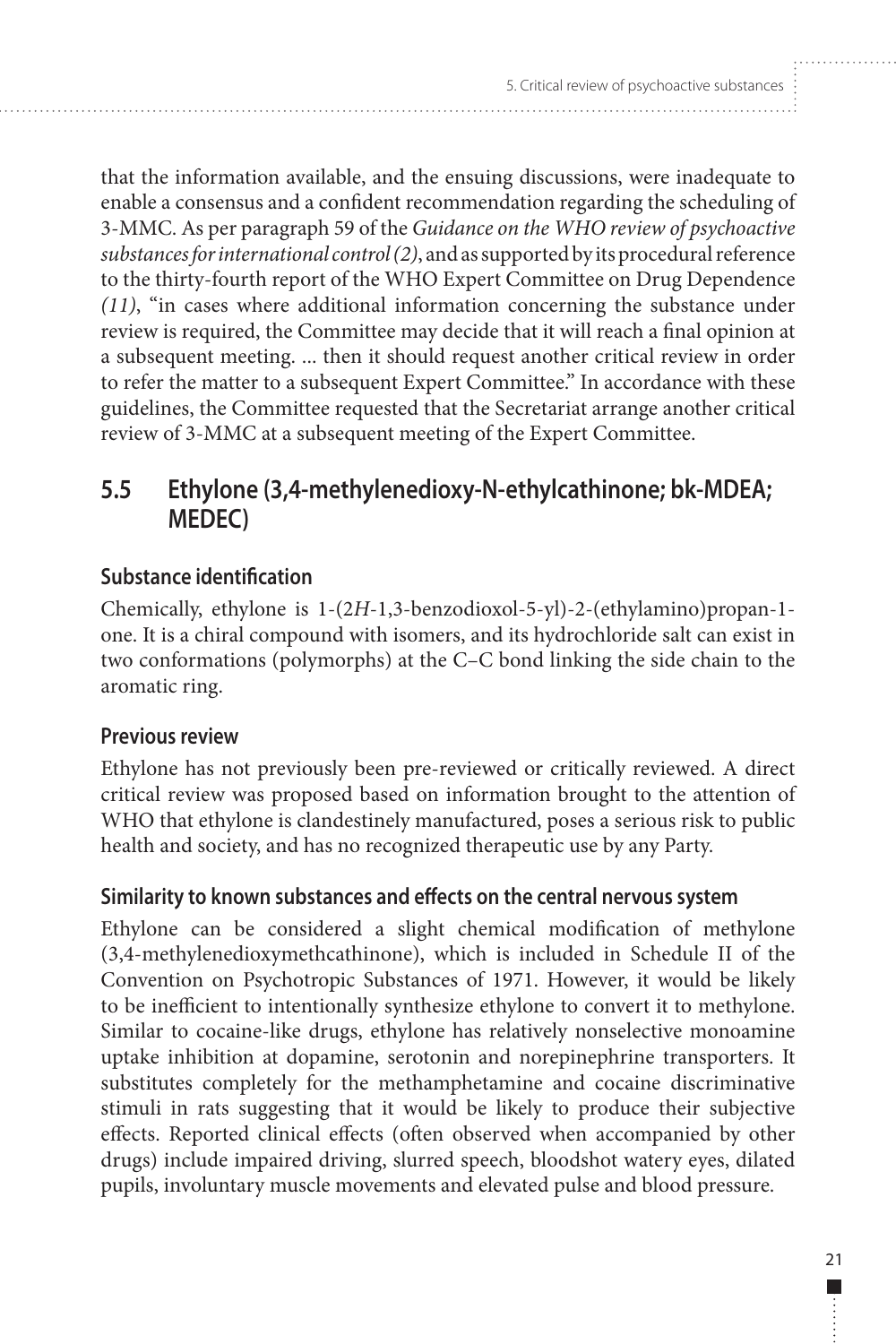#### <span id="page-31-0"></span>**Dependence potential**

No controlled studies in humans or laboratory animals regarding the potential physical dependence effects of ethylone have been reported.

#### **Actual abuse and/or evidence of likelihood of abuse**

Results of controlled laboratory studies in animals or humans characterizing the abuse potential of ethylone have not been reported. Seizures of ethylone, or its detection in biosamples, have been reported from several countries and regions. Within the first six months of 2015, ethylone had become the 12th most confiscated drug in the United States. Ethylone is aggressively marketed on the Internet and has been sold as a bath salt, plant food and cleaning product. Users report administering the drug via the oral, rectal, insufflation, sublingual and intravenous routes. Ethylone has been associated with deaths (more than eight reports). Several countries in different regions have imposed regulatory controls over ethylone.

#### **Therapeutic usefulness**

Ethylone was originally patented for its potential antidepressant and antiparkinsonian properties in 1995, but no currently approved medical applications exist for it.

#### **Recommendation**

The Committee considered that the degree of risk to public health and society associated with the abuse of ethylone (1-(2*H*-1,3-benzodioxol-5-yl)-2- (ethylamino)propan-1-one) is substantial. Therapeutic usefulness has not been recorded. It recognized that ethylone has similar abuse and similar ill-effects to substances in Schedule II of the Convention on Psychotropic Substances of 1971. The Committee considered that there is sufficient evidence that ethylone is being or is likely to be abused so as to constitute a public health and social problem warranting the placing of the substance under international control. As per the *Guidance on the WHO review of psychoactive substances for international contro*l *(2)*, higher regard was accorded to the substantial public health risk than to the lack of therapeutic usefulness. The Committee recommended that ethylone be placed in Schedule II of the Convention on Psychotropic Substances of 1971.

# **5.6 Pentedrone (α-methylaminovalerophenone)**

#### **Substance identification**

Chemically, pentedrone is 2-(methylamino)-1-phenylpentan-1-one. It has a chiral centre giving rise to two stereoisomers, (*S*)- and (*R*)-pentedrone.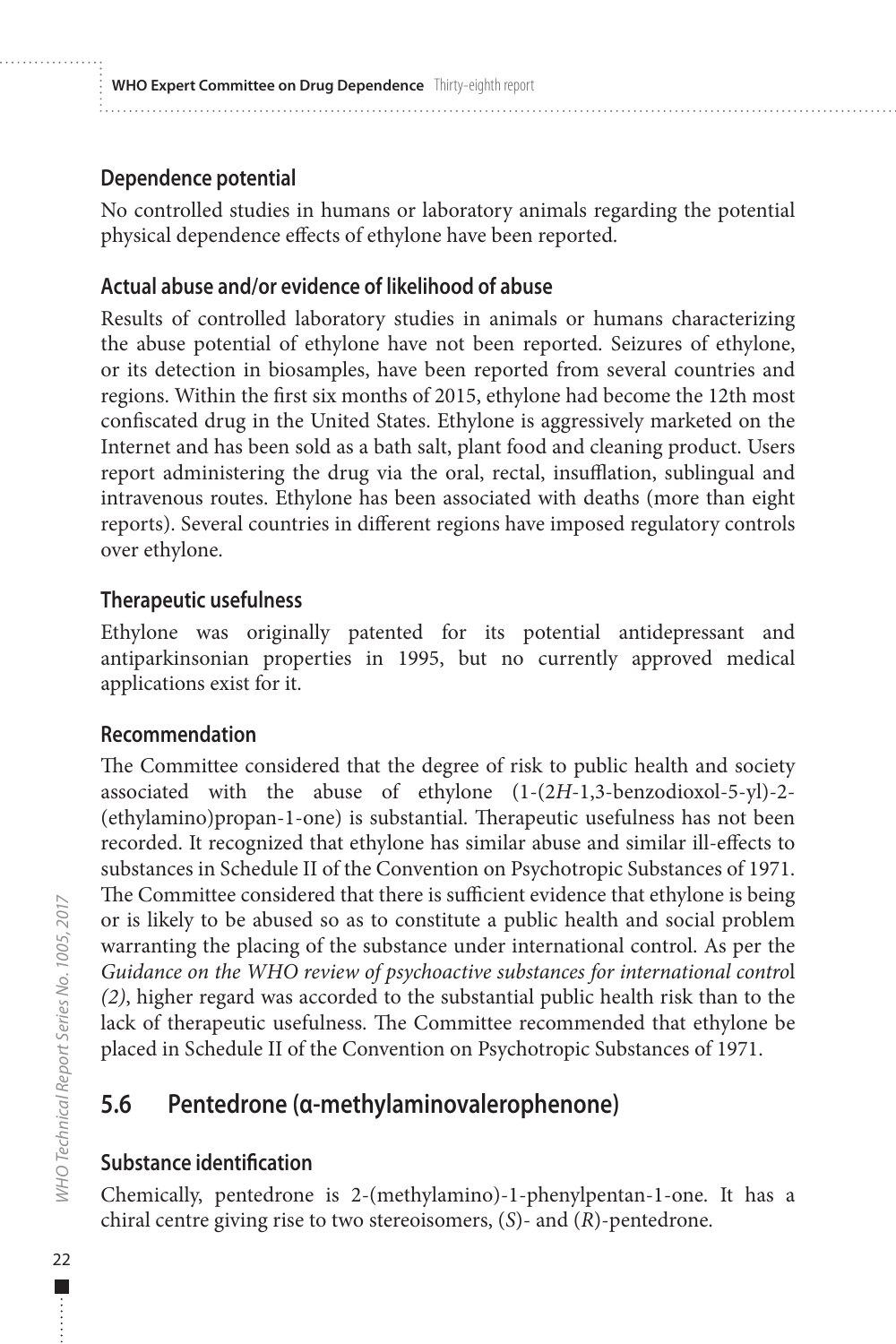#### **Previous review**

Pentedrone has not been previously pre-reviewed or critically reviewed by the Committee. A direct critical review was proposed based on information brought to WHO's attention that pentedrone is clandestinely manufactured, poses a serious risk to public health and society, and has no recognized therapeutic use by any Party.

#### **Similarity to known substances and effects on the central nervous system**

Pentedrone is a substituted phenethylamine derivative that belongs to the class of cathinones, many of which are controlled under the Convention on Psychotropic Substances of 1971. It is unlikely that pentedrone could easily be converted into an existing controlled substance. Pentedrone binds to the dopamine and to the noradrenergic transporters and inhibits dopamine and noradrenergic uptake, but binds poorly to the serotonergic transporter and does not meaningfully inhibit serotonergic uptake. It induces climbing behaviour, increases locomotor activity and produces conditioned place preference in mice, and maintains intravenous self-administration in rats. These *in vitro* and *in vivo* effects are consistent with a profile similar to an abused stimulant such as methamphetamine. Importantly, it generalizes to cocaine and to methamphetamine in rat discrimination tests, suggesting that it can produce their subjective effects and has an abuse liability similar to these drugs. Non-fatal intoxications have been reported, and pentedrone has been associated with several DUID cases, although typically accompanied by other drugs. Responses to the WHO questionnaire for review of psychoactive substances for the thirty-eighth meeting of the ECDD indicated that the adverse effects experienced by people who present with pentedrone intoxication at emergency departments include impaired consciousness, tachycardia, hypotension, nausea, vertigo, hallucinations, high body temperature and sweating. Users of pentedrone report MDMA-like stimulating effects, such as euphoria, openness and increased sociability and sexual drive.

Pentedrone has been associated with at least six fatalities, although other drugs were present in each case.

#### **Dependence potential**

No controlled studies in humans or laboratory animals regarding the potential physical dependence effects of pentedrone have been reported.

#### **Actual abuse and/or evidence of likelihood of abuse**

Pentedrone has been detected in commercial products or in biosamples in Canada, several European countries and in the United States. Hundreds of kilograms of pentedrone have been seized in the European Union alone. User reports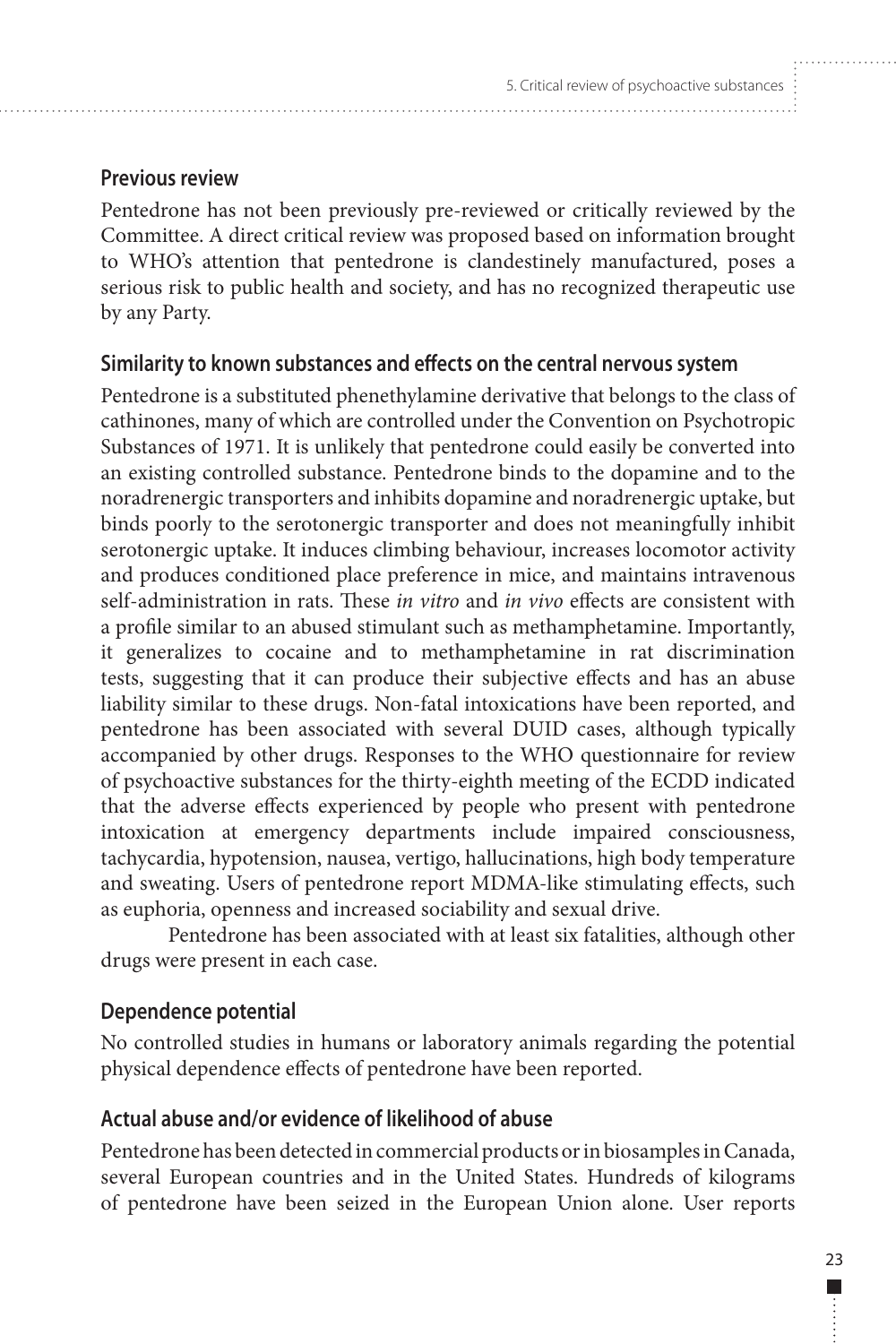<span id="page-33-0"></span>indicate that pentedrone is administered via the oral, insufflation, inhalation and intravenous routes. Several countries in different regions have placed pentedrone under national control.

#### **Therapeutic usefulness**

No therapeutic or medical use has been described for pentedrone.

#### **Recommendation**

The Committee considered that the degree of risk to public health and society associated with the abuse of pentedrone (2-(methylamino)-1-phenylpentan-1 one) is substantial. Therapeutic usefulness has not been recorded. It recognized that pentedrone has similar abuse and similar ill-effects to substances in Schedule II of the UN Convention on Psychotropic Substances of 1971. The Committee considered that there is sufficient evidence that pentedrone is being or is likely to be abused so as to constitute a public health and social problem warranting the placing of the substance under international control. As per the *Guidance on the WHO review of psychoactive substances for international control (2)*, higher regard was accorded to the substantial public health risk than to the lack of therapeutic usefulness. The Committee recommended that pentedrone be placed in Schedule II of the UN Convention on Psychotropic Substances of 1971.

# **5.7 Ethylphenidate (EPH)**

#### **Substance identification**

Chemically, ethylphenidate is ethyl phenyl(piperidin-2-yl)acetate.

## **Previous review**

Ethylphenidate has not previously been pre-reviewed or critically reviewed. A direct critical review was proposed based on information brought to the attention of WHO that ethylphenidate is clandestinely manufactured, poses a serious risk to public health and society, and has no recognized therapeutic use by any Party.

## **Similarity to known substances and effects on the central nervous system**

Ethylphenidate is a structural analogue of methylphenidate, which is controlled as a Schedule II substance under the UN Convention on Psychotropic Substances of 1971. Ethylphenidate can be converted into methylphenidate and vice versa. Ethylphenidate is also produced as a metabolite from the co-ingestion of methylphenidate and alcohol (ethanol), and it has been suggested as one determinant of co-abuse of these substances. Ethylphenidate is a selective and potent dopamine uptake inhibitor. It is more potent than cocaine in inhibiting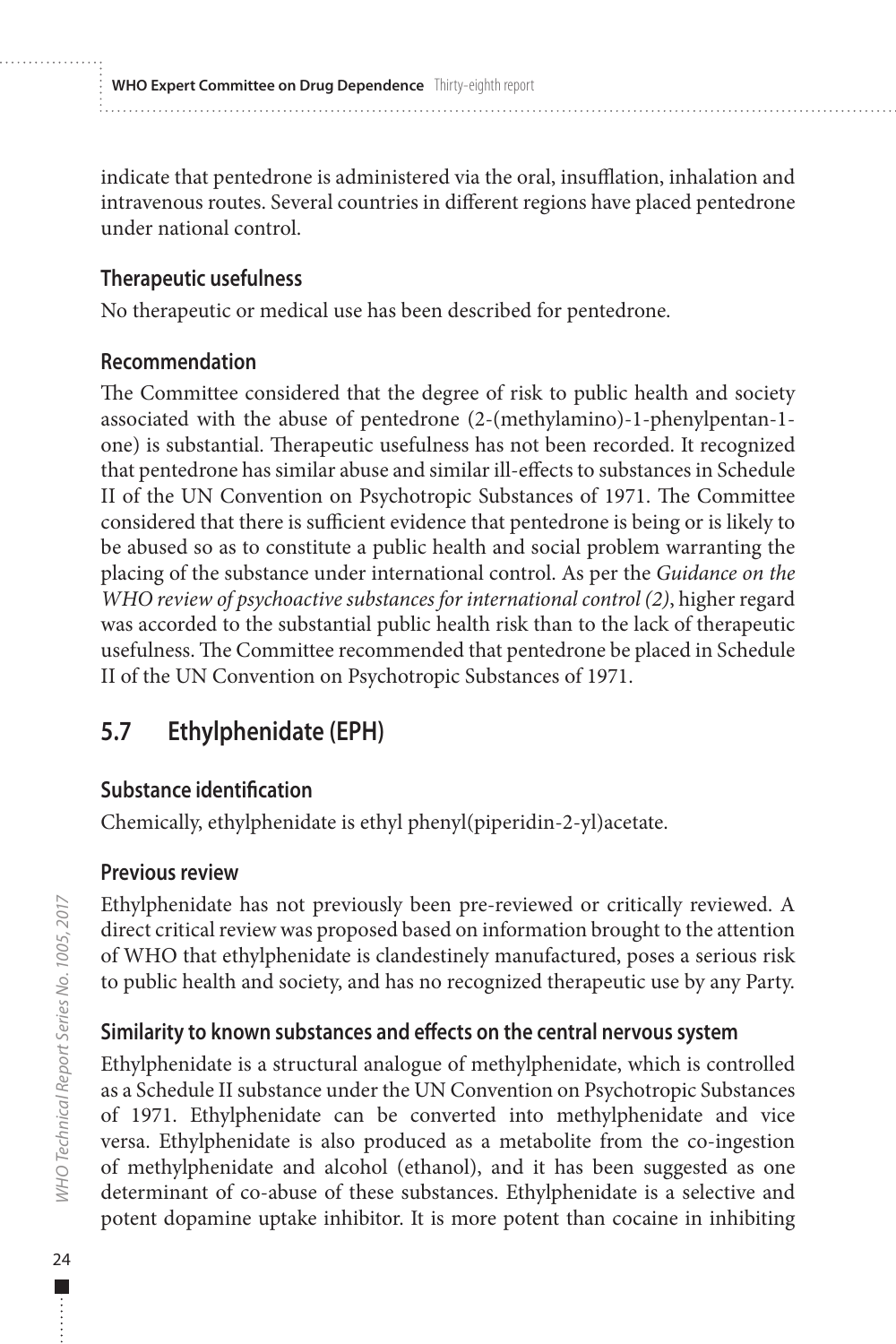dopamine uptake, and also more selective than cocaine for the dopamine relative to the noradrenergic or serotonergic transporters. Similar to psychostimulants, it increases locomotor activity in rodents and can induce stereotypies. Ethylphenidate has clinical effects typical of amphetamine-like stimulants, including tachycardia, hypertension, dilated pupils, palpitations, fever, anxiety, agitation, paranoia and tremor. Ethylphenidate use has been associated with deaths due to mixed drug toxicity, and in one documented instance, ethylphenidate alone was detected.

## **Dependence potential**

No controlled studies in humans or laboratory animals regarding the potential physical dependence effects of ethylphenidate have been reported. One brief case study has been published describing an individual who developed dependence on ethylphenidate purchased from the Internet. The subject had previously been dependent on cannabis, heroin/morphine and had occasionally used stimulants.

## **Actual abuse and/or evidence of likelihood of abuse**

Ethylphenidate is sold over the Internet and discussed on drug-user websites, and has been identified in confiscated material. Routes of administration reported by users include nasal insufflation, oral, anal, vapour inhalation and intravenous injection. Users report an immediate and intense rush of pleasurable stimulation, which is characterized by alertness and a general mood lift. Other effects reported include increased self-confidence, improved ability to focus and concentrate, and enhanced social interaction and social skills. The pro-social effects appear similar to those reported by users of MDMA. Users on Internet forums report tolerance to some of its effects, leading to use of a higher drug dose to achieve the same effect and also describe a strong urge to re-dose. Ethylphenidate has been placed under national control in several countries in different regions.

#### **Therapeutic usefulness**

There are currently no known therapeutic applications for ethylphenidate.

#### **Recommendation**

The Committee considered that the degree of risk to public health and society associated with the abuse of ethylphenidate (ethyl phenyl(piperidin-2-yl)acetate) is substantial. Therapeutic usefulness has not been recorded. It recognized that ethylphenidate has similar abuse and similar ill-effects to substances in Schedule II of the UN Convention on Psychotropic Substances of 1971. The Committee considered that there is sufficient evidence that ethylphenidate is being or is likely to be abused so as to constitute a public health and social problem warranting the placing of the substance under international control. As per the *Guidance on the*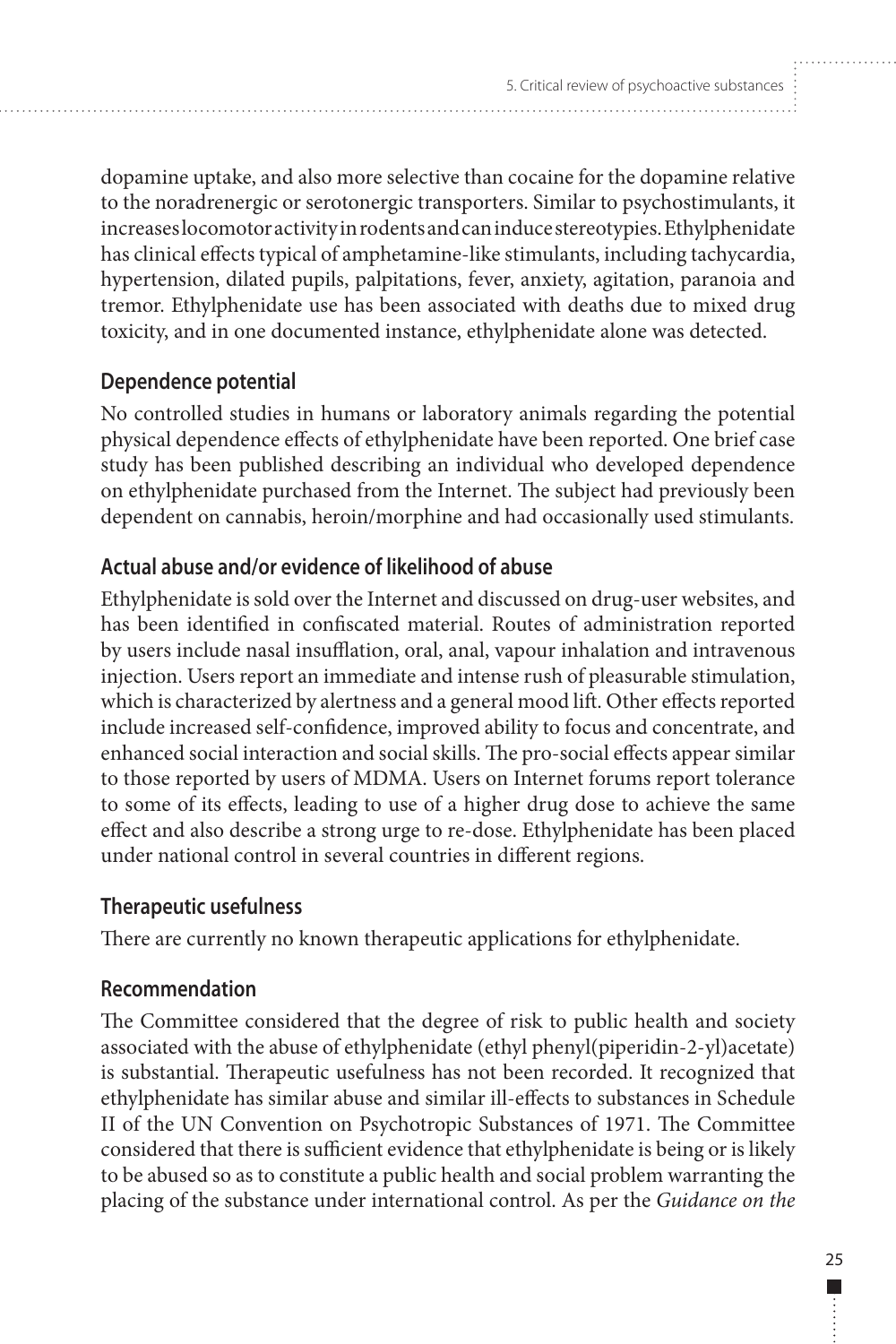<span id="page-35-0"></span>*WHO review of psychoactive substances for international control (2)*, higher regard was accorded to the substantial public health risk than to the lack of therapeutic usefulness. The Committee recommended that ethylphenidate be placed in Schedule II under the UN Convention on Psychotropic Substances of 1971.

# **5.8 Methiopropamine (MPA)**

#### **Substance identification**

Chemically, methiopropamine is *N*-methyl-1-(thiophen-2-yl)propan-2-amine. It has a chiral centre with two enantiomers.

#### **Previous review**

Methiopropamine was previously critically reviewed by the Committee at its thirty-sixth meeting. Owing to the insufficiency of data regarding dependence, abuse and risks to public health, the Committee recommended that methiopropamine not be placed under international control at that time but be kept under surveillance. Subsequent data collected from the literature and from different countries indicating that this substance may cause substantial harm and that it has no medical use warranted an updated critical review.

Similarity to known substances and effects on the central nervous system Methiopropamine is a thiophene analogue of methamphetamine, but is not readily converted into other controlled substances. It increases the synaptic levels of dopamine and noradrenaline, an effect similar to that of methamphetamine. Also similar to methamphetamine, it increases locomotor activity and induces its sensitization in mice. Adverse effects reported following administration include tachycardia, anxiety, panic attacks, perspiration, headache, nausea, difficulty in breathing, vomiting, difficulty urinating and sexual dysfunction. Case reports indicate that methiopropamine induces palpitations, chest tightness, anxiety, nausea, vomiting and visual hallucinations. Methiopropamine has been associated with 62 deaths; in at least 14 of these it was thought to have contributed to death even though other drugs were present. One death was thought to be solely related to methiopropamine use.

## **Dependence potential**

No controlled studies in humans or laboratory animals regarding the potential physical dependence effects of methiopropamine have been reported.

## **Actual abuse and/or evidence of likelihood of abuse**

Methiopropamine is sold on Internet websites as a "research chemical" or in branded products, predominantly in powder form. Methiopropamine abuse has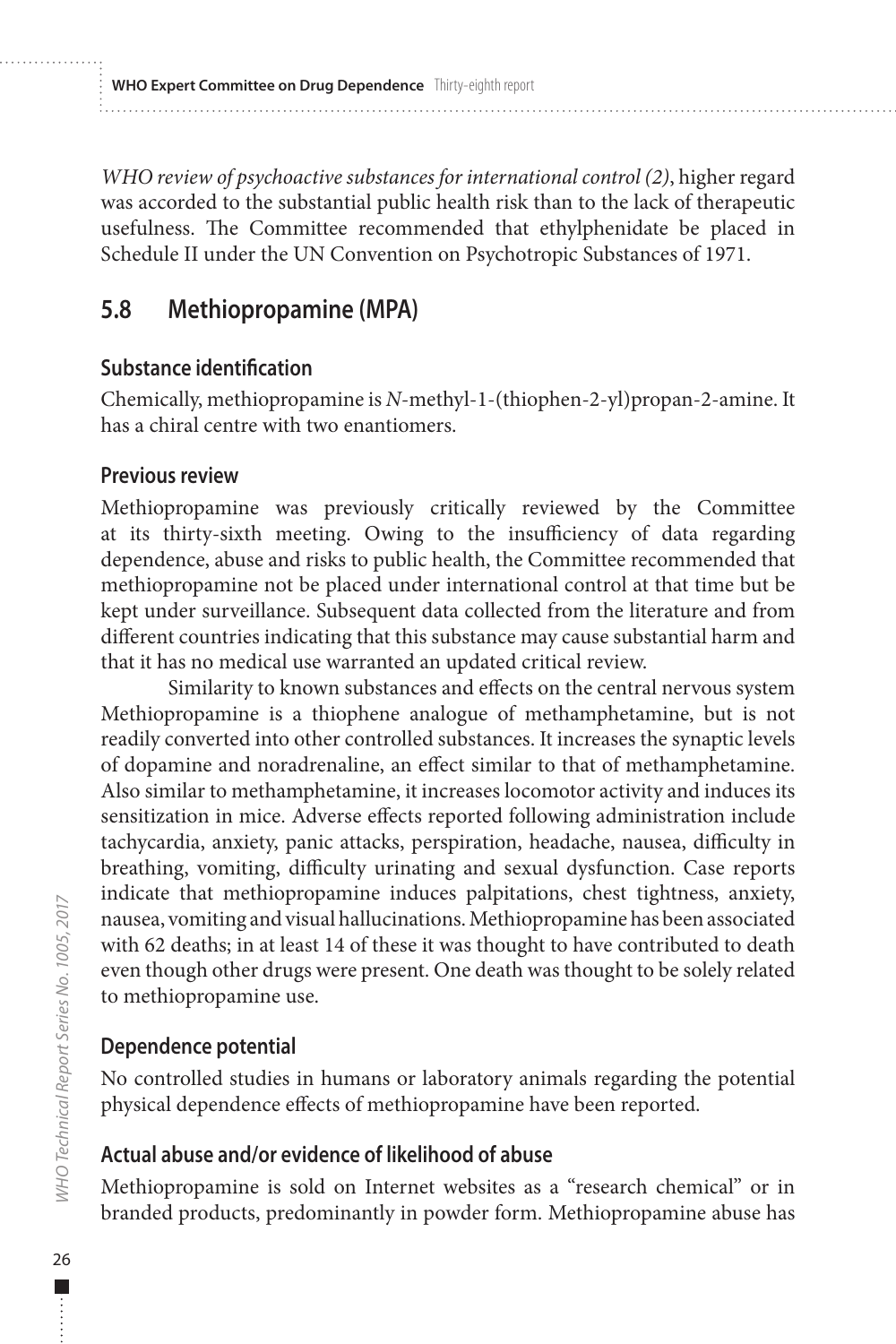<span id="page-36-0"></span>been reported in many countries in different regions. Users report administering methiopropamine by insufflation, inhalation or the oral route. Case reports and user reports indicate that methiopropamine displays similar properties to methamphetamine, including stimulation, alertness and increase of focus and energy as well as talkativeness. Methiopropamine has been placed under national control in a number of countries in different regions.

## **Therapeutic usefulness**

There are currently no known therapeutic applications for methiopropamine.

## **Recommendation**

The Committee considered that the degree of risk to public health and society associated with the abuse of methiopropamine (*N*-methyl-1-(thiophen-2-yl) propan-2-amine) is substantial. Therapeutic usefulness has not been recorded. It recognized that methiopropamine has similar abuse and similar ill-effects to substances in Schedule II of the UN Convention on Psychotropic Substances of 1971. The Committee considered that there is sufficient evidence that methiopropamine is being or is likely to be abused so as to constitute a public health and social problem warranting the placing of the substance under international control. As per the *Guidance on the WHO review of psychoactive substances for international control (2)*, higher regard was accorded to the substantial public health risk than to the lack of therapeutic usefulness. The Committee recommended that methiopropamine be placed in Schedule II under the UN Convention on Psychotropic Substances of 1971.

# **5.9 MDMB-CHMICA**

#### **Substance identification**

Chemically, MDMB-CHMICA is methyl *N*-{[1-(cyclohexylmethyl)-1*H*-indol-3 yl]carbonyl}-3-methyl-L-valinate. MDMB-CHMICA has a chiral carbon in the butanoic chain. Therefore, two stereoisomers exist: (*S*)-MDMB-CHMICA and (*R*)-MDMB-CHMICA.

## **Previous review**

MDMB-CHMICA has not been previously pre-reviewed or critically reviewed. A direct critical review was proposed based on information brought to the attention of WHO that MDMB-CHMICA is clandestinely manufactured, poses a serious risk to public health and society, and has no recognized therapeutic use by any Party.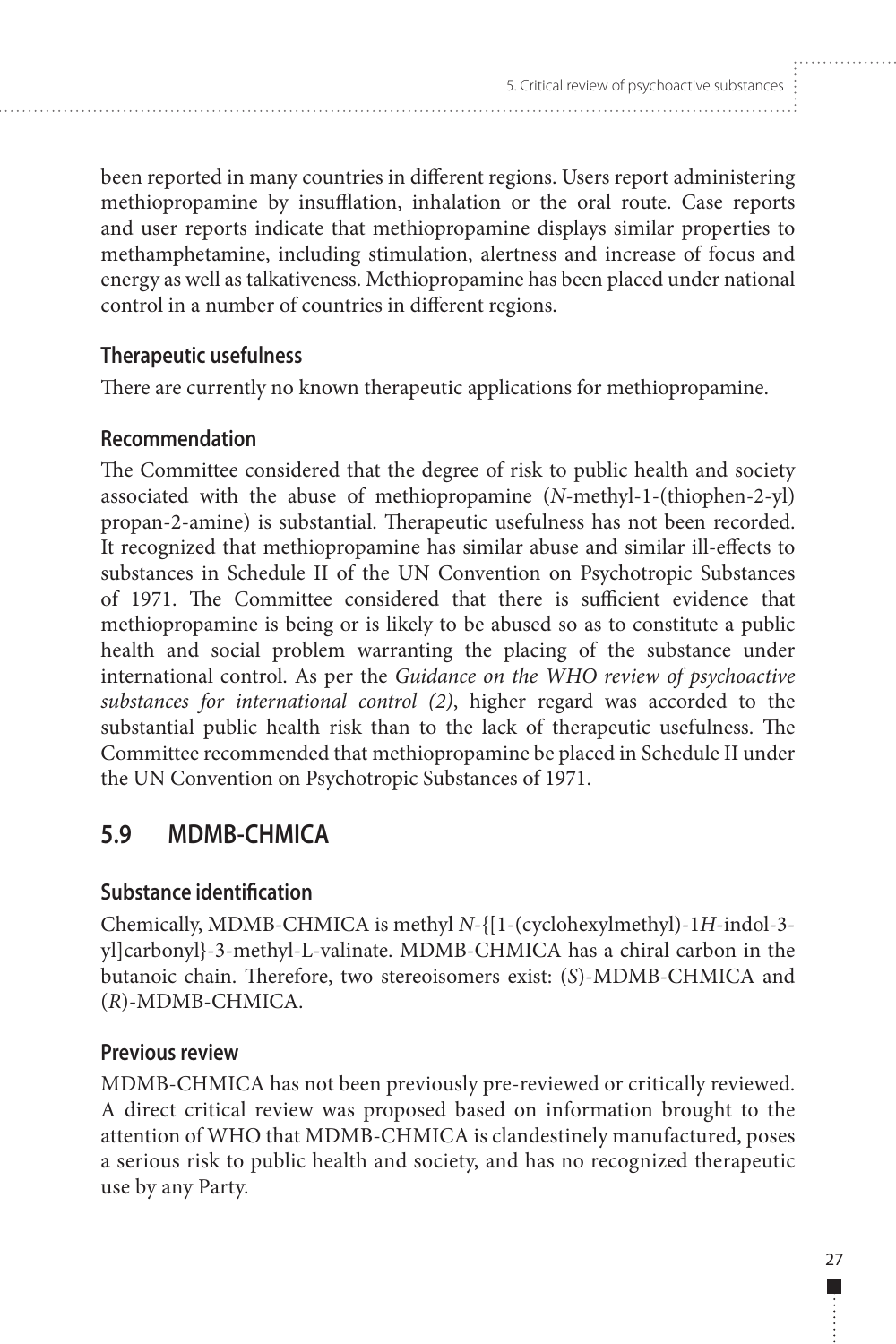#### **Similarity to known substances and effects on the central nervous system**

MDMB-CHMICA belongs to the group of synthetic cannabinoid receptor agonists (SCRAs). MDMB-CHMICA has been shown to activate  $CB_1$  and  $CB_2$ cannabinoid receptors with preference for  $CB_1$  receptors over  $CB_2$  receptors. MDMB-CHMICA is a highly efficacious compound with full agonist properties at the  $\text{CB}_1$  receptor of the endocannabinoid system and with a greater potency than delta-9-tetrahydrocannabinol (THC). Few reports of pharmacodynamic studies in laboratory animals or humans are available that describe the pharmacology of MDMB-CHMICA. Case reports and user reports indicate that MDMB-CHMICA can induce acute toxicity and serious adverse events including nausea, confusion, agitation, hallucinations, loss of consciousness, emesis, bradycardia or tachycardia, spontaneous urination and defecation, respiratory insufficiency and acidosis, hypothermia, mydriasis, hypoglycaemia and seizures including tonic–clonic seizures. MDMB-CHMICA has been associated with 53 analytically confirmed cases of serious adverse events in Europe and at least 28 deaths. While in most instances other drugs (typically other SCRAs) were also present, MDMB-CHMICA was the sole substance detected in some cases.

## **Dependence potential**

No controlled studies in humans or laboratory animals regarding the potential physical dependence or tolerance effects of MDMB-CHMICA have been reported. Withdrawal-like symptoms associated with abstinence from MDMB-CHMICA such as numbing of skin, cravings, mental fog, depressed mood, nausea and abdominal pain have been reported by poison information centres and on user websites. However, information on duration of use, pattern and amount consumed over time was not available.

## **Actual abuse and/or evidence of likelihood of abuse**

There are no available reports of controlled studies involving the dependence potential or abuse potential of MDMB-CHMICA in laboratory animals or human subjects. Epidemiological reports of the incidence and prevalence of MDMB-CHMICA use are also apparently unavailable. MDMB-CHMICA is easily purchased on the Internet. It is sold online as a commercially branded legal high or as a research chemical in various countries in different regions. More than 3600 seizures or reports of detection of MDMB-CHMICA in 21 European countries were reported in February 2016. In addition to the non-fatal and fatal intoxications, analytically confirmed MDMB-CHMICA use has been related to DUID and violent public behaviour. A number of countries in different regions have placed MDMB-CHMICA under some level of national control.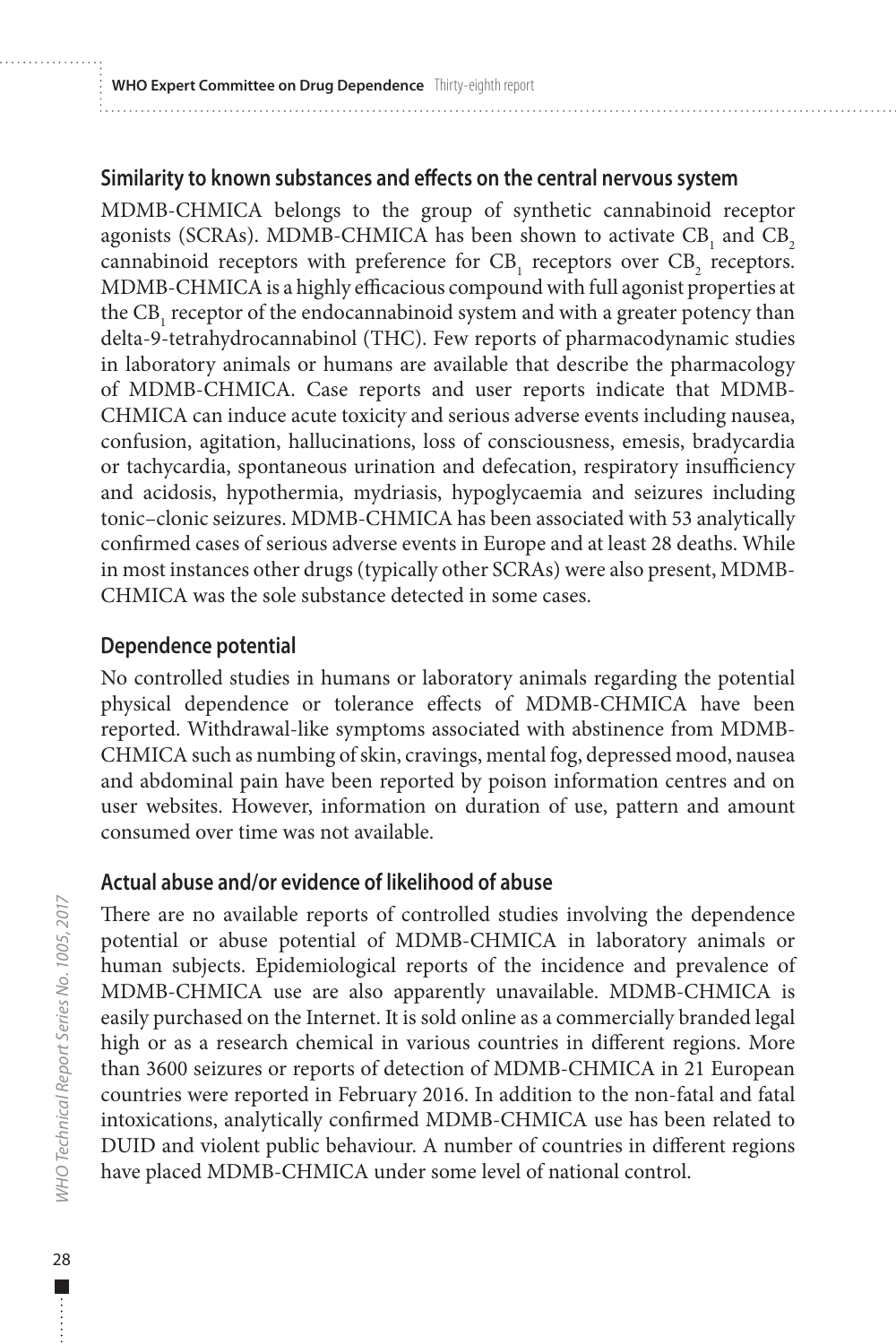## <span id="page-38-0"></span>**Therapeutic usefulness**

There are no known approved therapeutic applications for MDMB-CHMICA.

## **Recommendation**

The Committee considered that the degree of risk to public health and society associated with the abuse of MDMB-CHMICA (methyl *N*-{[1-(cyclohexylmethyl)- 1*H*-indol-3-yl]carbonyl}-3-methyl-L-valinate) is substantial. Therapeutic usefulness has not been recorded. It recognized that MDMB-CHMICA has similar abuse and similar ill-effects to substances in Schedule II of the UN Convention on Psychotropic Substances of 1971. The Committee considered that there is sufficient evidence that MDMB-CHMICA is being or is likely to be abused so as to constitute a public health and social problem warranting the placing of the substance under international control. As per the *Guidance on the WHO review of psychoactive substances for international control (2)*, higher regard was accorded to the substantial public health risk than to the lack of therapeutic usefulness. The Committee recommended that MDMB-CHMICA be placed in Schedule II under the UN Convention on Psychotropic Substances of 1971.

# **5.10 5F-APINACA (5F-AKB-48)**

# **Substance identification**

Chemically, 5F-APINACA is *N*-(adamantan-1-yl)-1-(5-fluoropentyl)-1*H*indazole-3-carboxamide.

# **Previous review**

5F-APINACA has not been previously pre-reviewed or critically reviewed by the Committee. A direct critical review was proposed based on information brought to the attention of WHO that 5F-APINACA is clandestinely manufactured, poses a serious risk to public health and society, and has no recognized therapeutic use by any Party.

# **Similarity to known substances and effects on the central nervous system**

5F-APINACA (5F-AKB-48) is an analogue of APINACA (AKB-48) fluorinated on the terminal carbon of the pentyl chain. 5F-APINACA binds to cannabinoid  $CB_1$  and  $CB_2$  receptors with greater potency than THC and activates the  $CB_1$ receptor as a full agonist. 5F APINACA induces a prolonged release of dopamine in the shell of the nucleus accumbens in awake mice. The  $CB_1$  cannabinoid receptor antagonist/inverse agonist, AM251, blocks several *in vivo* effects of 5F-APINACA in mice including its induced spontaneous and stimulated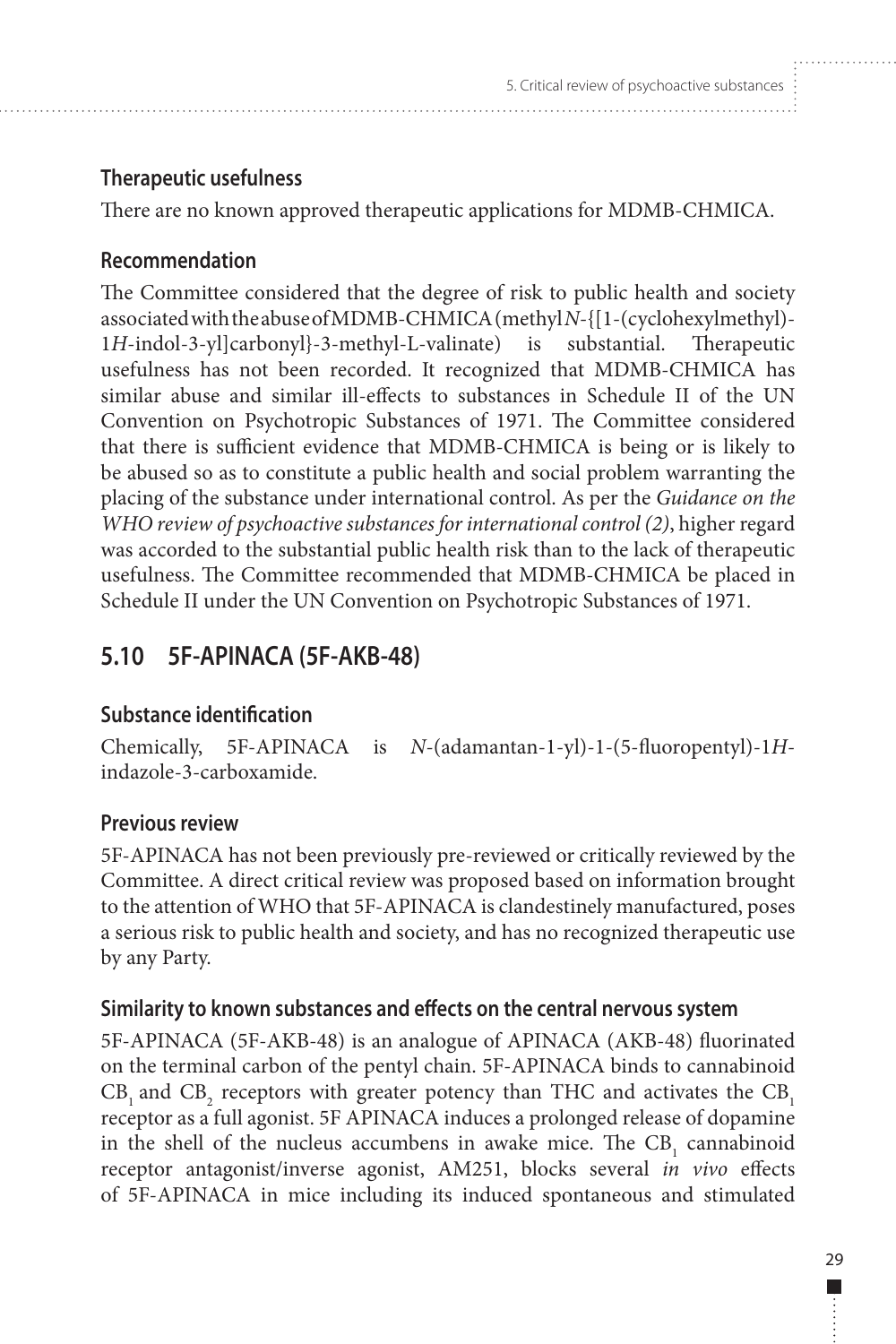aggressiveness, hypothermic effects and antinociceptive effects. The *in vitro*  binding and functional activity effects of 5F-APINACA, together with its *in vivo*  effects of hypothermia, and cataleptic and antinociceptive effects that are blocked by AM251, are consistent with a THC-like cannabinoid compound. In contrast to THC, high doses of 5F-APINACA induce spontaneous and handling-induced convulsions, hyperreflexia and myoclonus in mice. Anxiety, paranoia, dry mouth, headache and hyperthermia have been reported by users of 5F-APINACA on blogs and forums. Recently, there have been a number of reports of non-fatal intoxications involving 5F-APINACA in several countries. Adverse events described in one analytically confirmed case report were agitation, tachycardia, hypertension, twitching and chest pain.

## **Dependence potential**

No controlled studies in humans or laboratory animals regarding the potential of 5F-APINACA to produce physical dependence or tolerance have been reported. Users report acute physical withdrawal symptoms when attempting to reduce use, including chest pains, chest pressure, tachycardia and palpitations, lower extremity pain and spasms, nausea, sweating, diarrhoea and vomiting, which were easily resolved by resuming smoking of 5F-APINACA. Psychological withdrawal symptoms included insomnia (for more than 3 weeks), internal restlessness, urge to re-dose, anxiety, agitation and paranoia.

Following initial use of between one and four grams per day of herbal mixtures containing 5F-APINACA, users report that the amount used increases quickly. Compulsive re-dosing occurs despite recognition of loss of control, awareness of tolerance and fears about adverse effects. The development of thoughts about smoking and cravings first thing in the morning can occur rapidly following initial patterns of use of 5F-APINACA.

## **Actual abuse and/or evidence of likelihood of abuse**

5F-APINACA is sold over the Internet. It has been detected in commercial or seized products in several countries in different regions. One country reported four DUID cases in which 5F-APINACA was detected. A number of countries are directly controlling 5F-APINACA under national legislation.

## **Therapeutic usefulness**

There are no known approved therapeutic applications for 5F-APINACA.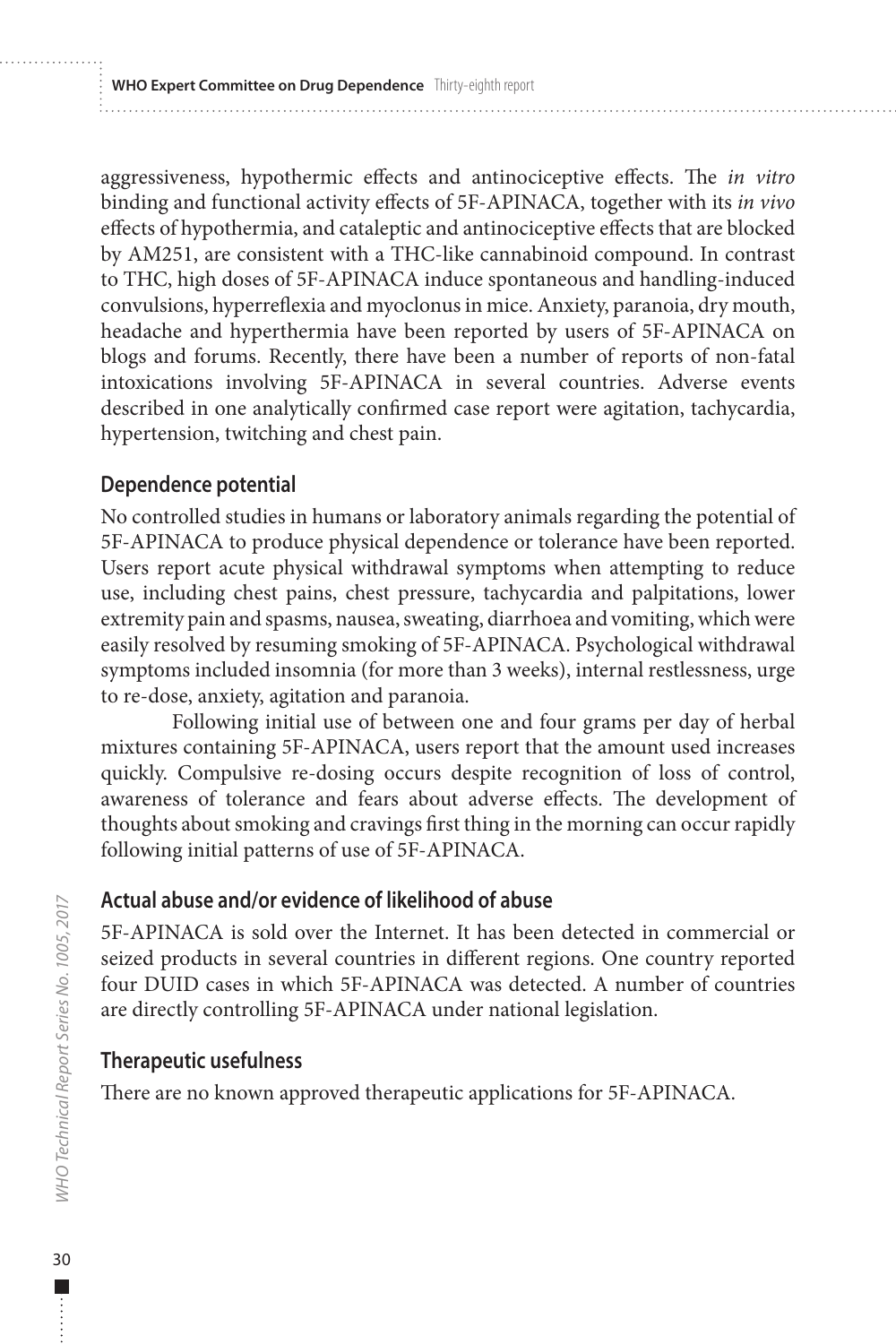## <span id="page-40-0"></span>**Recommendation**

The Committee considered that the degree of risk to public health and society associated with the abuse of 5F-APINACA (*N*-(adamantan-1-yl)-1- (5-fluoropentyl)-1*H*-indazole-3-carboxamide) is substantial. Therapeutic usefulness has not been recorded. It recognized that 5F-APINACA has similar abuse and similar ill-effects to substances in Schedule II of the UN Convention on Psychotropic Substances of 1971. The Committee considered that there is sufficient evidence that 5F-APINACA is being or is likely to be abused so as to constitute a public health and social problem warranting the placing of the substance under international control. As per the *Guidance on the WHO review of psychoactive substances for international control (2)*, higher regard was accorded to the substantial public health risk than to the lack of therapeutic usefulness. The Committee recommended that 5F-APINACA be placed in Schedule II under the UN Convention on Psychotropic Substances of 1971.

# **5.11 JWH-073**

## **Substance identification**

Chemically, JWH-073 is (1-butyl-1*H*-indol-3-yl)(1-naphthyl)methanone.

#### **Previous review**

During its thirty-sixth meeting, the WHO ECDD had discussed the critical review report on JWH-073 and concluded that owing to the insufficiency of data regarding dependence, abuse and risks to public health, JWH-073 should not be placed under international control at that time but be kept under surveillance. New information on its pharmacology and abuse potential warranted an update of the critical review report for discussion at the thirty-eighth meeting of the ECDD.

## **Similarity to known substances and effects on the central nervous system**

JWH-073 is a homologue of JWH-018, which has been included in Schedule II of the Convention on Psychotropic Substances of 1971 since 2015. JWH-073 binds to the  $\text{CB}_1$  and  $\text{CB}_2$  cannabinoid receptors and exhibits functional *in vitro* activity. Several metabolites of JWH-073 also bind to the  $CB_1$  receptor. Similar to THC, JWH-073 induces marked hypothermia in mice, increases the pain threshold to both noxious mechanical and thermal stimuli, causes catalepsy, reduces motor activity, and stimulates dopamine release in the nucleus accumbens in a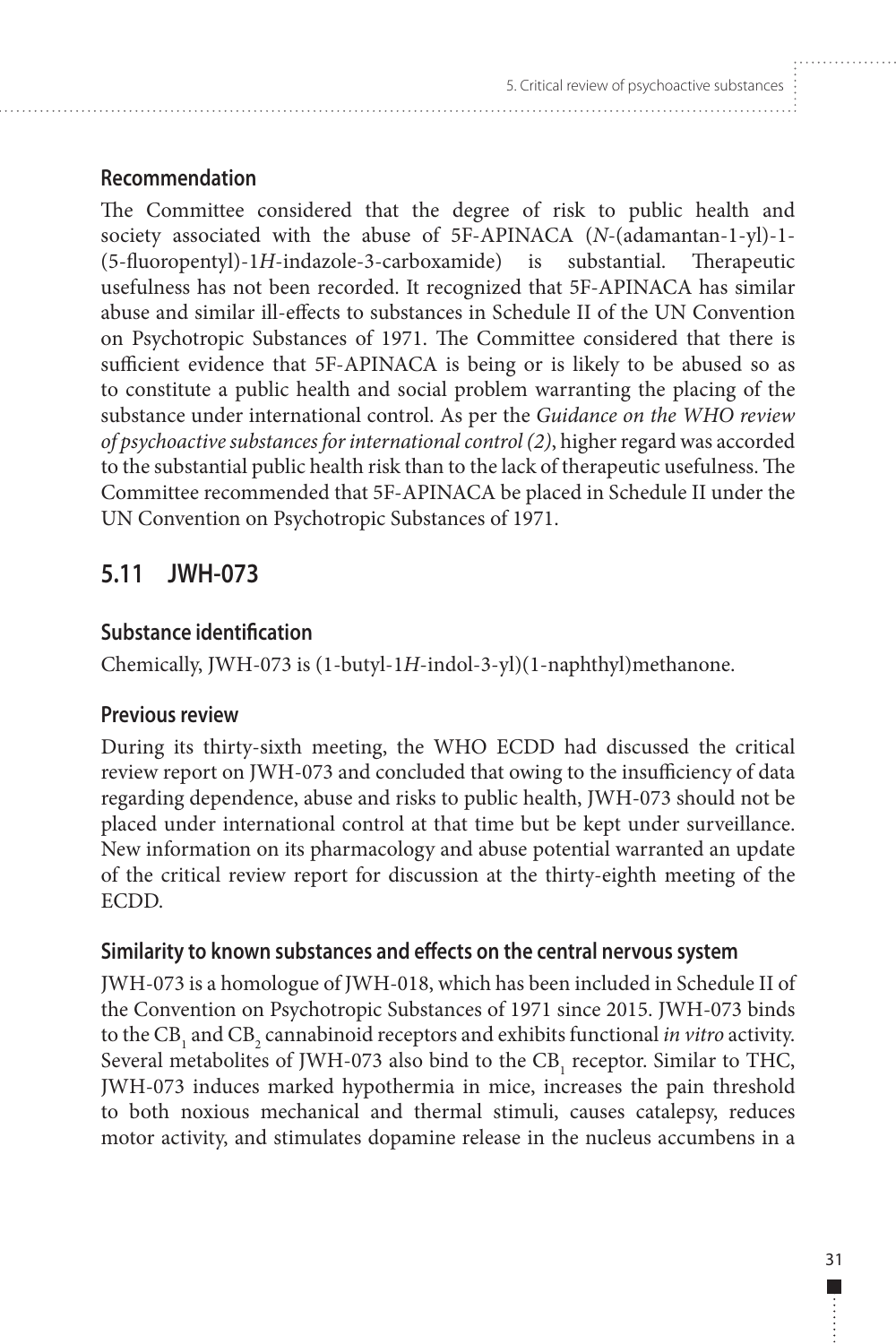dose-dependent manner after systemic administration. In addition, it impairs sensorimotor responses (visual, acoustic and tactile), causes seizures, myoclonia and hyperreflexia, and promotes aggression. All these effects are fully prevented by the selective  $CB_1$  receptor antagonist/inverse agonist, AM251. Repeated administration of JWH-073 can induce tolerance to some of its effects, and repeated administration of THC can produce cross-tolerance to some of the effects of JWH-073. Users have reported anxiety, tremulousness and palpitations. One user reported that she felt like she was "becoming psychotic". Potency is reported to be about half that of JWH-018. There have been several reports of patients presenting with analytically confirmed JWH-073 consumption. These patients exhibited some of the following signs: chest pain, tachycardia followed by bradycardia, hypertension, agitation, paranoia and delusions, abdominal cramps with nausea and vomiting, anxiety and tremulousness. However, these reports typically involved the presence of other drugs and it is difficult to draw a direct linkage between these adverse effects and JWH-073. No fatal cases in which JWH-073 was detected in postmortem samples have been reported so far.

#### **Dependence potential**

No controlled studies in humans or laboratory animals regarding the potential physical dependence or tolerance effects of JWH-073 have been reported.

#### **Actual abuse and/or evidence of likelihood of abuse**

In rats and rhesus monkeys, JWH-073 produces the discriminative stimulus effects of THC. Additionally, both THC and JWH-073 substitute for the discriminative stimulus effects of JWH-018 in mice. Repeated administration of THC, however, produces tolerance to its discriminative effects in rhesus monkeys, but not crosstolerance to JWH-073. In common with THC, JWH-073 is not self-administered by rats.

JWH-073 is sold over the Internet and has been sold as an additive in commercially available "herbal mixtures". It is sold as a powder or, when sold in herbal mixtures, the chemical has been sprayed onto plant material (e.g. damiana (*Turnera diffusa*)). Based on user reports and on the dosage forms offered, the primary route of administration is inhalation either by smoking the herbal mixture as a "joint" or using a vaporizer, bong or pipe. Abuse has been reported in a number of countries in different regions. A number of countries in different regions have placed JWH-073 under national control.

#### **Therapeutic usefulness**

There are no known approved therapeutic applications for JWH-073.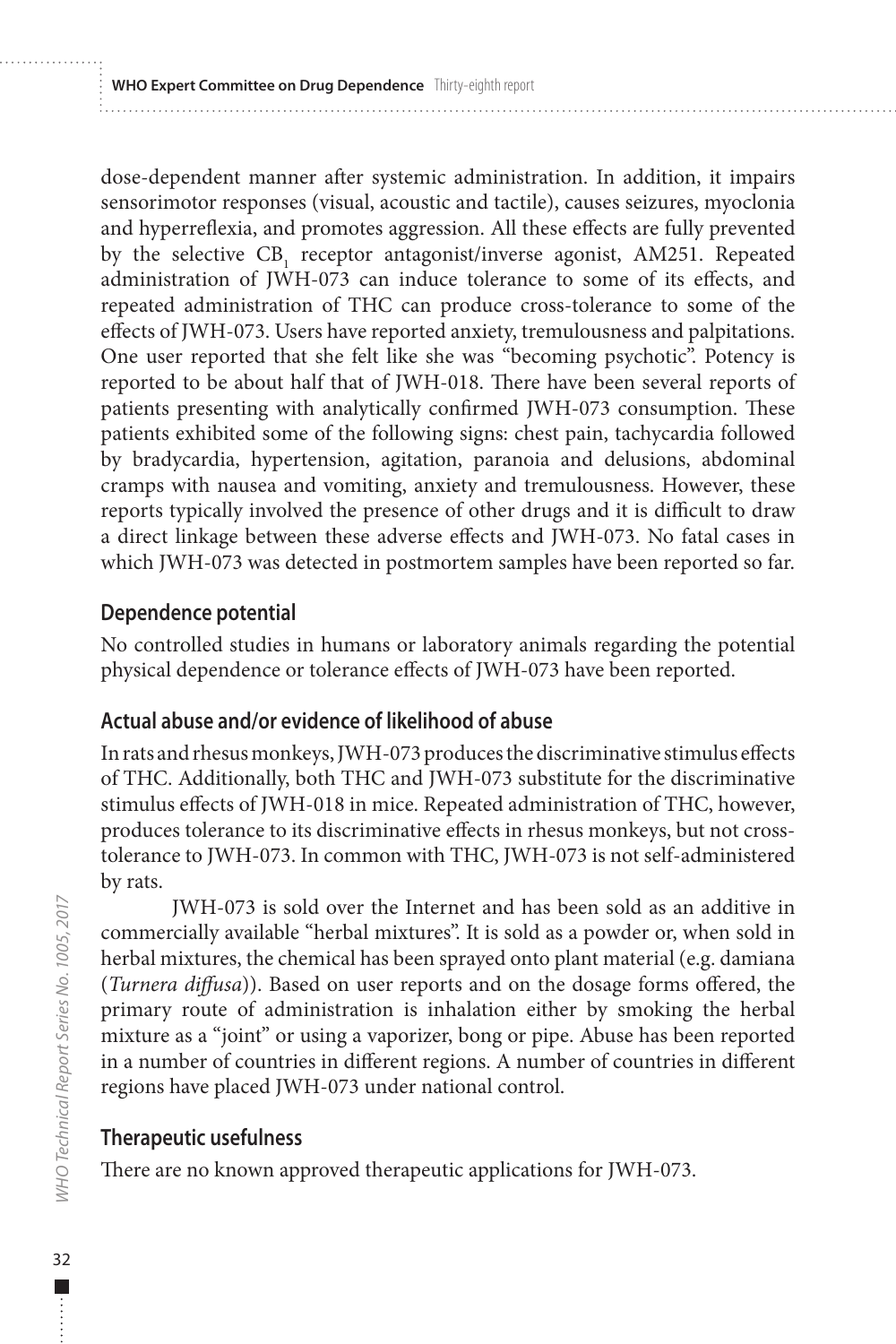## <span id="page-42-0"></span>**Recommendation**

The available pharmacodynamic data related to JWH-073 (1-butyl-1*H*-indol-3 yl)(1-naphthyl)methanone) demonstrate that this substance has the capacity to produce some effects similar to its homologue, JWH-018, which is included in Schedule II of the UN Convention on Psychotropic Substances of 1971. However, the data currently available do not make it possible to establish a direct link between JWH-073 abuse and appearance of public health and social problems that would be a requirement for placing this substance under international control. It is therefore recommended not to place JWH-073 under international control but to continue to keep it under surveillance.

# **5.12 XLR-11**

## **Substance identification**

Chemically, XLR-11 is [1-(5-fluoropentyl)-1*H*-indol-3-yl] (2,2,3,3-tetramethylcyclopropyl)methanone.

#### **Previous review**

XLR-11 has not previously been pre-reviewed or critically reviewed. A direct critical review was proposed based on information brought to WHO's attention that XLR-11 is clandestinely manufactured, poses a serious risk to public health and society, and has no recognized therapeutic use by any Party.

#### **Similarity to known substances and effects on the central nervous system**

Metabolites of XLR-11 include UR-144, a compound recognized for its own abuse potential. XLR-11 binds to cannabinoid  $CB_1$  and  $CB_2$  receptors with greater affinity than THC. XLR-11 acts as a full agonist at both these receptors. XLR-11 produces all four effects in the THC tetrad test in the mouse, all components of which, except catalepsy, are antagonized by the  $CB_1$  receptor antagonist, rimonabant. Adverse effects associated with XLR-11 use include nausea, vomiting, low body temperature, rigid muscle tone, back and abdominal pain, hypertension, slurred speech, lack of convergence, and body and eyelid tremors. Of particular concern was the reported association of XLR-11 use and acute kidney injury in users who had been hospitalized. Analytically determined use of XLR-11 has been confirmed in DUID cases. Confirmed presence of XLR-11 has been associated with two deaths.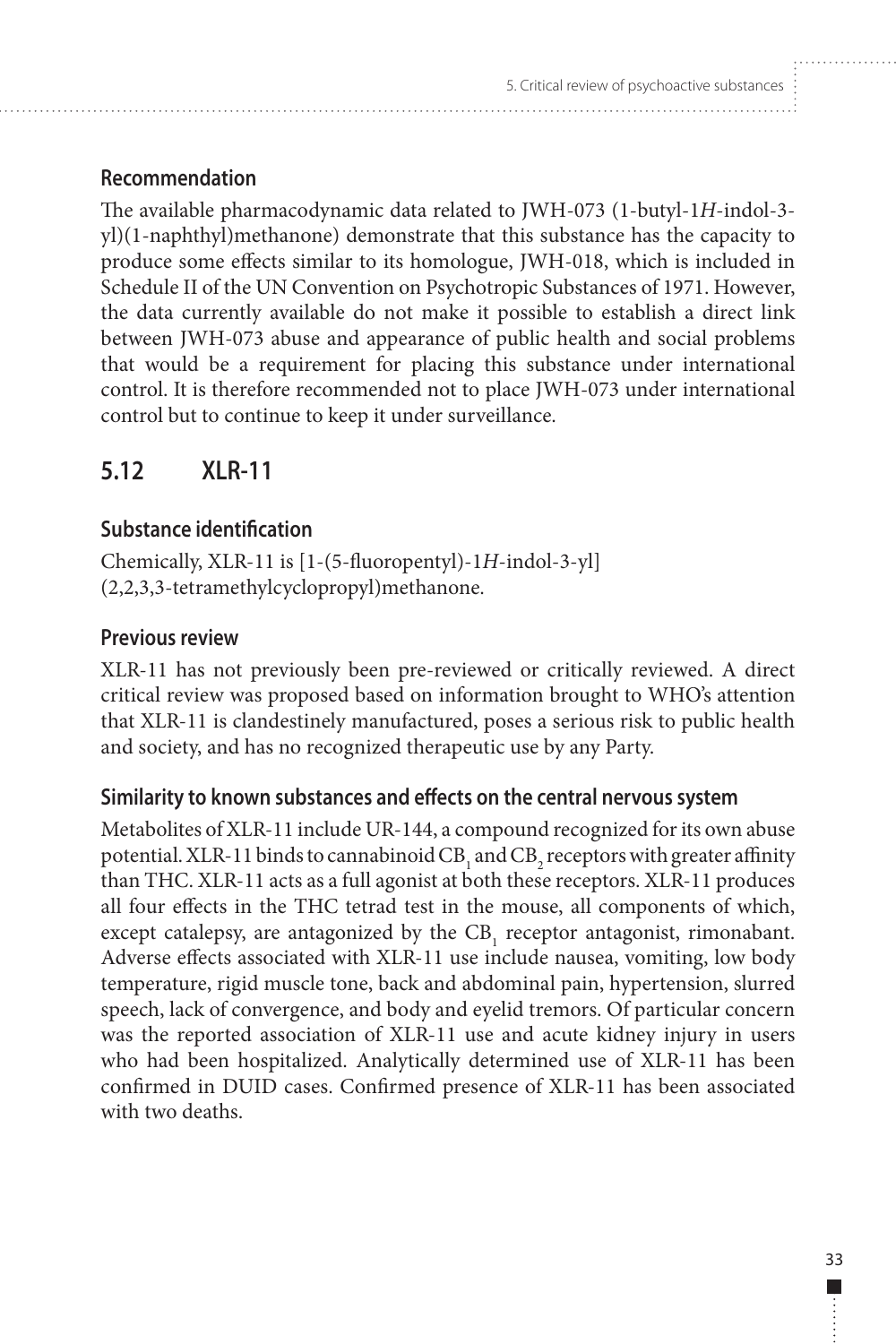#### **Dependence potential**

No controlled studies in humans or laboratory animals regarding the potential physical dependence or tolerance effects of XLR-11 have been reported.

#### **Actual abuse and/or evidence of likelihood of abuse**

XLR-11 produces THC-like discriminative stimulus effects in mice and rats indicating that it would be able to produce THC's subjective effects and that it is likely have a similar abuse potential. The discriminative stimulus effects of XLR-11 are antagonized by rimonabant. XLR-11 is often sold in the form of herbal mixtures designed for smoking purposes. XLR-11 has been encountered in seizures or as an abused substance in a number of countries in different regions. XLR-11 has been placed under national control in a number of countries and different regions.

#### **Therapeutic usefulness**

There are no approved therapeutic applications for the clinical use of XLR-11.

#### **Recommendation**

The Committee considered that the degree of risk to public health and society associated with the abuse of XLR-11 ([1-(5-fluoropentyl)-1*H*-indol-3-yl](2,2,3,3-tetramethylcyclopropyl)methanone) is substantial. Therapeutic usefulness has not been recorded. It recognized that XLR-11 has similar abuse and similar ill-effects to substances in Schedule II of the UN Convention on Psychotropic Substances of 1971, such as JWH-018 and AM-2201. The Committee considered that there is sufficient evidence that XLR-11 is being or is likely to be abused so as to constitute a public health and social problem warranting the placing of the substance under international control. As per the *Guidance on the WHO review of psychoactive substances for international control (2)*, higher regard was accorded to the substantial public health risk than to the lack of therapeutic usefulness. The Committee recommended that XLR-11 be placed in Schedule II under the UN Convention on Psychotropic Substances of 1971.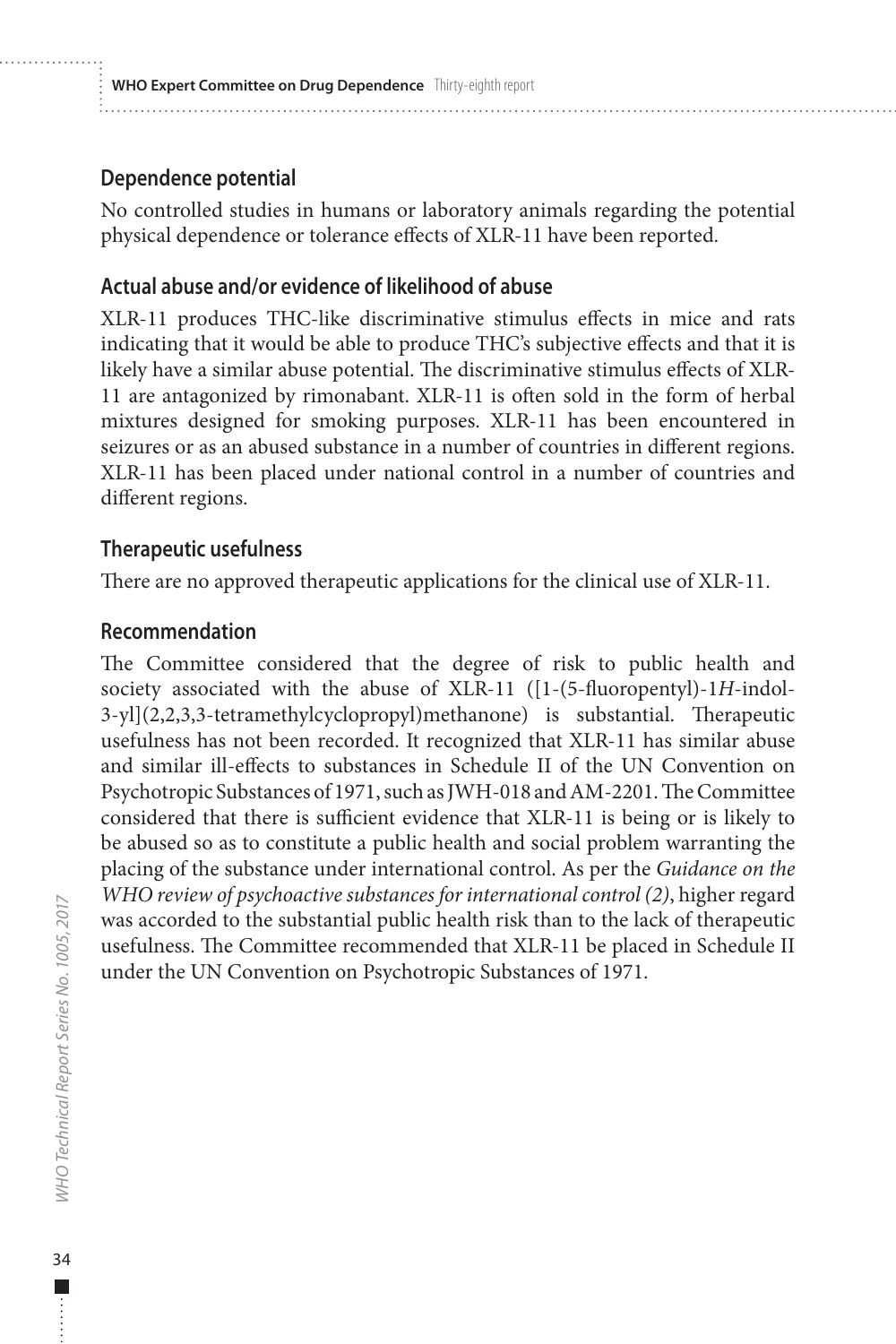# <span id="page-44-0"></span>**6. Updates**

# **6.1 Cannabis and cannabis resin**

At its thirty-seventh meeting the ECDD requested the Secretariat to begin collecting data that would inform a pre-review of cannabis, cannabis resin, extracts and tinctures of cannabis, at a future meeting. In accordance with this request, two updates on the scientific literature on cannabis were prepared and subsequently presented to the Expert Committee:

- 1) *Abuse and dependence potential of* Cannabis sativa and nabiximols; and
- 2) *Systematic reviews on the therapeutic efficacy and safety of cannabis (including extracts and tinctures) for patients with multiple sclerosis, chronic neuropathic pain, tics associated with Tourette syndrome, HIV/ AIDS, and cancer patients receiving chemotherapy.*

The Committee then discussed the content of the material presented.

In addition to the WHO-commissioned reports, the Committee was made aware of other reports submitted to the Secretariat.

# **Recommendation**

The Committee noted that the current Schedule I of the Single Convention on Narcotic Drugs of 1961 groups together cannabis and cannabis resin, extracts and tinctures of cannabis. Cannabis plant and cannabis resin are also in Schedule IV of the 1961 Convention. The Committee further noted that there are natural and synthetic cannabinoids in Schedule I and Schedule II of the Convention on Psychotropic Substances of 1971.

The Committee recognized:

- an increase in the use of cannabis and its components for medical purposes;
- the emergence of new cannabis-related pharmaceutical preparations for therapeutic use;
- that cannabis has never been subject to a formal pre-review or critical review by the ECDD.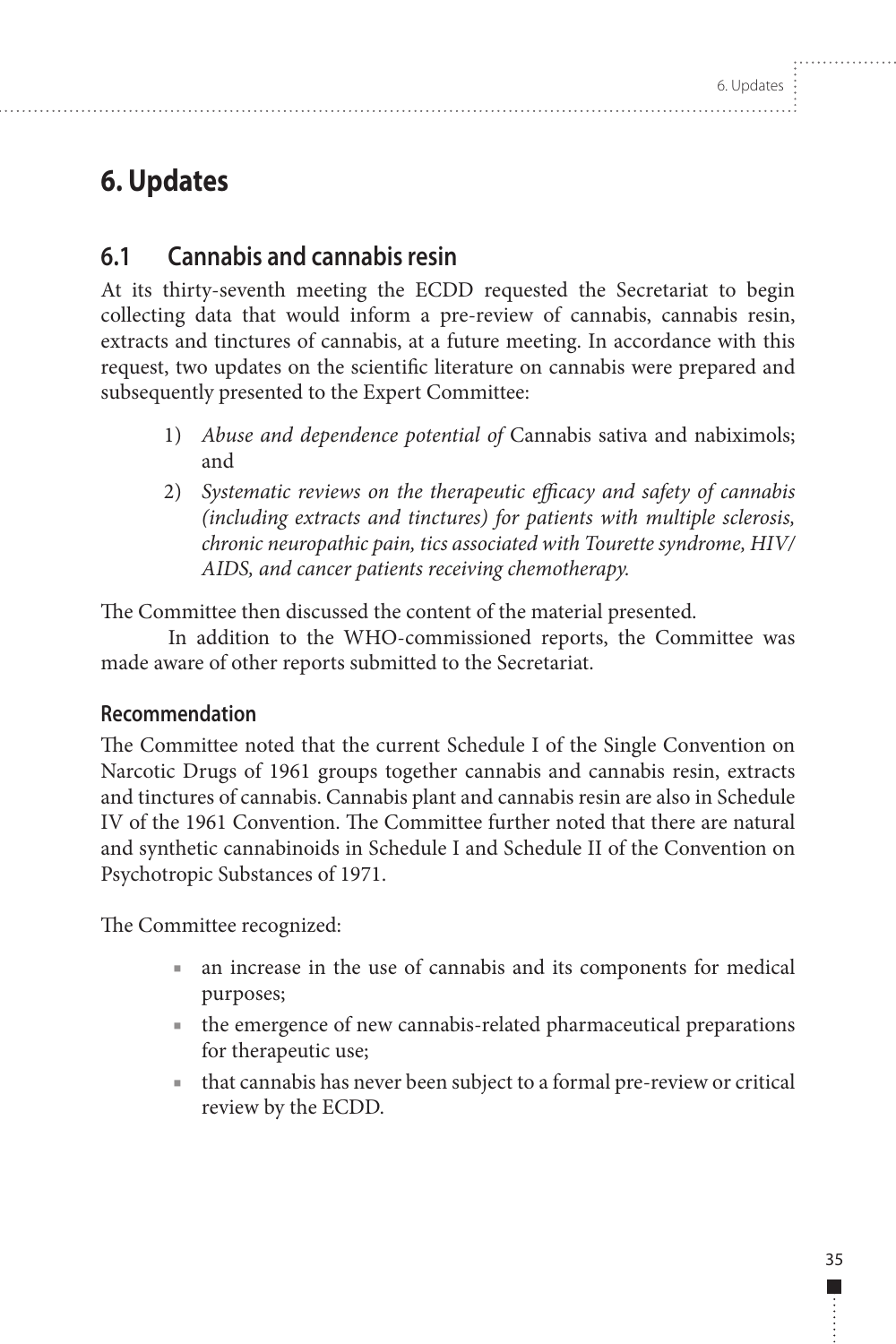**WHO Expert Committee on Drug Dependence** Thirty-eighth report

The Committee requested that the Secretariat prepare relevant documentation in accordance with the *Guidance on the WHO review of psychoactive substances for international control (2)* in order to conduct prereviews for the following substances:

- cannabis plant and cannabis resin
- extracts and tinctures of cannabis
- delta-9-tetrahydrocannabinol (THC)
- cannabidiol (CBD)
- stereoisomers of THC

The Committee recommended that these pre-reviews be evaluated at a specific ECDD meeting dedicated to cannabis and its component substances to be held within 18 months of the thirty-eighth meeting.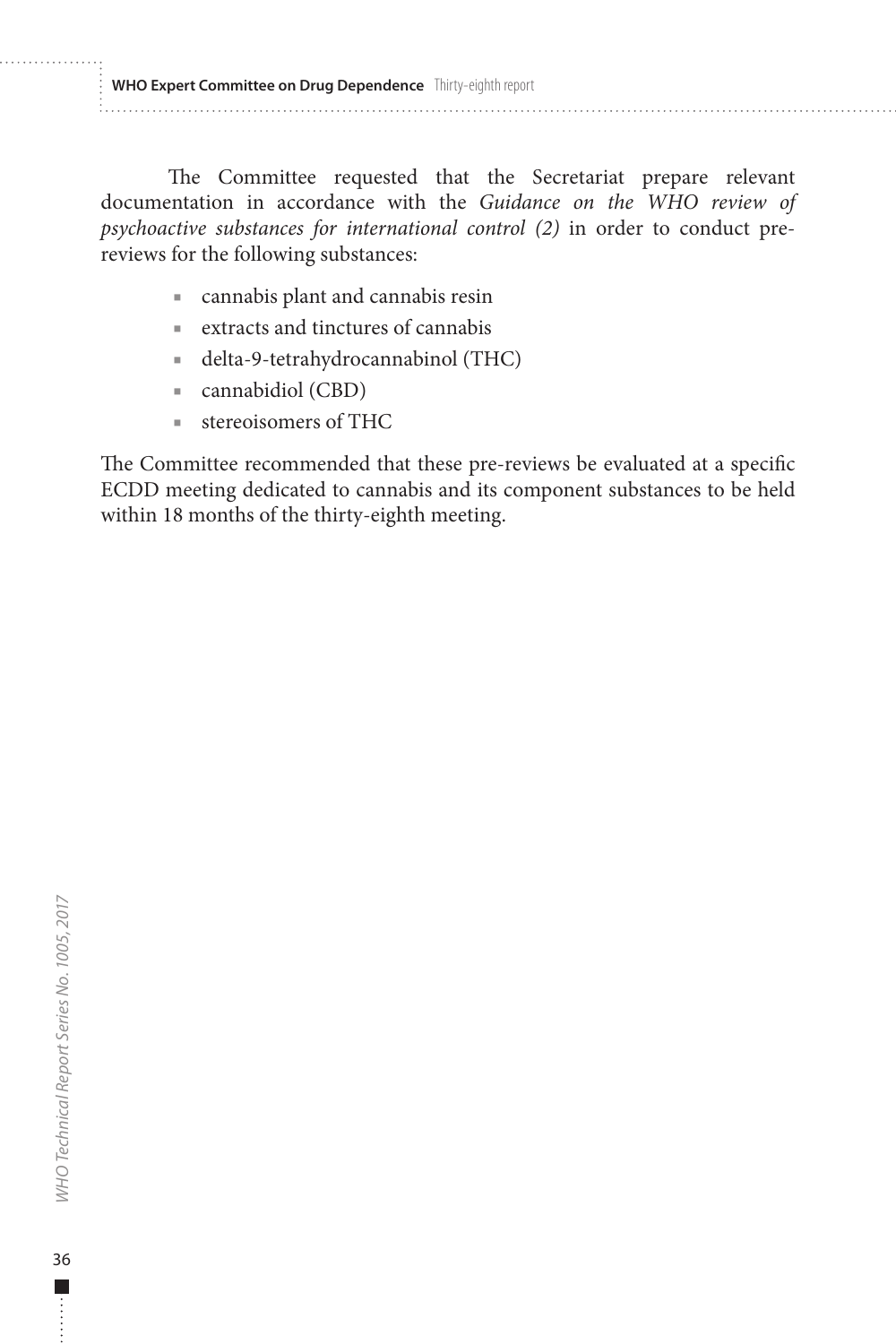# <span id="page-46-0"></span>**7. Follow-up on recommendations from international meetings and consultations**

# **7.1 Follow-up on implementation of recommendations of UNGASS and of the UNODC-WHO Expert Consultation on NPS**

Dr Lopato provided an introduction to the implementation of recommendations of the UNGASS on the world drug problem by describing how Resolution S-30/1 *(9)* adopted by the UNGASS on 19 April 2016 entitled, "Our joint commitment to effectively addressing and countering the world drug problem", included operational recommendations responding to new psychoactive substance abuse. One of the recommendations specified:

*Share relevant information with … and strengthen the capacity of the World Health Organization, the United Nations Office on Drugs and Crime, the International Narcotics Control Board and other relevant international and regional organizations to prioritize the review of the most prevalent, persistent and harmful new psychoactive substances and to facilitate informed scheduling decisions by the Commission on Narcotic Drugs.* 

## Another operational recommendation on NPS pertained to surveillance and specified:

*Actively participate in early warning networks and promote the use of relevant surveillance lists and voluntary controls and the sharing of information through the International Narcotics Control Board, the United Nations Office on Drugs and Crime and the World Health Organization... and enhance bilateral, subregional, regional and international cooperation in the identification and reporting of new psychoactive substances and incidents involving such substances.*

Dr Lopato informed the Committee that WHO had held several meetings after the UNGASS 2016 during which the recommendations on NPS were discussed. These meetings included the third UNODC-WHO Expert Consultation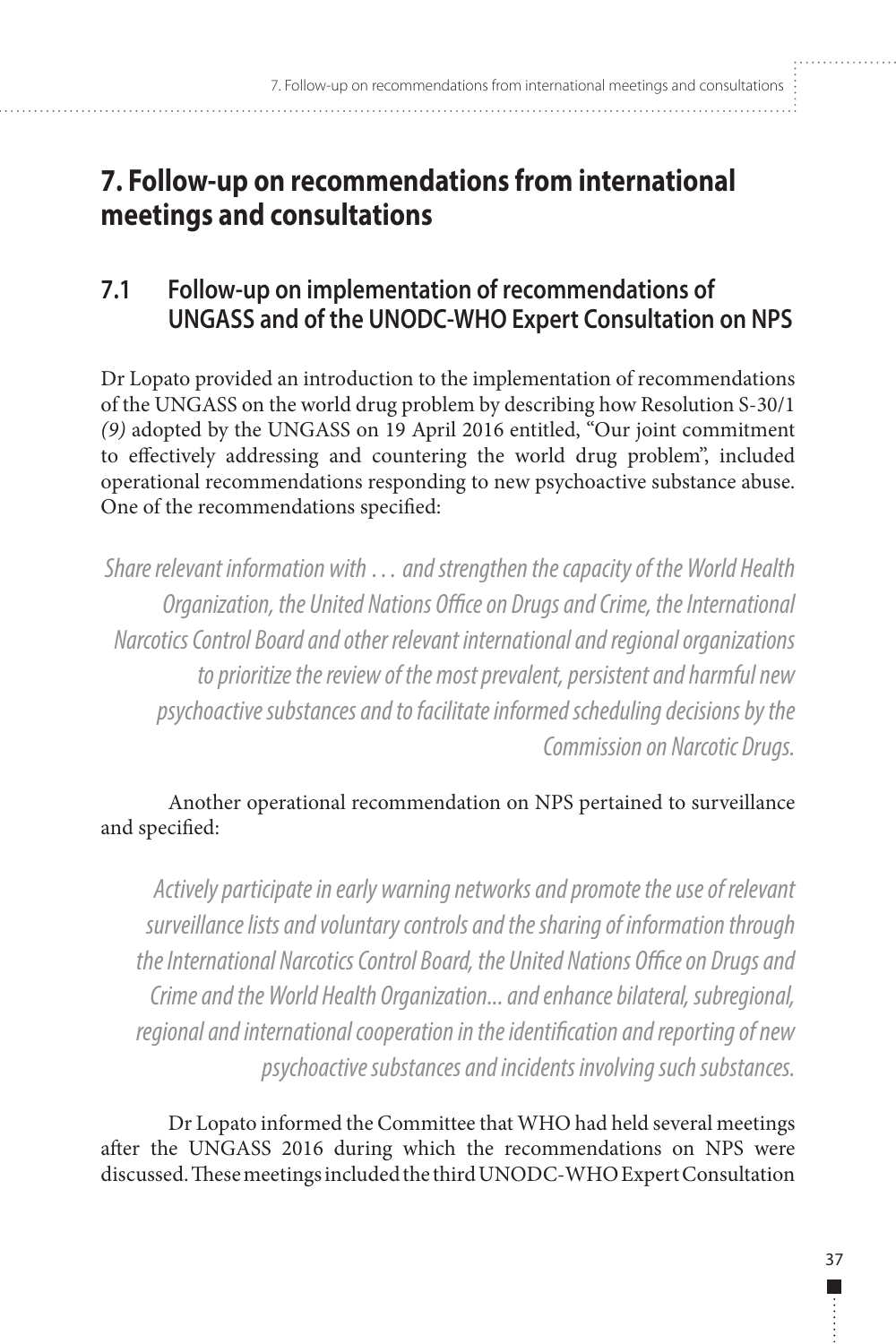on NPS that took place on 3 and 4 May 2016 at WHO headquarters, where the prioritization of the most harmful, prevalent and persistent NPS for evaluation by the ECDD was discussed. In addition to collecting data for prioritization from the INCB, UNODC, EMCDDA, the UMC and Member States, it was proposed to include other international organizations in the prioritization process (e.g. the World Customs Organization and Interpol). This would facilitate collection of data on confiscations and seizures as indicators for market presence. It was also proposed to increase Member States' contributions. It was noted that the availability of reference standards and established standardized methodologies for identification were necessary to improve forensic laboratory capacity for detection and identification of NPS.

Dr Lopato emphasized that an efficient early warning system (EWS) relies on continuous and dynamic data collection at the national and regional levels, which then feed into an international EWS. It was mentioned that the network for data exchange needs two-way communication. Effective and timely notification of health-related risks involving the use of NPS was also considered important. The publication of surveys, reports and results of scientific studies was encouraged, as evidence-based information should be disseminated. Improving the quality of data was also considered critical for future evaluation of psychoactive substances.

Dr Justice Tettey, Observer from the UNODC, provided a summary of the above-mentioned third UNODC-WHO Expert Consultation on NPS held in Geneva in May 2016, following CND resolution 58/7. It had brought together experts from international and regional organizations and subject-matter experts to explore practical ways for collecting robust data for the prioritization of the most harmful NPS, as well as for establishing efficient surveillance systems. In the context of UNODC's mandates, the Expert Consultation made further recommendations on strengthening national forensic and law enforcement capacity to aid in the identification and detection of NPS.

Dr Tettey informed the Committee on progress made since the Expert Consultation in promoting effective international exchange of information for identifying the most harmful, prevalent and persistent NPS. An international Expert Consultation on forensic toxicology and drug control held in Vienna, Austria, in June 2016, had resulted in a successful pilot exercise to develop a tool to collect and disseminate toxicological data on adverse health consequences and fatalities associated with NPS use. The UNODC EWA on NPS will be expanded to include a system for collecting and disseminating information on the harm caused by NPS.

Dr Tettey further described ongoing activities to improve the capacity of national drug testing laboratories. These included UNODC's international collaborative exercises, the provision of reference standards, guidance on the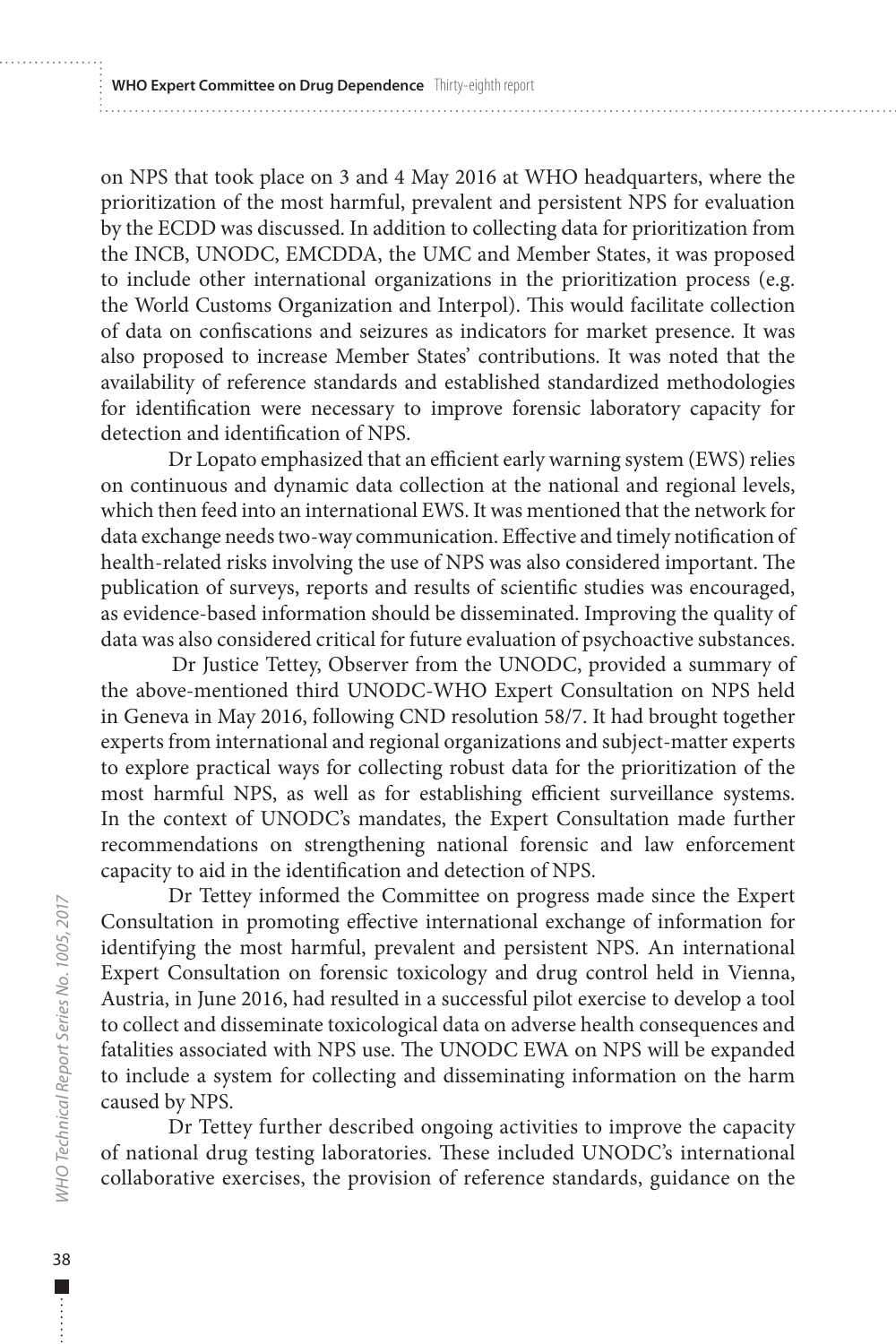<span id="page-48-0"></span>laboratory analysis of NPS, and workshops and training. The enhancement of law enforcement capacity to detect NPS is being pursued through a number of national and regional training workshops conducted through the SMART programme, as well as through the provision of drug detection kits for use in the field.

# **7.2 WHO and other agencies' surveillance mechanisms and lists**

Dr Lopato briefed the Committee on the WHO surveillance mechanisms and list. She described the CND resolution 59/8 (March 2016) *(11)* which invited WHO, with the support of UNODC, relevant regional organizations and Member States, to disseminate its surveillance list of substances of concern, in order to proactively collect evidence on these substances to support future evidence-based reviews and for issuing public health alerts when there is sufficient evidence that a new psychoactive substance poses a risk to public safety. Dr Lopato's briefing touched on several points.

There is a need to establish a new surveillance system at the international level to facilitate the scheduling process and to respond effectively to prevent harm to public health arising from the use of NPS. The maintenance of a WHO surveillance list (with special attention to NPS) would allow information to be collated that could then be used to inform future ECDD deliberations as well as in the process of prioritizing substances for review.

Currently, 11 substances are being kept under WHO surveillance, 10 of which were critically reviewed by the ECDD at its thirty-sixth meeting in 2014 and one that was reviewed at its thirty-seventh meeting in 2015. As there was insufficient evidence on harm and risks to health arising from use of these substances at the time of the review, the Committee recommended that they should not be placed under international control, but be kept under surveillance. Substances in the current WHO surveillance list had been considered during the prioritization process for their possible evaluation by the ECDD at its thirtyeighth meeting.

A surveillance system was discussed during the third UNODC-WHO Expert Consultation on NPS and at the meeting of the first Informal Working Group of the ECDD in May 2016. After consideration, it was proposed that a list of substances under surveillance by WHO should be actively maintained through the proactive collection of data from international organizations (e.g. UNODC, the INCB and the World Customs Union), regional organizations (e.g. EMCDDA) and national observatories and Member States. WHO should accumulate data continuously. This will mainly rely on collaborative arrangements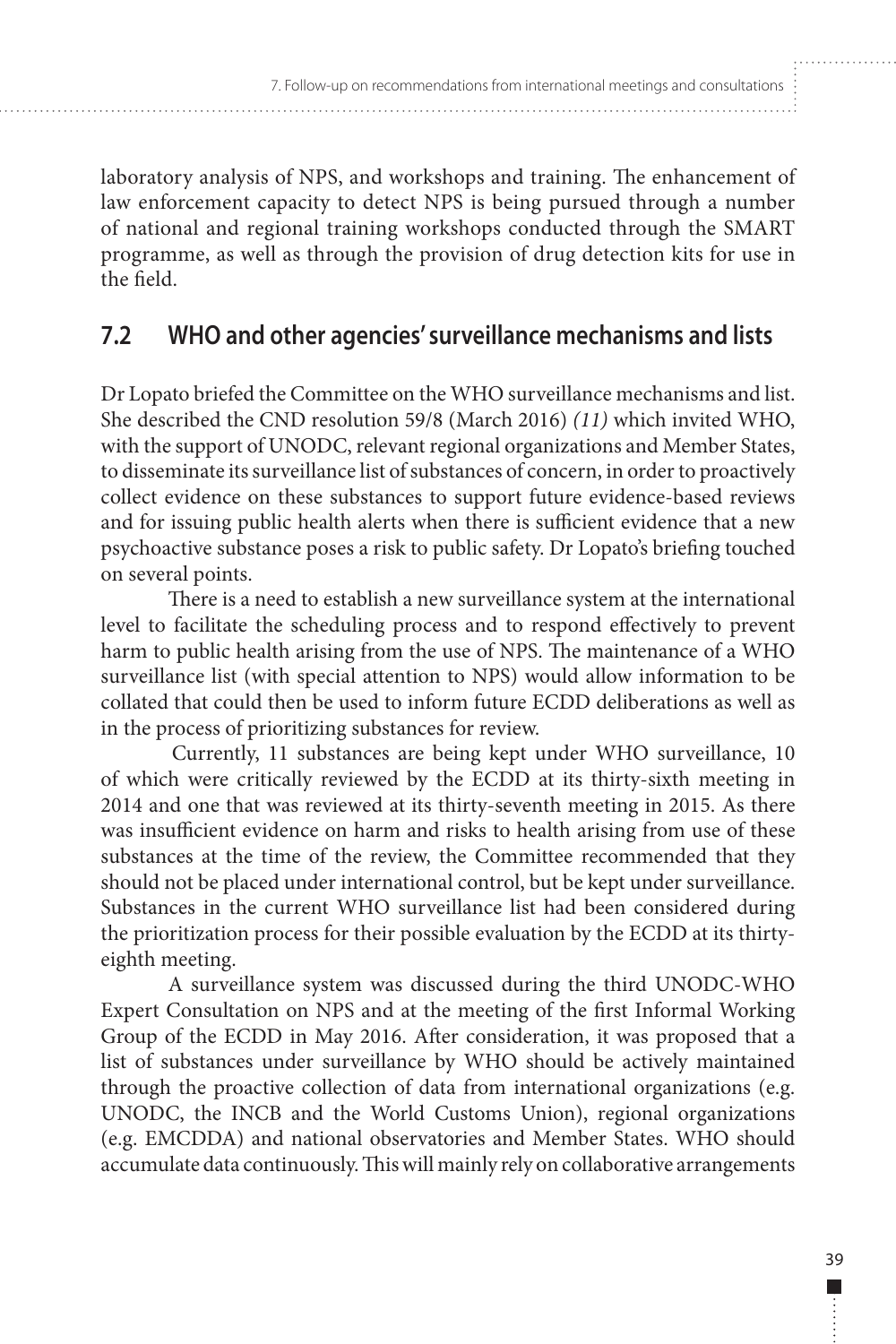with multiple organizations and bodies, including UNODC (e.g. through the SMART programme and the EWA on NPS), the EMCDDA (EU EWS), and other regional organizations and Member States.

Information potentially useful in placing a substance under surveillance includes: the known or likely mechanism of action relevant to predicting that significant adverse events can be expected; direct evidence of adverse effects such as forensic data regarding overdose events; fatal and non-fatal intoxications; laboratory data that are predictive of adverse events; and reports coming directly from users or health authorities in contact with users (with some evidence that the substance in question is correctly identified).

The primary criteria for harm would be fatalities, in addition to other serious adverse events (e.g. non-fatal intoxications) and other public health risks (e.g. reports of DUID and harm to others). Other criteria and data for consideration would include available pharmacological information and context or mode of use. It was emphasized that there must also be criteria for excluding substances from the WHO surveillance list.

Dr Lopato explained that numerous important challenges need to be faced in the satisfactory maintenance of a surveillance list, including the development of a pipeline for health-related data from Member States, maintaining a database on a large number of frequently changing substances, developing criteria to be used for inclusion of a substance in the surveillance list, determining conditions for issuing a health alert on a substance, deciding how much information is to be included about each substance on the list, and disseminating the surveillance list and health alerts.

Dr Lopato concluded by noting that the updated surveillance list would be published on the ECDD website.

Ms Beate Hammond, Observer from the INCB, presented an update on the INCB's international operations on NPS, known as Project ION. The objective of Project ION is to reduce the supply of NPS and therefore prevent them from reaching consumer markets. In this way the project contributes to preventing harm to human health. Project ION has received political support from the international community in CND resolution 59/8 *(6)* and, most recently, in the UNGASS outcome document. In the six months preceding the ECDD meeting, the number of people using IONICS, the incident communication system for the exchange of information on NPS, as well as the number of incidents communicated had increased by more than 25%.

In cooperation with UNODC, the INCB was organizing a conference on NPS in Bangkok in early 2017 to take stock of achievements and discuss the challenges ahead. It was expected that the conference would result in the adoption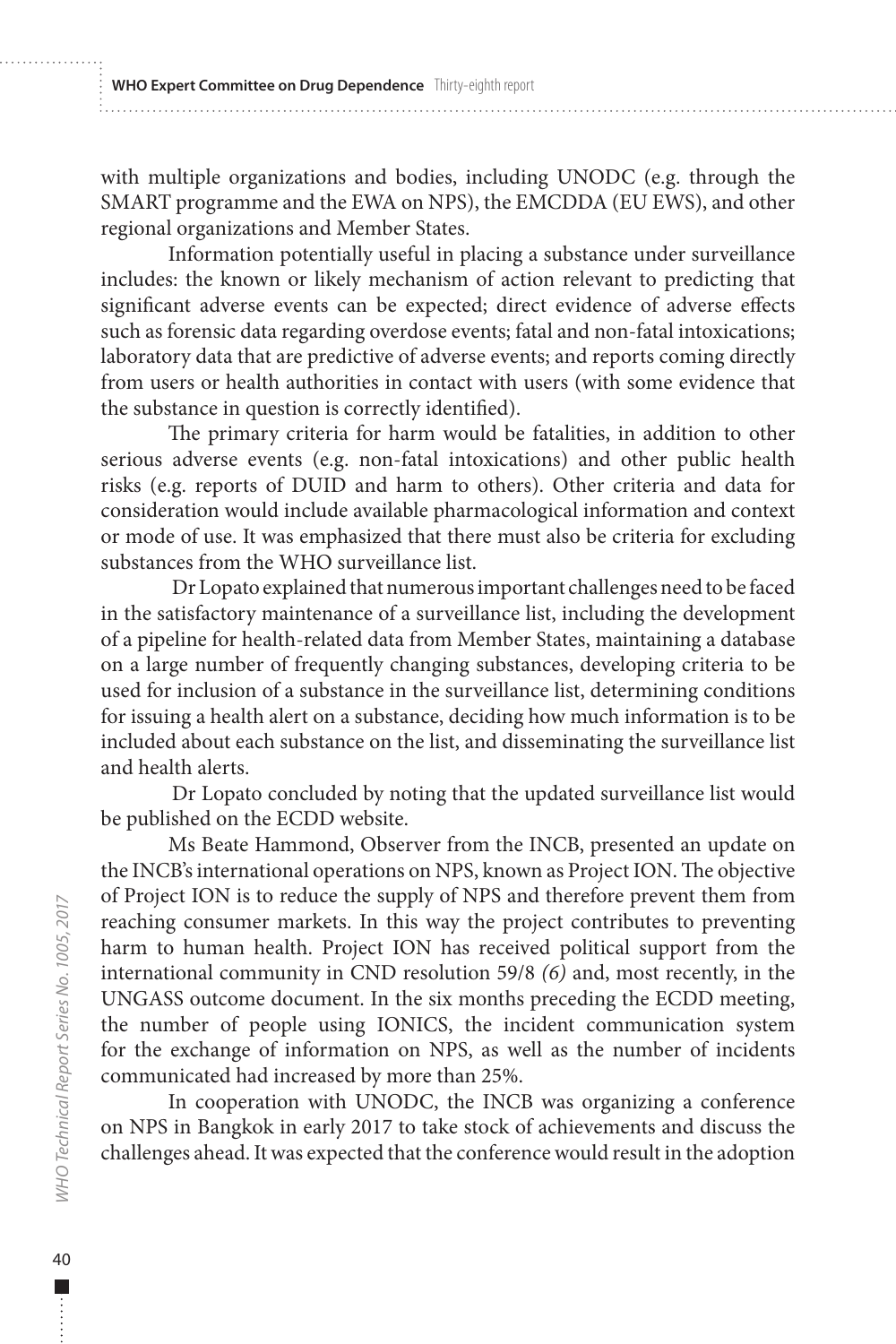of an outcome document and operational recommendations that will translate UNGASS commitments into actions. Future plans included an intelligencegathering survey on opioid-type NPS which have been causing serious harm to health in North America and a time-bound operation on NPS in other regions. The INCB also has an NPS surveillance list that is regularly updated, as the prevalence of substances can change quickly and some substances will be placed under international control. Although the list is not compiled for scheduling purposes, several of the substances have now been scheduled or are being reviewed by the ECDD.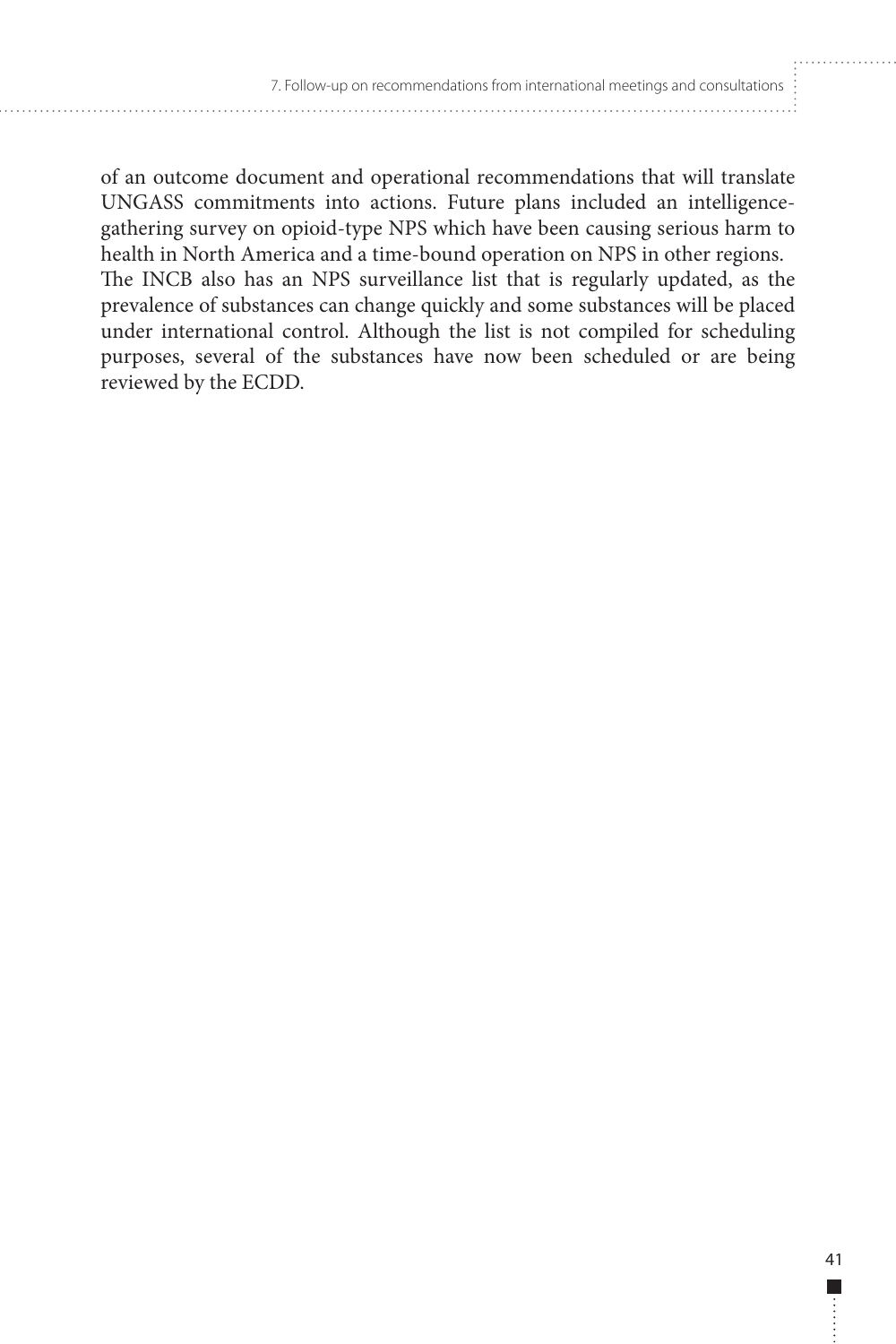# <span id="page-51-0"></span>**8. Future agenda items**

The Committee agreed that it would request that the Secretariat arrange a critical review of 3-MMC for a subsequent Expert Committee meeting.

In addition, the Committee requested that the Secretariat prepare prereview documentation on cannabis-related substances. The following specific pre-reviews were requested:

- cannabis plant and cannabis resin
- extracts and tinctures of cannabis
- delta-9-tetrahydrocannabinol (THC)
- cannabidiol (CBD)
- stereoisomers of THC.

The Committee recommended that these pre-reviews be evaluated at a specific ECDD meeting dedicated to cannabis and its component substances to be held within the 18 months following the thirty-eighth meeting.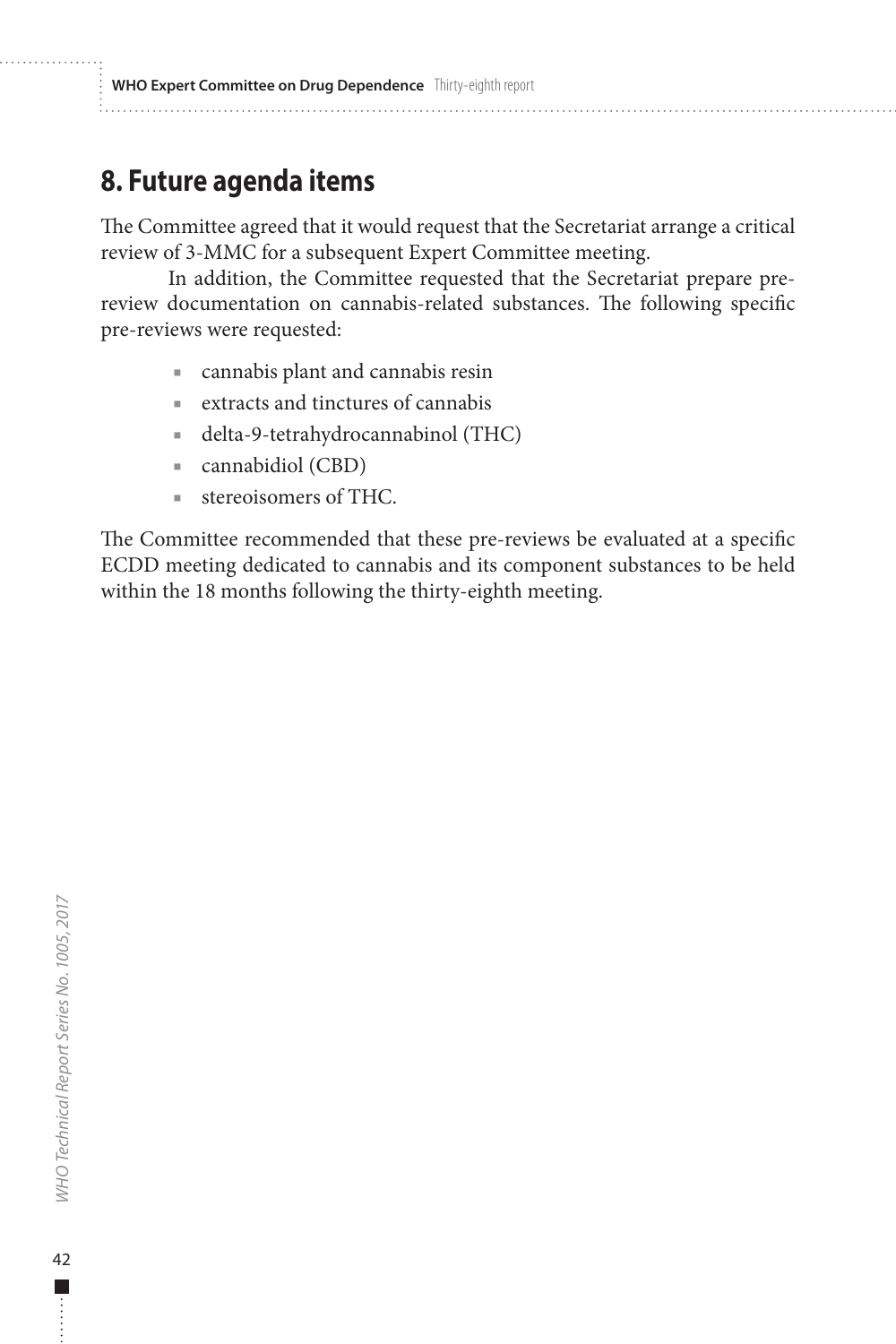# <span id="page-52-0"></span>**Acknowledgements**

The Committee wishes to acknowledge Mrs Véronique Bruniquel, from the Innovation, Access and Use team in the WHO Department of Essential Medicines and Health Products, for her administrative support in the planning and the organization of the thirty-eighth meeting of the Expert Committee on Drug Dependence. Thanks are also due to Ms Swathi Iyengar, Technical Officer, Innovation, Access and Use team, Department of Essential Medicines and Health Products, for development of an online questionnaire and coordination of responses. Finally, thanks go to Dr Stephanie Kershaw, Consultant, Adelaide, Australia for secretarial and organizational support, and to Ms Susan Kaplan for editing of the report.

# **References**

- 1. Regulations for expert advisory panels and committees, text adopted by the Thirty-fifth World Health Assembly (resolution WHA53.10), in replacement of the regulations adopted by the Fourth World Health Assembly. Amendments were adopted at the Forty-fifth, Fortyninth and Fifty-third World Health Assemblies (decision WHA45(10), resolution WHA49.29 and resolution WHA53.8, respectively).
- 2. Guidance on the WHO review of psychoactive substances for international control. Geneva: World Health Organization; 2010.
- 3. United Nations. Single Convention on Narcotic Drugs, 1961, as amended by the 1972 Protocol amending the Single Convention on Narcotic Drugs, 1961 (https://www.incb. org/documents/Narcotic-Drugs/1961-Convention/convention\_1961\_en.pdf , accessed 22 November 2016).
- 4. International Narcotics Control Board/World Health Organization. Guide on estimating requirements for substances under international control. New York: United Nations; 2012.
- 5. United Nations Office on Drugs and Crime. Multilingual dictionary of narcotic drugs and psychotropic substances under international control. New York: United Nations; 2006.
- 6. United Nations Office on Drugs and Crime. The Multilingual dictionary of precursors and chemicals frequently used in the illicit manufacture of narcotic drugs and psychotropic substances under international control. New York: United Nations; 2009.
- 7. United Nations Office on Drugs and Crime. Terminology and information on drugs, third edition. New York: United Nations; 2016.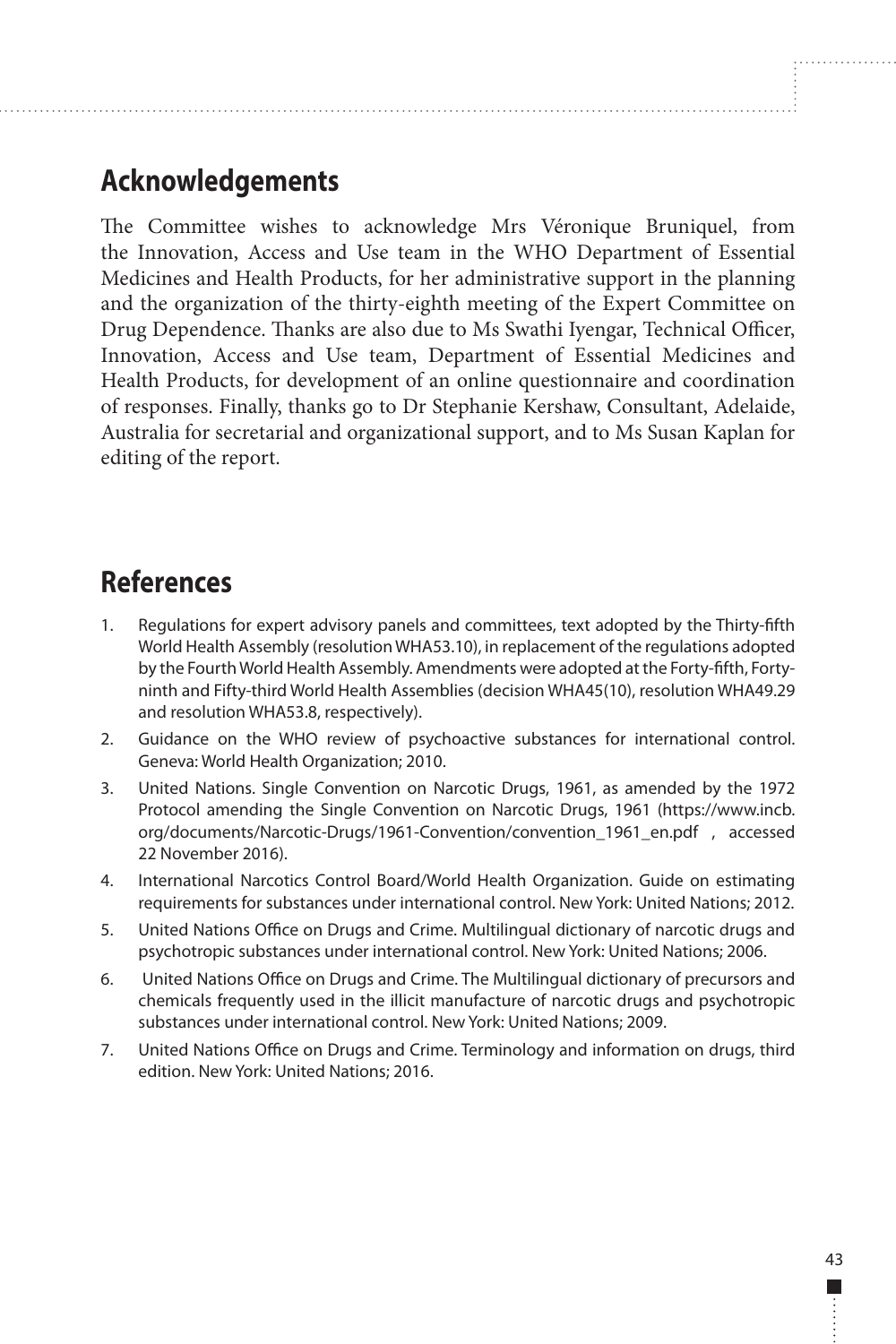<span id="page-53-0"></span>**WHO Expert Committee on Drug Dependence** Thirty-eighth report

- 8. United Nations. Convention on Psychotropic Substances 1971 (https://www.google.ch/ url?sa=t&rct=j&q=&esrc=s&source=web&cd=1&ved=0ahUKEwiL77CzkrzQAhUH0xQKH RnhAWcQFggdMAA&url=https%3A%2F%2Fwww.unodc.org%2Fpdf%2Fconvention\_ 1971\_en.pdf&usg=AFQjCNFnvAR8OJJayKsvsj1cpWNsD0ggEQ&sig2=YXALMvKN rRO5hSW6kEBRTA, accessed 12 March 2017).
- 9. Resolution adopted by the General Assembly on 19 April 2016, S-30/1. Our joint commitment to effectively addressing and countering the world drug problem. United Nations; 2016 (A/RES/S-30/1) (http://daccess-ods.un.org/access.nsf/Get?OpenAgent&DS=A/RES/S-30/1&Lang=E, accessed 25 November 2016).
- 10. WHO, UNODC, UNAIDS technical guide for countries to set targets for universal access to HIV prevention, treatment and care for injecting drug users – 2012 revision. Geneva: World Health Organization; 2012.
- 11. Resolution 59/8. Promotion of measures to target new psychoactive substances and amphetamine-type stimulants. Commission on Narcotic Drugs; 2016 (https://www.incb. org/documents/PRECURSORS/Resolutions-Precursors/CND\_resolution\_59\_8\_2016.pdf, accessed 25 November 2016).
- 12. WHO Expert Committee on Drug Dependence: thirty-fourth report. Geneva: World Health Organization; 2006 (WHO Technical Report Series, No. 942), p. 35.

Г.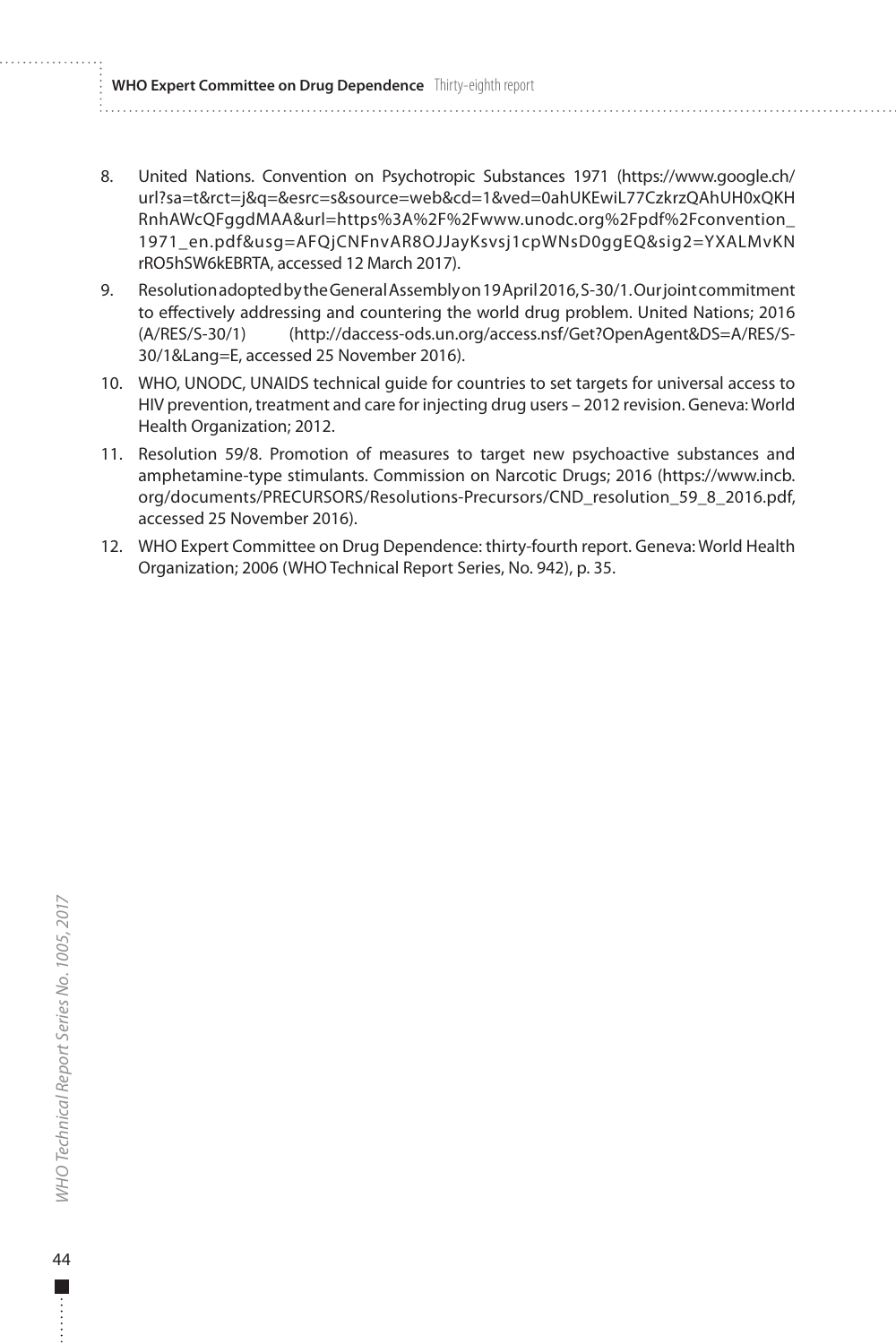# SELECTED WHO PUBLICATIONS OF RELATED INTEREST

#### **WHO Expert Committee on Drug Dependence**

Thirty-seventh report WHO Technical Report Series, No. 998, 1999, ISBN 978 92 4 120998 4 (34 pages)

#### **WHO Expert Committee on Drug Dependence**

Thirty-sixth report WHO Technical Report Series, No. 991, 2015, ISBN 978 92 4 120991 5 (62 pages)

**Ensuring balance in national policies on controlled substances: guidance for availability and accessibility of controlled medicines** World Health Organization, Geneva, 2011, ISBN 978 92 4 156417 5 (78 pages)

#### **Persisting pain in children package: WHO guidelines on pharmacological treatment of persisting pain in children with medical illnesses** World Health Organization, Geneva, 2011, ISBN 978 92 4 154812 0 (229 pages)

#### **WHO Expert Committee on Drug Dependence**

Thirty-fifth report WHO Technical Report Series, No. 973, 2012, ISBN 978 92 4 120973 1 (27 pages)

#### **WHO Expert Committee on Drug Dependence**

Thirty-fourth report WHO Technical Report Series, No. 942, 2006, ISBN 978 92 4 120942 7 (27 pages)

#### **WHO Expert Committee on Drug Dependence**

Thirty-third report WHO Technical Report Series, No. 915, 2003, ISBN 978 92 4 120915 1 (25 pages)

#### **WHO Expert Committee on Drug Dependence**

Thirty-second report WHO Technical Report Series, No. 903, 2001, ISBN 978 92 4 120903 8 (26 pages)

#### **The Selection and Use of Essential Medicines**

Report of the WHO Expert Committee, 2015 (including the 19th WHO Model List of Essential Medicines and the 5th WHO Model List of Essential Medicines for Children) WHO Technical Report Series, No. 994, 2015, ISBN 978 92 4 120994 6 (546 pages)

#### **Guidelines for the psychosocially assisted pharmacological treatment of opioid dependence**

World Health Organization, Geneva, 2009, ISBN 978 92 4 154754 3 (129 pages)